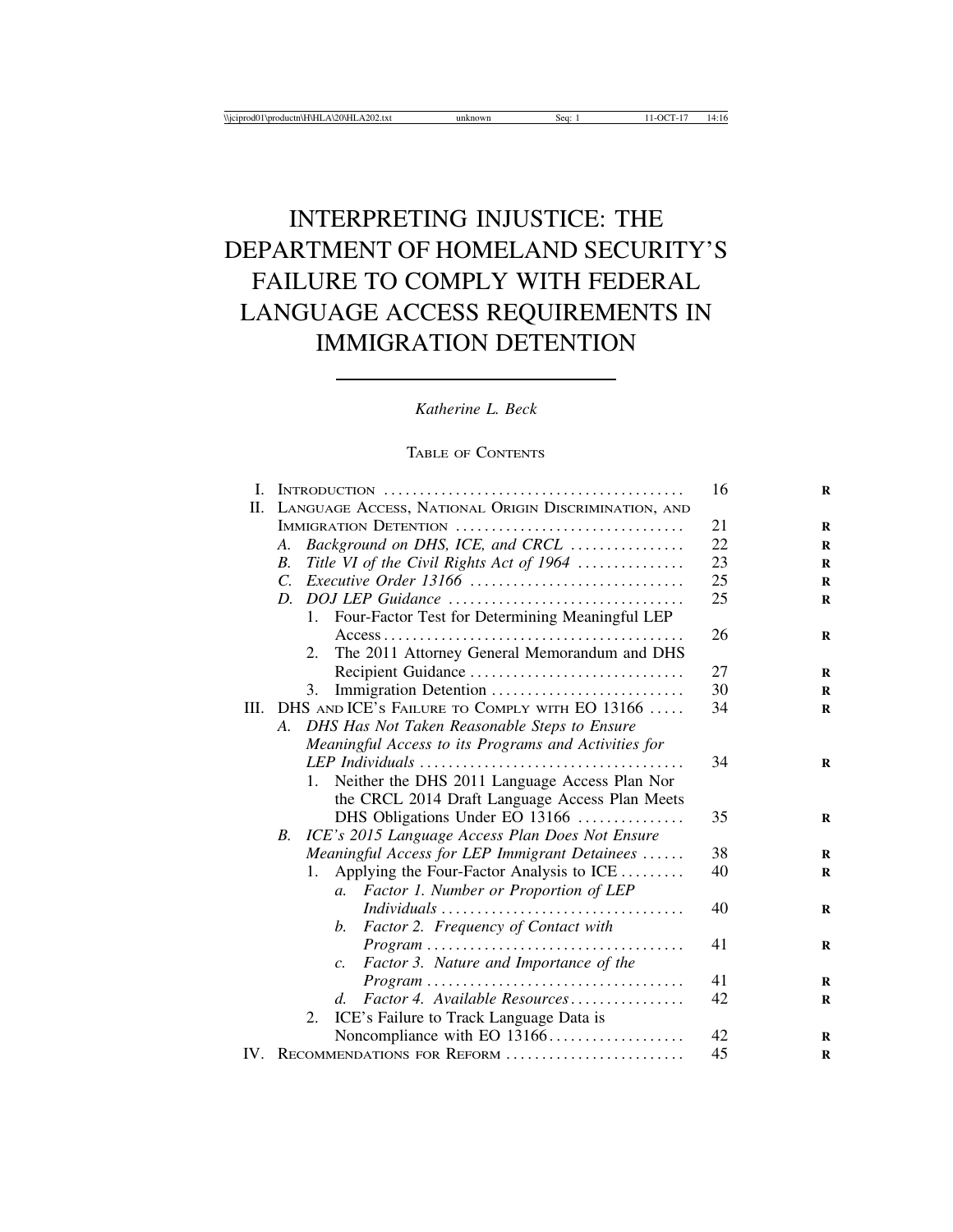|  | A. DHS/ICE Should Maintain a Complete Public List of All |    |
|--|----------------------------------------------------------|----|
|  | Its Detention Centers                                    | 45 |
|  | B. ICE Should Track, Monitor and Evaluate Language       |    |
|  |                                                          | 46 |
|  | C. DHS and ICE Should Revise Their Language Access       |    |
|  |                                                          | 47 |
|  | D. Pursuant to the DOJ Four-Factor Analysis, ICE Should  |    |
|  | Provide Free Interpretation and Translation Services to  |    |
|  |                                                          | 48 |
|  | E. Oversight is Necessary to Enforce EO 13166 and Title  |    |
|  |                                                          | 49 |
|  |                                                          | 50 |

#### I. INTRODUCTION

Pablo Gracida-Conte died in Immigration and Customs Enforcement (ICE) custody from a treatable heart condition on October 30,  $2011$ .<sup>1</sup> He was a Mexican man who spoke the indigenous language Mixteco Bajo.<sup>2</sup> When he died, Mr. Gracida-Conte had been detained for 142 days and had been complaining of severe medical symptoms.3 The Department of Homeland Security (DHS) Report on Mr. Gracida-Conte's death concedes that he could have survived had he received adequate medical assistance in a timely manner.4 The report concludes, "[L]anguage and cultural barriers were factors in the failure of [detention] staff to address Gracida's medical needs . . . it would have been reasonable to expect [detention] staff to take steps to arrange for a Mixteco Bajo interpreter. However, there is no evidence that this ever occurred."5 Mr. Gracida-Conte was part of the sizeable indigenous

<sup>1</sup> *See* American Civil Liberties Union, Detention Watch Network, and National Immigrant Justice Center, *Fatal Neglect: How ICE Ignores Deaths in Detention* 10 (February 2016) [hereinafter *Fatal Neglect: How ICE Ignores Deaths in Detention*], http://immigrantjustice.org/sites/immigrantjustice.org/files/Fatal%20Neglect\_ACLU%2C%20DWN%2C%20 NIJC.pdf (https://www.aclu.org/report/fatal-neglect-how-ice-ignores-death-detention),

*archived at* https://perma.cc/E8TP-4BVJ (reporting on how egregious violations of medical care standards in ICE immigration detention were a major factor in eight detainee deaths). Mr. Gracida-Conte was detained at the Eloy Detention Center in Eloy, Arizona, which is run by the private contractor, Corrections Corporation of America. *See id.* at 10. He was the tenth detainee to die at that facility. *See id.* at 3.<br><sup>2</sup> *See id.* at 10.<br><sup>3</sup> *See id.* 

<sup>4</sup> *See* Dep't of Homeland Security, *Death Investigation for Pablo Gracida-Conte* 12 (Aug. 15, 2012) https://www.documentcloud.org/documents/2695513-Gracida-Conte- %20Pablo.html, *archived at https://perma.cc/BY8A-D6XN* (last visited Feb. 6, 2017) (concluding that Mr. Gracida-Conte's death would have been preventable if he received appropriate

 $\frac{1}{2}$  Detention center management conceded that their language line service, Interpretalk, has Mixteco Bajo interpreters. *Id.* at 14. Nevertheless, ICE Health Service Corps staff was unable to reach a Mixteco Bajo interpreter and instead only spoke Spanish with Mr. Gracida-Conte. *See id.* While the nurse who conducted Mr. Gracida-Conte's initial intake did not record his language, there are numerous references to his language throughout his file. *See id.* at 4–6.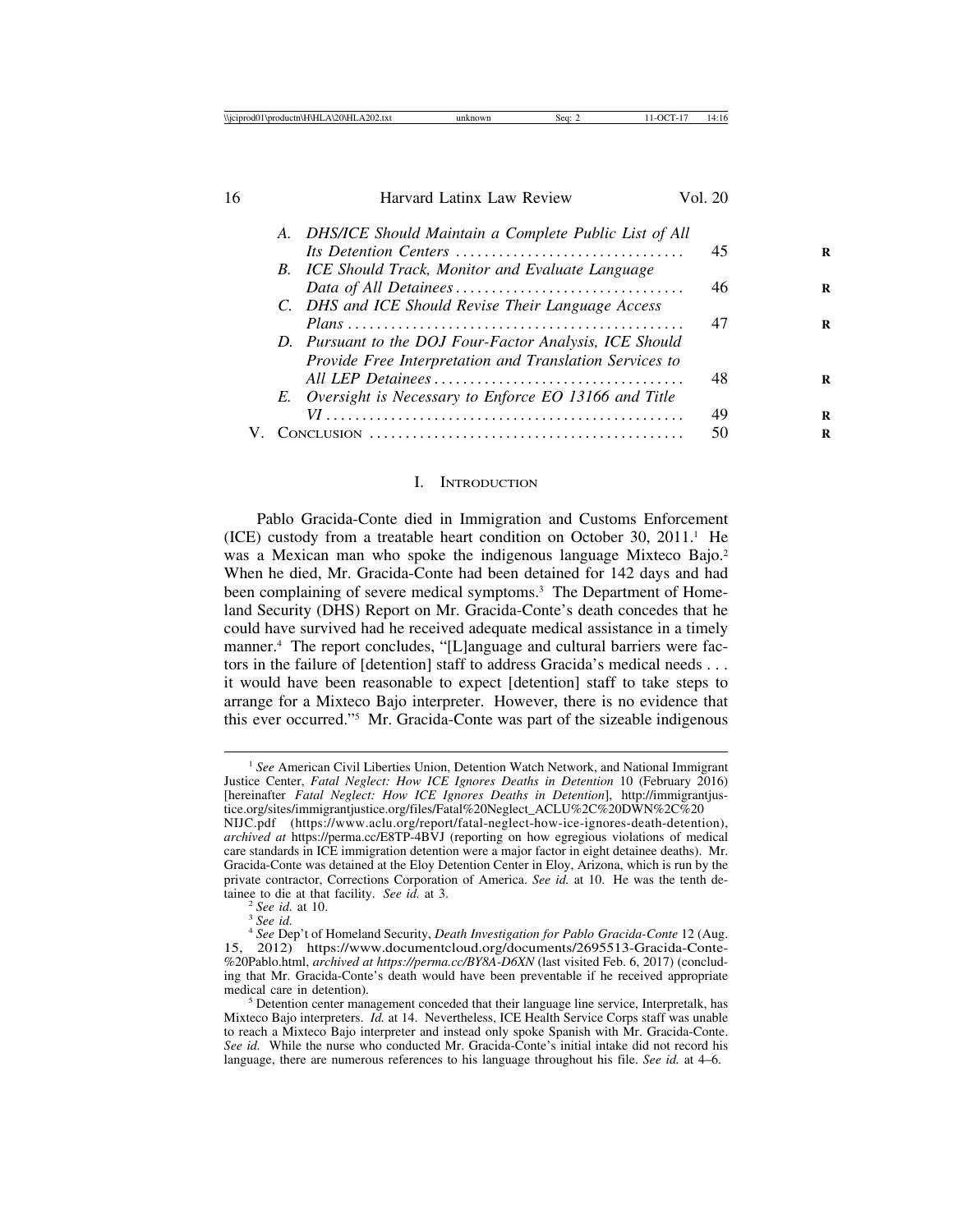Mixtec community in the United States.<sup>6</sup> While ICE medical care standards require language assistance for non-English speaking detainees, the inspectors did not cite the detention center as noncompliant for failing to use an interpreter for Mr. Gracida-Conte.7 He is one of 166 detainees who have died in ICE custody since 2003.8

DHS has faced ongoing criticism in recent years for the deplorable conditions in many of its immigration detention centers, as overseen by ICE.<sup>9</sup> Fatally negligent medical care,<sup>10</sup> sexual abuse,<sup>11</sup> inaccessible legal services,<sup>12</sup> and solitary confinement<sup>13</sup> are among the issues plaguing immigration detention centers across the nation. Barriers to language access compound all of these problems for most immigrant detainees who are Limited English Profi-

population of Mixtec speakers is growing in Mexico). <sup>7</sup> *Id.* at 14. <sup>8</sup> *See* Immigration and Customs Enforcement, *List of Deaths in ICE Custody* [hereinafter *List of Deaths in ICE Custody*], https://www.ice.gov/sites/default/files/documents/FOIA/2016/ detaineeDeaths11\_28\_2016.pdf (last visited Feb. 5, 2017) (listing the full name, age, country of origin, detention center, location of death, and cause of death of detainees in most cases). <sup>9</sup> *See* U.S. Comm'n on Civil Rights, *With Liberty and Justice for All: The State of Civil*

*Rights at Immigration Detention Facilities* 125 (Sept. 2015) [hereinafter *U.S. Commission on Civil Rights Report*], http://www.usccr.gov/pubs/Statutory\_Enforcement\_Report2015.pdf, *archived at https://perma.cc/6YNL-ESYE* (finding that "DHS, its component agencies, and contractors detain undocumented immigrants in a manner inconsistent with civil detention and instead detain [them] like their criminal counterparts in violation of detained immigrants' Fifth Amendment Rights'').

<sup>10</sup> See Human Rights Watch, *US: Deaths in Immigration Detention- Newly Released Records Suggest Dangerous Lapses in Medical Care*, (July 7, 2016), https://www.hrw.org/ news/2016/07/07/us-deaths-immigration-detention (reporting that substandard medical care and violations of detention standards probably contributed to seven of eighteen detainee deaths between 2012-2015); *Fatal Neglect: How ICE Ignores Deaths in Detention*, *supra* note 1; **R** Florida Immigrant Advocacy Center, *Dying for Decent Care: Bad Medicine in Immigration Custody* 47 (Feb. 2009), https://www.prisonlegalnews.org/media/publications/dying\_for\_decent\_care\_fiac\_report\_on\_immigation\_detainee\_medical\_care\_2009.pdf (finding that without a competent interpreter "health issues are more likely to be ignored, misdiagnosed and/or incorrectly treated" for detainees who do not speak English); *see also,* Human Rights Watch, *Detained and Dismissed: Women's Struggles to Obtain Health Care in United States Immigration Detention 1-*2 (Mar. 2009), https://www.hrw.org/sites/default/files/reports/ wrd0309web\_1.pdf, *archived at https://perma.cc/8KNA-528J* (reporting on systematic medical abuses including life-threatening "delays in medical treatment and testing" and "the shackling

of pregnant women during transport"). <sup>11</sup> *See* U.S. GOV'T ACCOUNTABILITY OFFICE, GAO-14-38, IMMIGRATION DETENTION: AD-DITIONAL ACTIONS COULD STRENGTHEN DHS EFFORTS TO ADDRESS SEXUAL ABUSE "Highlights" (2013), http://www.gao.gov/assets/660/659145.pdf, *archived at https://perma.cc/JD83- 7JXS* (reviewing 215 sexual abuse and assault allegations reported to ICE headquarters from October 2009 through March 2013 and finding that ten ICE facilities had failed to report forty

<sup>12</sup> *See U.S. Comm'n on Civil Rights Report, supra* note 9, at 125 (finding that "[p]ractices at detention facilities, including requiring detainees to pay for telephone calls to their attor-<br>neys, inhibit the detainees' Due Process rights, including access to counsel'').

<sup>13</sup> *See id.* at 124 (reporting that some ICE facilities are "overusing solitary confinement"). for LGBT detainees").

<sup>6</sup> *See* Blake Gentry, *Exclusion of Indigenous Language Speaking Immigrants in the U.S. Immigration System, A Technical Review,* AMA CONSULTANTS (2015) 18, http:// www.amaconsultants.org/uploads/Exclusion\_of\_Indigenous%20Languages\_in\_US\_Immigration\_System\_19\_June2015version\_i.pdf, *archived at* https://perma.cc/W7WY-YPFD (reporting that there were at least 180,000 Mixtec speakers in the United States in 2010 and that the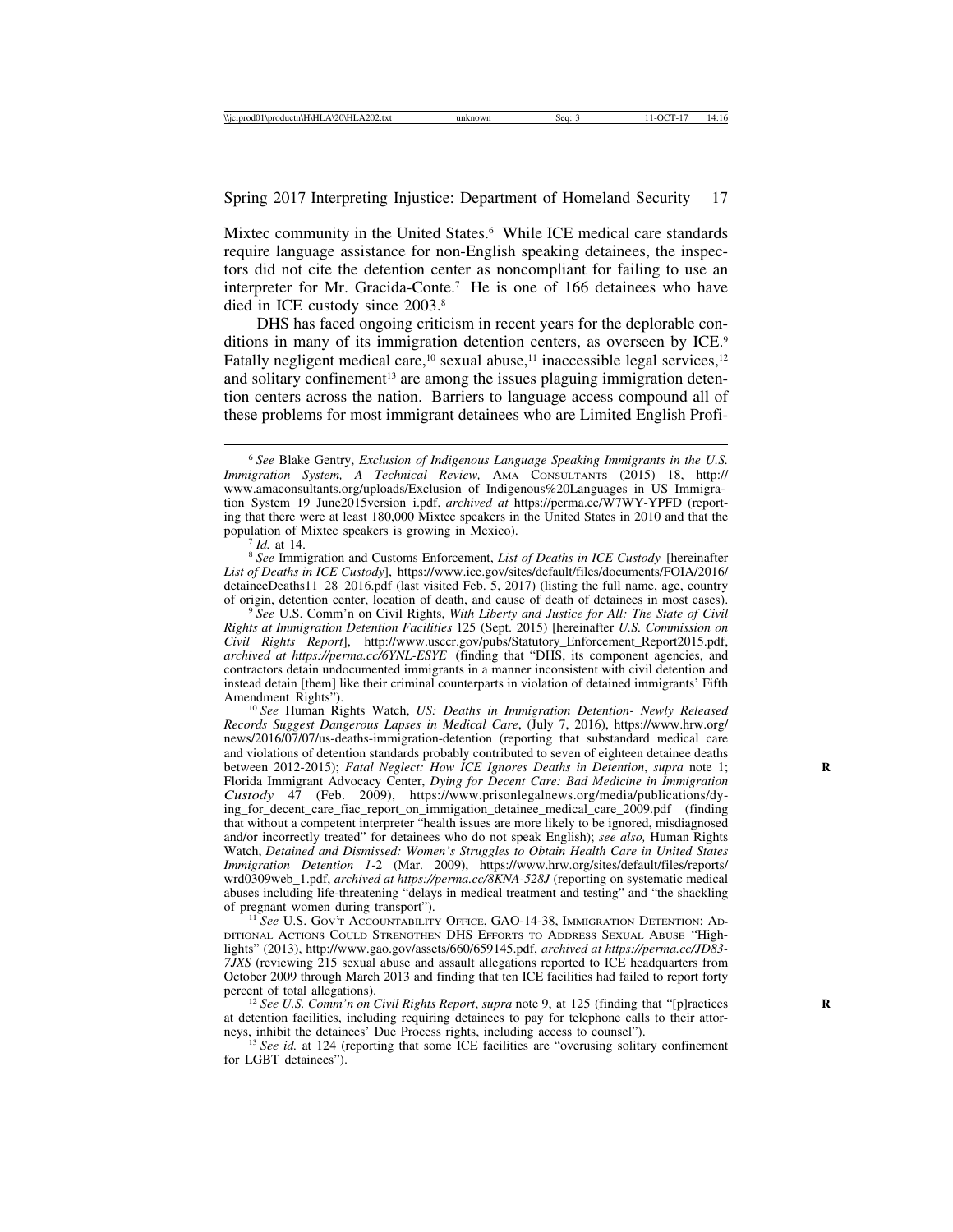cient (LEP)14 and have difficulty communicating with detention center staff.15

Elana, an indigenous Guatemalan mother who spoke Mam, the Mayan language of half a million Guatemalans, was detained with her two-year-old son for over three weeks without language access in ICE family detention.<sup>16</sup> Even though Elana informed detention center staff that she spoke Mam, staff never used a Mam interpreter or gave her documents in Mam during her time in detention.<sup>17</sup> Instead, ICE officers interacted with her in Spanish, a language she does not speak, to which she could only respond with gestures.18 ICE's failure to use an interpreter resulted in prolonged detention for Elana and her child as well as delayed legal representation.19 Moreover, ICE did not provide Elana with an interpreter when she sought medical treatment for herself and her son.20 Rather, medical personnel gave Elana a check-up in Spanish that she did not understand, and gave her child five vaccinations without her consent.<sup>21</sup>

The cases of Elana, Mr. Gracida-Conte, and others in immigration detention underscore the needs of LEP detainees as well as the detrimental effects of DHS and ICE's failure to comply with federal language access policy.22 The recent surge of mothers and children fleeing violence from

<sup>&</sup>lt;sup>14</sup> LEP individuals are defined as people "who do not speak English as their primary language and who have a limited ability to read, speak, write, or understand English." 1 Limited English Proficiency.gov, *Commonly Asked Questions and Answers Regarding Executive Order 13166*, https://www.lep.gov/faqs/042511\_Q&A\_LEP\_General.pdf (last visited Feb. 7, 2017) [hereinafter *Commonly Asked Questions and Answers Regarding Executive Order 13166*].

<sup>&</sup>lt;sup>15</sup> See U.S. Comm'n on Civil Rights Report, supra note 9, at 125 (reporting that "DHS does not sufficiently train employees to interact with detainees who do not speak English or Spanish and who face other communication barriers because of political, cultural, and socioeconomic differences"); *see also* Molly Hennessy-Fiske, *Latest Complaint on Family Detention: Few Spanish-Speaking Staffers*, L.A. TIMES, Aug. 6, 2015, http://www.latimes.com/ nation/immigration/la-na-family-detention-spanish-20150806-story.html, *archived at* https:// perma.cc/WCG6-3UHQ (reporting on lawsuits alleging that inadequate services at ICE detention centers are linked "in part, to a basic problem: Many detention center staff members do not speak Spanish").

<sup>&</sup>lt;sup>16</sup> *See* American Immigration Lawyers Association, *CRCL Complaint on Challenges Faced by Indigenous Language Speakers in Family Detention* 5 (Dec. 10, 2015) [hereinafter *CRCL Complaint*], http://www.aila.org/advo-media/press-releases/2015/crcl-complaint-challenges-faced-family-detention, *archived at* https://perma.cc/Y9YJ-RH5P (last visited Feb. 21, 2017). <sup>17</sup> *See id.* Elana and her son were detained in ICE family detention at South Texas Family

Residential Center in Dilley, Texas, which is operated by the private contractor, Corrections Corporation of America; *see also* Corrections Corporation of America, *South Texas Family Residential Center*, https://www.cca.com/facilities/south-texas-family-residential-center, *archived at https://perma.cc/7AFG-5ZZK* (last visited Feb. 6, 2017) (explaining that the detention center has a capacity of 2,400 immigrant women and children).

<sup>&</sup>lt;sup>18</sup> CRCL Complaint, supra note 16, at 5.<br><sup>19</sup> See id. at 6.<br><sup>20</sup> See id. at 6.<br><sup>21</sup> See id.; see also Fatal Neglect: How ICE Ignores Deaths in Detention, supra note 1 at 5<sup>22</sup> See id.; see also Fatal Neglect: How ICE Ign (reporting that fifty-six detainees have died in immigration detention during the Obama administration).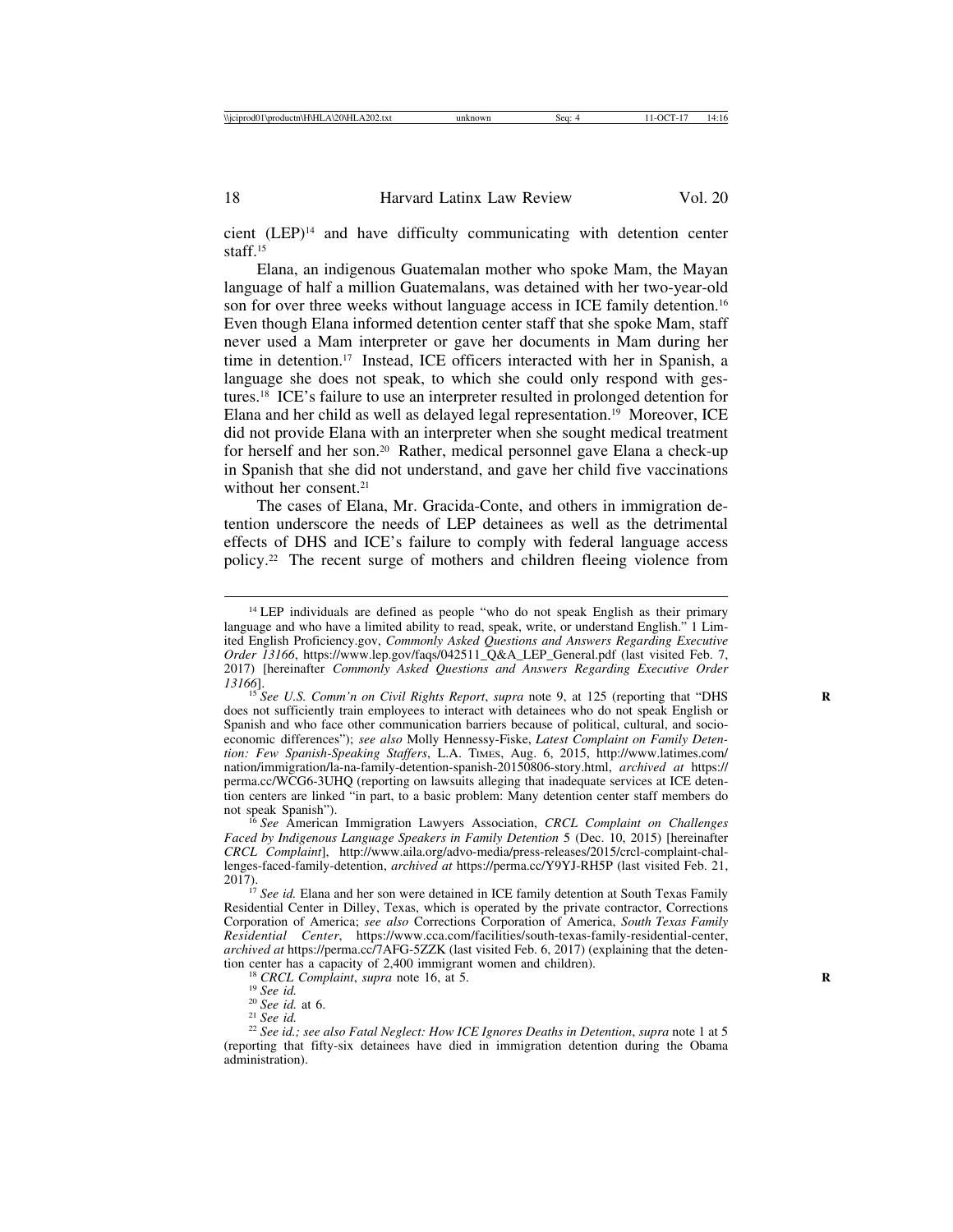Central America highlights immigration detention conditions in the United States.<sup>23</sup> In response to the influx of families, DHS opened new family detention facilities in Texas, overseen by ICE.24 In December 2015, the CARA Family Detention Pro Bono Project (CARA)<sup>25</sup> filed a complaint against DHS's Office of Civil Rights and Civil Liberties (CRCL). In the complaint, CARA alleged a lack of adequate interpretation and translation services for indigenous language speakers in ICE family detention facilities.<sup>26</sup> Elana and her son are plaintiffs in the complaint.<sup>27</sup>

Increasing language access for LEP individuals will be a challenge under the new Trump administration.28 Just days after his inauguration, President Trump mandated a sweeping expansion of immigration detention through an Executive Order,<sup>29</sup> and the White House removed all Spanishlanguage content from its website.<sup>30</sup> As the Trump Administration continues

 $^{25}$  Since April 2015, CARA has provided legal representation to hundreds of indigent Central American mothers and children detained in ICE facilities in Texas. *CRCL Complaint*, supra note 16, at 1. CARA is a collaboration of four organizations: Catholic Legal Immigration Network, Inc. (CLINIC), American Immigration Lawyers Association (AILA), Refugee and Immigrant Center for Education and Legal Services (RAICES), and the American Immigration Council. *Id.*<br><sup>26</sup> *See id.* <sup>27</sup> *Id.* at 5.<br><sup>28</sup> *See* Ilan Stavans, Opinion, *Trump, the Wall, and the Spanish Language*, N.Y. TIMES,

(Jan. 30, 2017) https://www.nytimes.com/2017/01/30/opinion/trump-the-wall-and-the-spanishlanguage.html?\_r=0 (discussing President Trump's rebuke of presidential candidate Jeb Bush for speaking Spanish and the White House's decision to strip Spanish-language content from its website). <sup>29</sup> *See* The White House.gov, *Executive Order: Immigration Enforcement Improvements*,

Sec. 5(a): Detention Facilities (Jan. 25, 2017), https://www.whitehouse.gov/the-press-office/ 2017/01/25/executive-order-border-security-and-immigration-enforcement-improvements (mandating that DHS "allocate all legally available resources to immediately construct, oper-<br>ate, or control facilities to detain individuals at or near the land border with Mexico").

<sup>30</sup> See Ed O'Keefe, Looking for a Spanish version of WhiteHouse.gov? No existe-todavia, WASH. POST (Jan. 23, 2017), https://www.washingtonpost.com/news/powerpost/wp/2017/01/ 23/looking-for-a-spanish-version-of-whitehouse-gov-ya-no-existe/?utm\_term=.13686779883b

<sup>23</sup> *See* AMERICAN IMMIGRATION COUNCIL, A GUIDE TO CHILDREN ARRIVING AT THE BOR-DER: LAWS, POLICIES, AND RESPONSES 1 (June 2015), https://www.americanimmigrationcouncil.org/sites/default/files/research/a\_guide\_to\_children\_arriving\_at\_the\_border\_and\_the\_laws\_ and\_policies\_governing\_our\_response.pdf, *archived at https://perma.cc/CC9N-6K3H* (finding that between 2013 and 2015, Customs and Border Patrol apprehended 85,956 unaccompanied immigrant children from Central America and Mexico at the southwest border as well as 43,338 "family units," or children traveling with a parent or legal guardian).

<sup>&</sup>lt;sup>24</sup> In July 2014, DHS opened a "makeshift" family detention center at the Federal Law Enforcement Training Center in Artesia, New Mexico, but closed it November 2014 and transferred the detainees to the Dilley facility. *See id.* at 10–12. Currently, private prison companies operate the South Texas Family Residential Center in Dilley, Texas and Karnes County Residential Center in Karnes City, Texas. *See id.* at 10. Corrections Corporation of America (CCA) operates the Dilley center under ICE contract. *See supra* note 17. GEO Group, Inc. operates the Karnes center under ICE contract. *See infra* note 142. In December 2016, a **R** federal judge found that the conditions at Karnes and Dilley were unfit for children and invalidated the detention centers' licenses, prompting the release of hundreds of detained families. *See* Nigel Duara, *Hundreds of women and children are released from Texas immigration detention*, L.A. TIMES, (Dec. 6, 2016), http://www.latimes.com/nation/la-na-texas-immigration-<br>detention-release-20161204-story.html.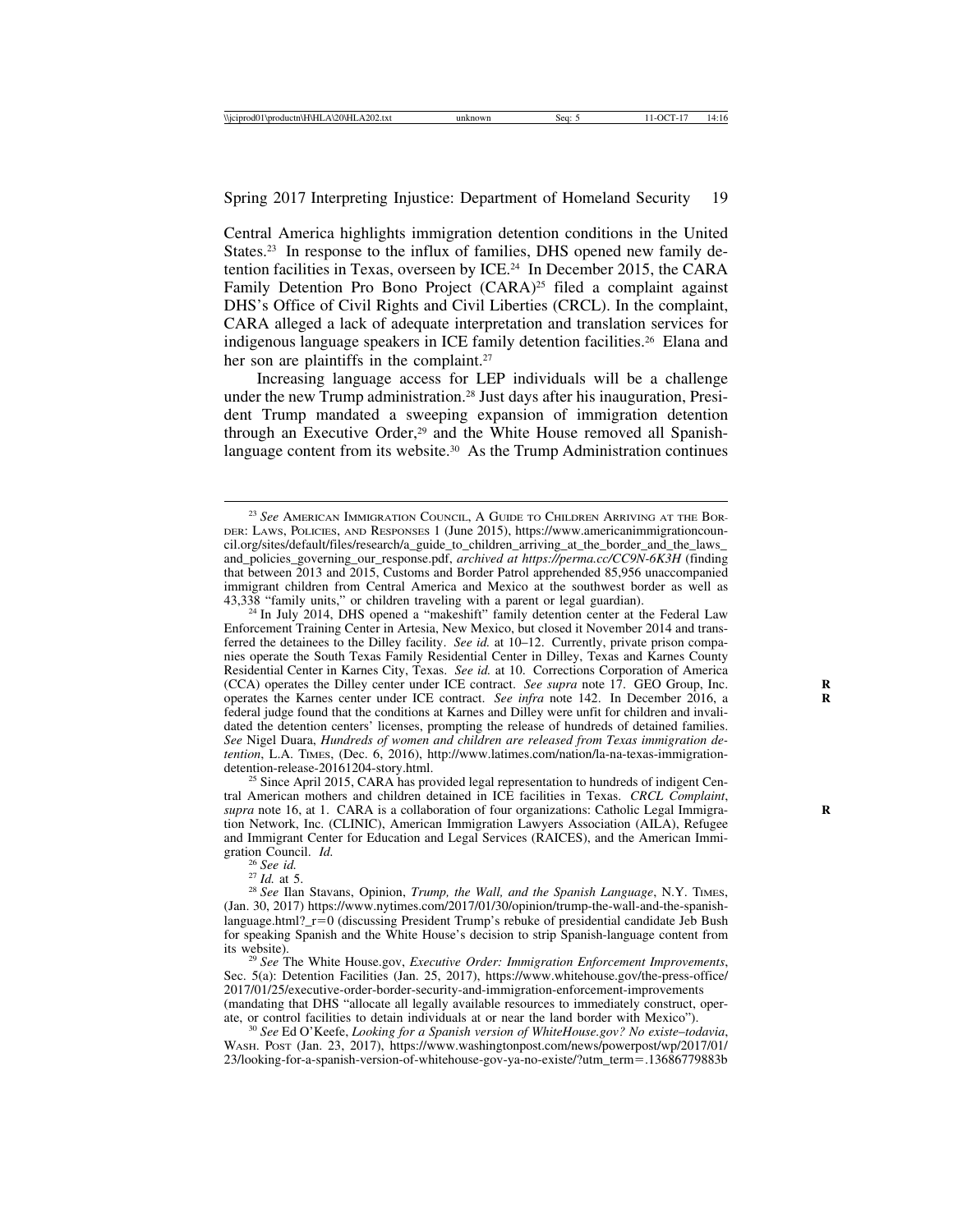to ramp up ICE raids<sup>31</sup> and prioritize detention and deportation, ensuring language access to LEP detainees is more important than ever.

Civil rights laws and federal language access policy set the requirements that agencies, including DHS, must follow to prevent discrimination against LEP individuals in their federally funded programs and activities.<sup>32</sup> Title VI of the Civil Rights Act of 1964 (Title VI) prohibits national origin discrimination in federally funded programs and activities.<sup>33</sup> Consistent with the goals of Title VI, former President Clinton passed Executive Order 13166 (EO 13166) in August 2000 mandating that each federal agency prepare a plan to improve access to federally funded programs for LEP individuals, thereby increasing language access and reducing national origin discrimination.34 Furthermore, EO 13166 instructed agencies to follow the Department of Justice (DOJ) LEP Guidance document, which clarified the standards for measuring required language access compliance.<sup>35</sup> The DOJ LEP Guidance articulates a four-factor balancing test to determine whether a federal agency or federal assistance recipient has taken "reasonable steps" to provide LEP individuals with "meaningful access" to its programs and activities, thus determining agency compliance with both EO 13166 and Title VI.36

(West 2015) [hereinafter *Title VI*] (mandating that "[n]o person in the United States shall, on the ground of race, color, or national origin, be excluded from participation in, be denied the benefits of, or be subjected to discrimination under any program or activity receiving Federal financial assistance"); *see also* Exec. Order No. 13166, 65 Fed. Reg. 50, 121, (Aug. 11, 2000) [hereinafter *EO 13166*] (mandating that all federal agencies take reasonable steps to ensure that LEP individuals have meaningful access to federal programs and activities, in compliance with Title VI's prohibition on national origin discrimination); *see also* U.S. Dep't. of Justice, Enforcement of Title VI of the Civil Rights Act of 1964—National Origin Discrimination Against Persons With Limited English Proficiency; Policy Guidance [hereinafter *DOJ LEP Guidance*], 65 Fed. Reg. 50, 123–24 (Aug. 16, 2000) (extending guidance to federal agencies); *see also* U.S. Dep't. of Justice, Guidance to Federal Financial Assistance Recipients Regarding Title VI Prohibition Against National Origin Discrimination Affecting Limited English Proficient Persons, 67 Fed. Reg. 41, 455 (June 18, 2002) [hereinafter *DOJ Recipient Guidance*]

<sup>33</sup> Title VI, supra note 32.<br><sup>34</sup> EO 13166, supra note 32.<br><sup>35</sup> DOJ LEP Guidance, supra note 32.<br><sup>36</sup> See id. (establishing the four-factor balancing test); see also DOJ Recipient Guidance, supra note 32 (extending the four-factor balancing test to federal financial assistance recipients).

<sup>(</sup>reporting that the Trump administration no longer has a Spanish-language version of the

<sup>&</sup>lt;sup>31</sup> See Tal Kopan, *ICE operations net nearly 700 arrests, DHS says*, CNN, (Feb. 13, 2017) http://www.cnn.com/2017/02/13/politics/ice-raids-enforcement-arrest-numbers/ (reporting on more than 680 arrests in one week across the United States); Liz Robbins & Caitlin Dickerson, *Immigration Agents Arrest 600 People Across U.S. One Week*, N.Y. TIMES, (Feb. 12, 2017) https://www.nytimes.com/2017/02/12/nyregion/immigration-arrests-sanctuary-city.html?  $r=0$ (reporting 600 hundred arrests in one week, and specifically on home arrests and detentions in New York City). <sup>32</sup> *See generally* Title VI of the Civil Rights Act of 1964, codified at 42 U.S.C.A. § 2000d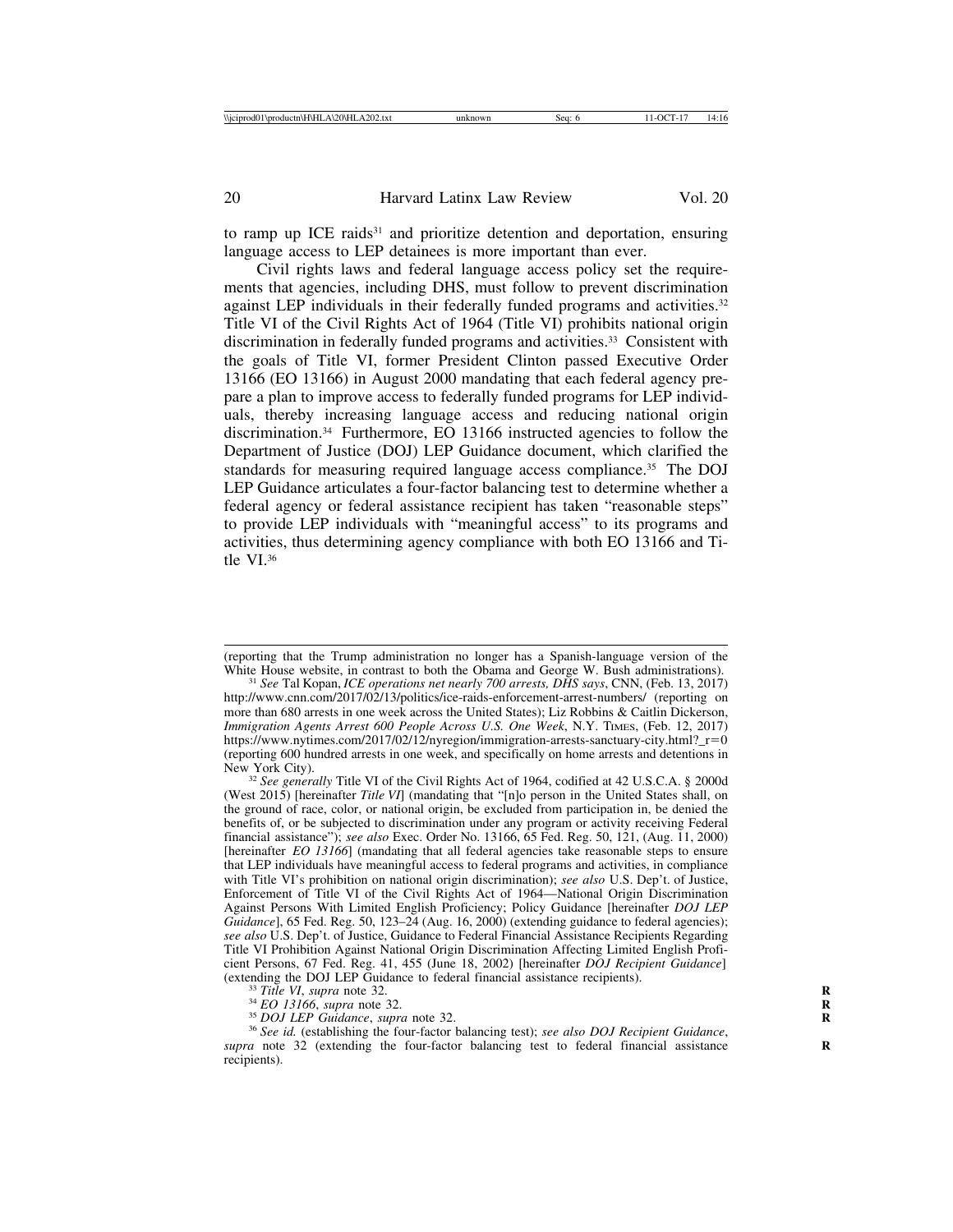For the last fifteen years, DHS has routinely failed to comply<sup>37</sup> with the language access requirements of EO 13166.<sup>38</sup> ICE, the DHS component agency that oversees immigration detention, is also noncompliant with EO 13166 and the DOJ's LEP Guidance. Based on the DOJ's four-factor test, neither DHS nor ICE has taken reasonable steps to provide LEP immigrant detainees with meaningful access to essential programs and activities, such as medical care, the law library, and communications with deportation officers. LEP detainees face systemic communication barriers that Englishspeaking detainees do not. Thus, DHS and ICE discriminate against LEP immigrant detainees on the basis of their national origin in violation of Title VI. For this reason, DHS should revise its Language Access Plan and mandate that ICE require detention center staff to use interpretation services and to translate vital documents for LEP detainees in all its programs and activities.

This Comment analyzes how DHS and ICE are noncompliant with federal language access policy, EO 13166, and Title VI. In Part II, I provide a background legal framework on language access and national origin discrimination and put immigration detention into that context. In Part III, I analyze how DHS and ICE have not taken reasonable steps to ensure meaningful access to their programs and activities by LEP individuals in immigration detention centers across the United States based on the DOJ's four-factor test. In Part IV, I make recommendations for DHS and ICE to eliminate structural barriers to language access in immigration detention, and I suggest remedies that immigrants and advocates can use to hold the agencies accountable. First, ICE must increase general transparency by maintaining a complete public list of all its detention facilities and it must track language data of all its detainees. Next, DHS and ICE must revise their Language Access Plans to increase language access uniformity across all ICE facilities. Pursuant to the DOJ's four-factor test, ICE must provide free interpretation and translation services to LEP detainees. Finally, there must be greater oversight to effectively enforce EO 13166 so that DHS, ICE, and other noncompliant agencies are accountable to LEP individuals' civil rights.

# II. LANGUAGE ACCESS, NATIONAL ORIGIN DISCRIMINATION, AND IMMIGRATION DETENTION

While the majority of Americans only speak English at home, there are at least 350 other languages spoken in households across the United States.39

<sup>37</sup> *See* U.S. GOV'T ACCOUNTABILITY OFFICE, GAO 10-91, LANGUAGE ACCESS: SELECTED AGENCIES CAN IMPROVE SERVICES TO LIMITED ENGLISH PROFICIENT PERSONS 7 (2010), http:// www.gao.gov/assets/310/303599.pdf, *archived at* https://perma.cc/BVY6-6Y5F [hereinafter *2010 GAO Report*] (finding that DHS was not yet compliant with federal LEP policy as of 2010).<br><sup>38</sup> *EO 13166*, *supra* note 32.

<sup>&</sup>lt;sup>39</sup> See U.S. Census Bureau, *Census Bureau Reports at Least 350 Languages Spoken in U.S. Homes* (Nov. 3, 2015), https://www.census.gov/newsroom/press-releases/2015/cb15-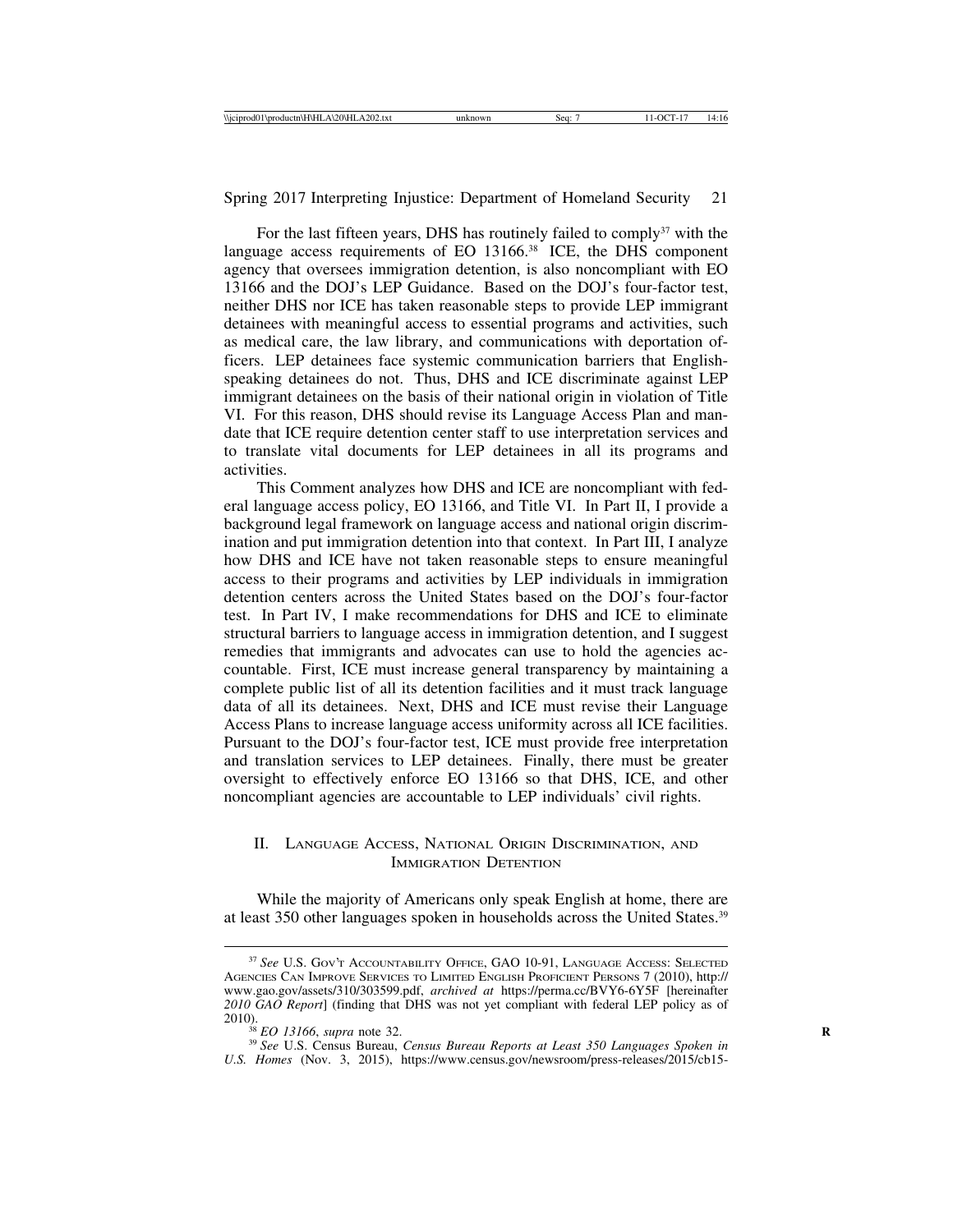More than twenty-five million LEP individuals live in the United States.<sup>40</sup> Equal access to federal government services is essential for the LEP population, and is crucial in the immigration detention context, where detainees face deportation from the United States while in government custody. Using Title VI, EO 13166, and the DOJ LEP Guidance as a backdrop, this section describes how denial of language access services in immigration detention is a form of national origin discrimination under Title VI of the Civil Rights Act of 1964, EO 13166, and the DOJ LEP Guidance.

#### *A. Background on DHS, ICE, and CRCL*

A variety of structural barriers within DHS and ICE compound language access challenges for LEP individuals. DHS's lack of internal and external oversight creates accountability problems.<sup>41</sup> This section provides a background on DHS, and two of its component agencies: ICE and DHS Office of Civil Rights and Civil Liberties (CRCL). This section analyzes how the various types of ICE immigration detention centers and contracts affect jurisdiction of Title VI, EO 13166, and agency guidance over language access.

In response to the 9/11 terrorist attacks, the Bush administration passed the Homeland Security Act of 2002 (the Act) and created DHS, a new cabinet-level executive agency.42 The Act also dissolved the DOJ's former Immigration and Naturalization Service (INS), and transferred its functions into three new DHS component agencies: U.S. Citizenship and Immigration Services (USCIS),<sup>43</sup> Immigration and Customs Enforcement (ICE), and Customs and Border Patrol (CBP).<sup>44</sup> ICE states that its "primary mission is to promote homeland security and public safety through the criminal and civil enforcement of federal laws governing border control, customs, trade and immigration."45 ICE has three directorates to accomplish its mission:

n.d1.<br><sup>42</sup> *See* Homeland Security Act of 2000, Pub. L. No. 107-296, § 101, 116 Stat. 2135 (2002) (creating the Department of Homeland Security).

<sup>185.</sup>html, *archived at* https://perma.cc/6HX3-2DK5 (analyzing the "most comprehensive data ever released from the Census Bureau" on the diverse languages spoken throughout the United

<sup>&</sup>lt;sup>40</sup> U.S. Census Bureau, *Detailed Languages Spoken at Home and Ability to Speak English* for the Population 5 Years and Over:  $2009-2013$  (Oct. 2015), https://www.census.gov/data/<br>tables/2013/demo/2009-2013-lang-tables.html, archived at https://perma.cc/AN66-KB3X.

<sup>&</sup>lt;sup>41</sup> See Margo Schlanger, *Offices of Goodness: Influence Without Authority in Federal Agencies*, 36 CARDOZO L. REV. 53, 56, 81-88 (2014) (analyzing DHS CRCL's limited capacity to resolve external complaints, including a 2011 complaint against the U.S. Forest Service for using DHS Customs and Border Protection agents as interpreters in violation of Title VI and EO 13166.) Schlanger previously served as the CRCL Officer from 2010-2012. *Id.* at 54,

<sup>&</sup>lt;sup>43</sup> *See id.* at § 271.<br><sup>44</sup> *See id.* at § 441; *see also* 6 U.S.C.A. § 542 (West) (renaming the "Bureau of Border" Security" the "Bureau of Immigration and Customs Enforcement," and the "Customs Service" the "Bureau of Customs and Border Protection").

<sup>&</sup>lt;sup>45</sup> Immigration and Customs Enforcement, *What We Do*, https://www.ice.gov/overview, *archived at* https://perma.cc/JQ3Q-Y3WD (last visited Feb. 12, 2017).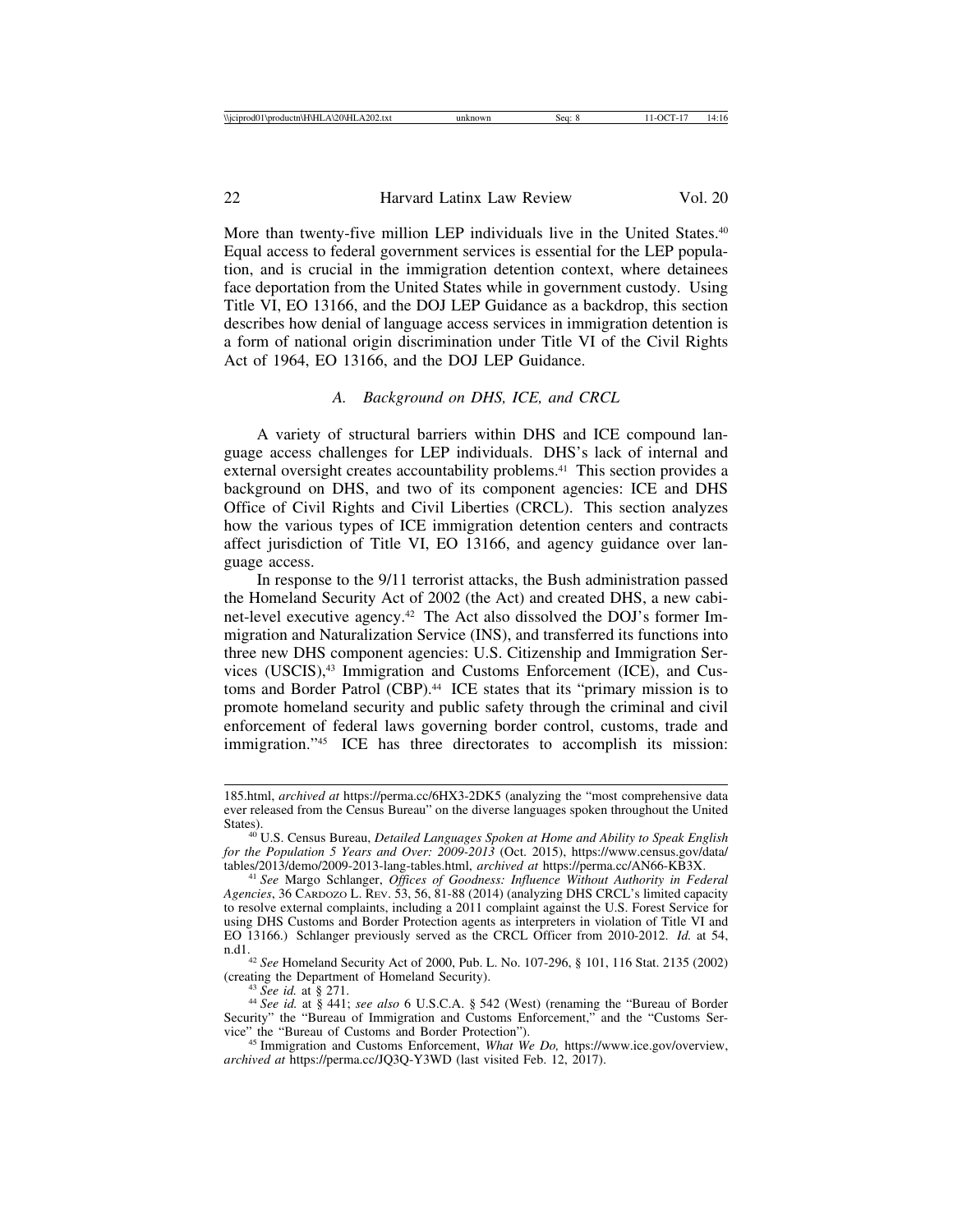Homeland Security Investigations (HSI), Enforcement and Removal Operations (ERO), and Management and Administration (M&A).<sup>46</sup> ERO oversees detention and deportation.<sup>47</sup> HSI investigates domestic and international activities related to the unlawful smuggling of people and goods into and out of the U.S.48 M&A is comprised of project managers and support staff to help conduct various ICE operations.<sup>49</sup>

Additionally, the Act created CRCL<sup>50</sup> whose primary mandate is to examine DHS's internal actions that involve civil rights rather than actions by external entities,<sup>51</sup> such as federal funding recipients. CRCL's three main functions are to oversee DHS compliance with governing civil rights laws and regulations across its federally conducted programs and activities, to assist with DHS policy creation and implementation, and to investigate civil rights and civil liberties complaints against DHS employees.52 In general, CRCL's introspective function is very different from other agencies' civil rights offices, and is crucially distinct from the DOJ Civil Rights' Division whose primary mission is prosecution.<sup>53</sup> Consequently, the CRCL "lacks" authority to prosecute or discipline" or "to provide individual remedies,"54 which in turn makes internal enforcement of Title VI and EO 13166 within DHS unlikely.

# *B. Title VI of the Civil Rights Act of 1964*

Title VI of the landmark Civil Rights Act of 1964 prohibits recipients of federal financial assistance from discriminating against individuals who seek their services.<sup>55</sup> Title VI mandates that no one, on the basis of "national" origin, be excluded from participation in, be denied the benefits of, or be subjected to discrimination under any program or activity receiving Federal financial assistance."56 To implement Title VI, federal agencies must issue

<sup>46</sup> *See* Immigration and Customs Enforcement, *Who We Are,* at https://www.ice.gov/about,

<sup>&</sup>lt;sup>47</sup> See id.<br><sup>48</sup> See id.<br><sup>49</sup> See id.<br><sup>50</sup> See supra note 111, at § 705; see generally 6 U.S.C. § 345 (codifying CRCL's functions).

functions). <sup>51</sup> *See* Shirin Sinnar, *Institutionalizing Rights in the National Security Executive*, 50 HARV. C.R.- C.L. L. REV. 289, 301 (2015) (analyzing CRCL's functions and its struggles to influence policy); *see also* Schlanger, *supra* note 110, at 64 (distinguishing CRCL's functions from those of other agencies' civil rights offices).

of other agencies' civil rights offices). <sup>52</sup> *See* 6 U.S.C. § 345; *see also* Schlanger, *supra* note 110, at 62 (describing CRCL's pri- **<sup>R</sup>**

mary functions); Sinnar, *supra* note 120, at 302 (summarizing CRCL's "three core functions"). <sup>53</sup> *See* Schlanger, *supra* note 110, at 62–64 (explaining CRCL's functions and contrasting them with other agencies' civil r them with other agencies' civil rights offices).<br><sup>54</sup> *Id.* at 98.<br><sup>55</sup> *Title VI*, *supra* note 32.<br><sup>56</sup> *Id.* (emphasis added)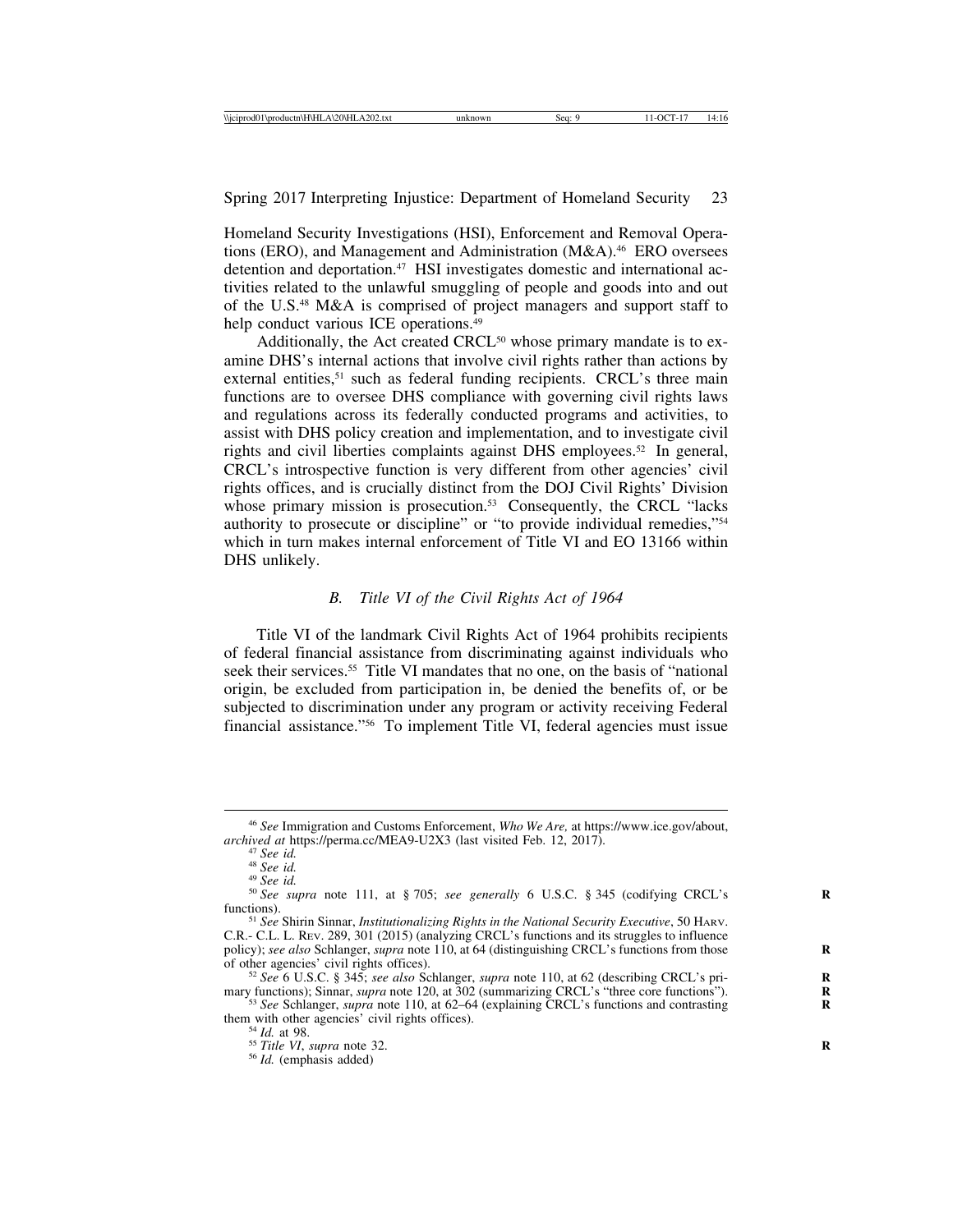regulations and guidance for their financial assistance recipients to follow in their programs and activities.57

A "recipient" is subject to Title VI if it either receives federal assistance and/or operates a program or activity.58 Notably, Title VI does not apply directly to federal agencies.<sup>59</sup> Rather, Title VI recipients are either public or private entities who receive direct or indirect federal assistance, or who run programs and activities on behalf of a federal agency.<sup>60</sup>

A person's language often identifies her national origin.<sup>61</sup> Consequently, "discrimination against persons from other nations may be triggered when a person speaks a language other than English."62 While Title VI prohibits intentional national origin discrimination,<sup>63</sup> the Supreme Court has extended this prohibition to agency regulations that have discriminatory effects.64 In 2003, DHS issued its regulations mandating Title VI compliance for all of its component agencies to ensure that no person, on the basis of "national origin, be excluded from participation in, be denied the benefits of, or be otherwise subjected to discrimination under any program or activity receiving Federal financial assistance from the Department of Homeland Security." $65$  The DHS regulations extend to all component agencies, $66$  including ICE.67 Thus, ICE must comply with DHS's Title VI regulations to ensure that its funding recipients do not discriminate against LEP individuals on the basis of national origin.

www.dhs.gov/components-directorates-and-offices, *archived at* https://perma.cc/6CZV-G9Z8 (last visited Feb. 7, 2017) (listing ICE as a component agency).

<sup>57</sup> *See id.* at § 2000d-1; *see also* Department of Homeland Security Office for Civil Rights and Civil Liberties, Guidance to Federal Financial Assistance Recipients Regarding Title VI Prohibition Against National Origin Discrimination Affecting Limited English Proficient Persons, 76 Fed. Reg. 21, 755 (Apr. 18, 2011) [hereinafter *DHS Recipient Guidance*] (issuing

<sup>&</sup>lt;sup>58</sup> See generally U.S. Dep't of Justice, *Title VI Legal Manual*, https://www.justice.gov/crt/ title-vi-legal-manual#V, *archived at* https://perma.cc/YDQ7-CX3K (last visited Feb. 7, 2017)

<sup>&</sup>lt;sup>59</sup> See id.<br>
<sup>60</sup> See id.<br>
<sup>61</sup> DOJ LEP Guidance, supra note 32.<br>
<sup>62</sup> Id.<br>
<sup>63</sup> Title VI, supra note 32.<br>
<sup>64</sup> See DOJ LEP Guidance, supra note 32; Lau v. Nichols, 414 U.S. 563, 568 (1974) (holding that the San Francisco public school system's failure to provide English language instruction to Chinese students violated Title VI by denying those students a meaningful opportunity to participate in public education). *But see Alexander v. Sandoval*, 532 U.S. 275, 293 (2001) (limiting *Lau* by holding that no private right of action exists to enforce agency "disparate-impact" regulations under Title VI). Following a lawsuit against Department of Human Services in Washington, D.C. alleging violations of Title VI, the parties reached a landmark settlement agreement in which the Department would immediately provide language access to its customers. *See* Washington Lawyers' Committee for Civil Rights and Urban Affairs, *Landmark Settlement Reached in Lawsuit on DC Department of Human Services' Violations of Language Access Requirements*, (Nov. 19, 2016), http://www.washlaw.org/news-amedia/533-language-access-settlement.<br>
<sup>65</sup> 6 C.F.R. §21.1. (2016) (emphasis added).<br>
<sup>66</sup> *See id.* <sup>67</sup> *See* U.S. Dep't of Homeland Sec., *Operational and Support Components*, http://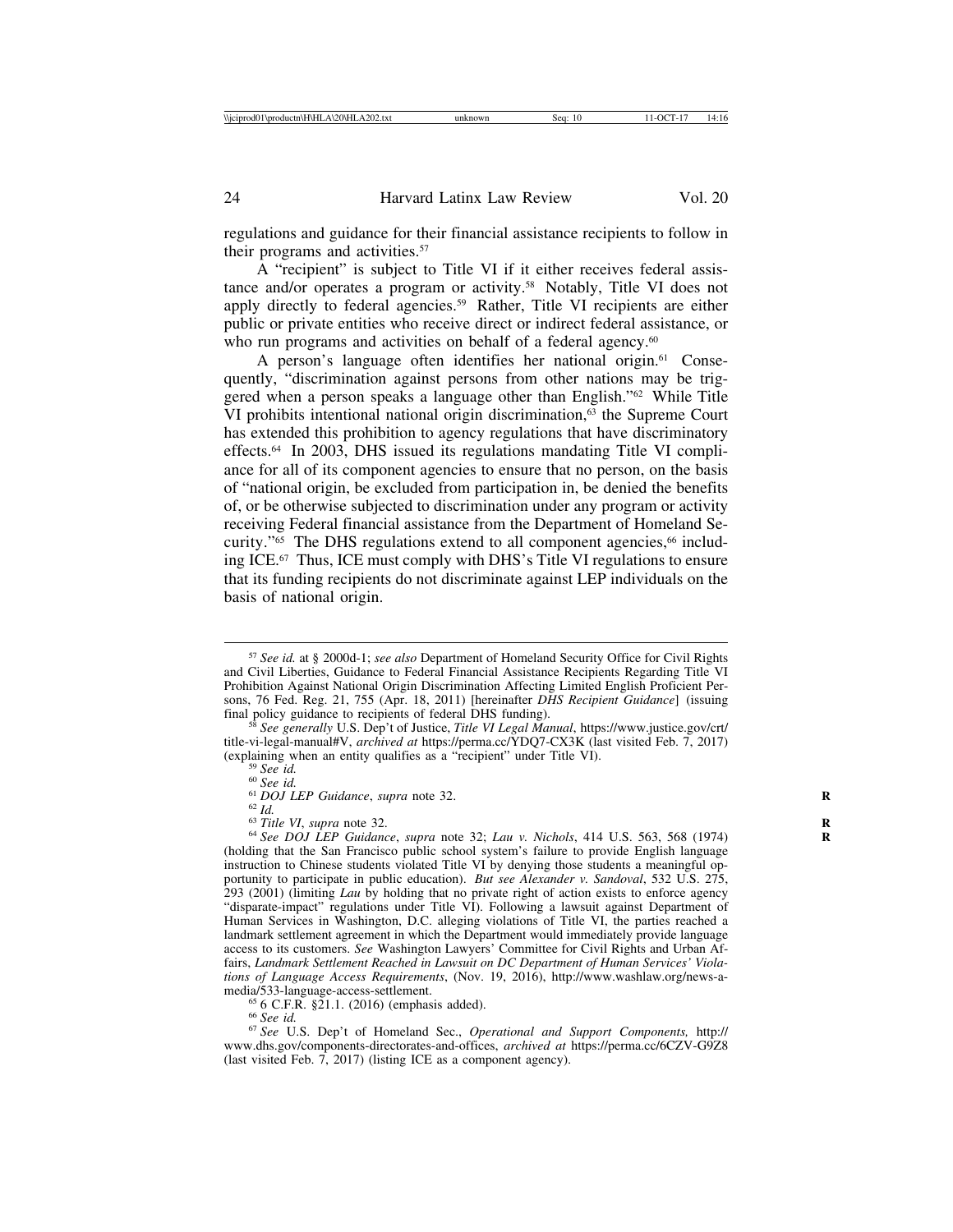# *C. Executive Order 13166*

On August 11, 2000, former President Clinton issued EO 13166 aiming to improve access to federal programs for people who are LEP.68 Under EO 13166, federal agencies must create and implement systems to give LEP individuals meaningful access to agency services without an undue burden on the agency's mission.<sup>69</sup> Notably, EO 13166 applies to both federally conducted and federally assisted programs and activities.70 A federal agency's own programs and activities are "federally conducted," whereas recipients of federal assistance have "federally assisted" programs and activities.71

## *D. DOJ LEP Guidance*

On the same day that EO 13166 came into effect, the DOJ issued policy guidance (DOJ LEP Guidance) for federal agencies to provide LEP individuals access to their federally conducted programs and activities in their primary languages in compliance with Title VI.<sup>72</sup> DOJ regulations require agencies to publish Title VI guidelines for their recipients<sup>73</sup> and clarifies that national origin discrimination includes a variety of discriminatory actions.74 EO 13166 mandates that each federal agency prepare a language access plan and/or guidance for its recipients in accordance with the DOJ LEP Guidance standards and submit it to the DOJ within 120 days.<sup>75</sup> Moreover, EO 13166 applies more broadly than does Title VI; EO 13166 covers *all* federal agency programs and activities,76 whereas Title VI only covers federally assisted programs and activities. Both Title VI and EO 13166 also cover programs and activities that are contracted out to private entities, $77$  such as privately contracted immigration detention centers. An agency must require that its contracting entity knows federal language access standards and uses the

<sup>&</sup>lt;sup>68</sup> *See EO 13166*, *supra* note 32; *see also Commonly Asked Questions and Answers Regarding Executive Order 13166*, *supra* note 14 (defining "LEP" individuals).

<sup>&</sup>lt;sup>69</sup> See EO 13166, supra note 32.<br><sup>70</sup> See id.<br><sup>71</sup> See id. For example, a federally conducted DHS program and activity is ICE immigration detention at the service processing centers because those facilities are ICE-owned and operated. *See infra* notes 124–125. On the other hand, ICE detention at the family detention facilities is federally assisted. *See id.* at note 142.

<sup>&</sup>lt;sup>72</sup> See id.; see also DOJ LEP Guidance, supra note 32, at 50, 124.<br><sup>73</sup> See DOJ LEP Guidance, supra note 32, at 50, 124 (referencing 28 C.F.R. § 42.401 et. seq.).74 *See generally* 28 C.F.R. § 42.104 (2016) (defining discrimination that is prohibited

under Title VI, including specific actions and employment practices). For example, a federally funded program discriminates based on a person's national origin when it denies that person a service or participation in a service, provides a different service, subjects a person to segregation or separate treatment, restricts a person's enjoyment of a service, or treats a person differ-<br>ently from others when seeking a service.

<sup>&</sup>lt;sup>75</sup> See EO 13166, supra note 32.<br><sup>76</sup> See Commonly Asked Questions and Answers Regarding Executive Order 13166, supra note 14.<br><sup>77</sup> *See id at question 14.*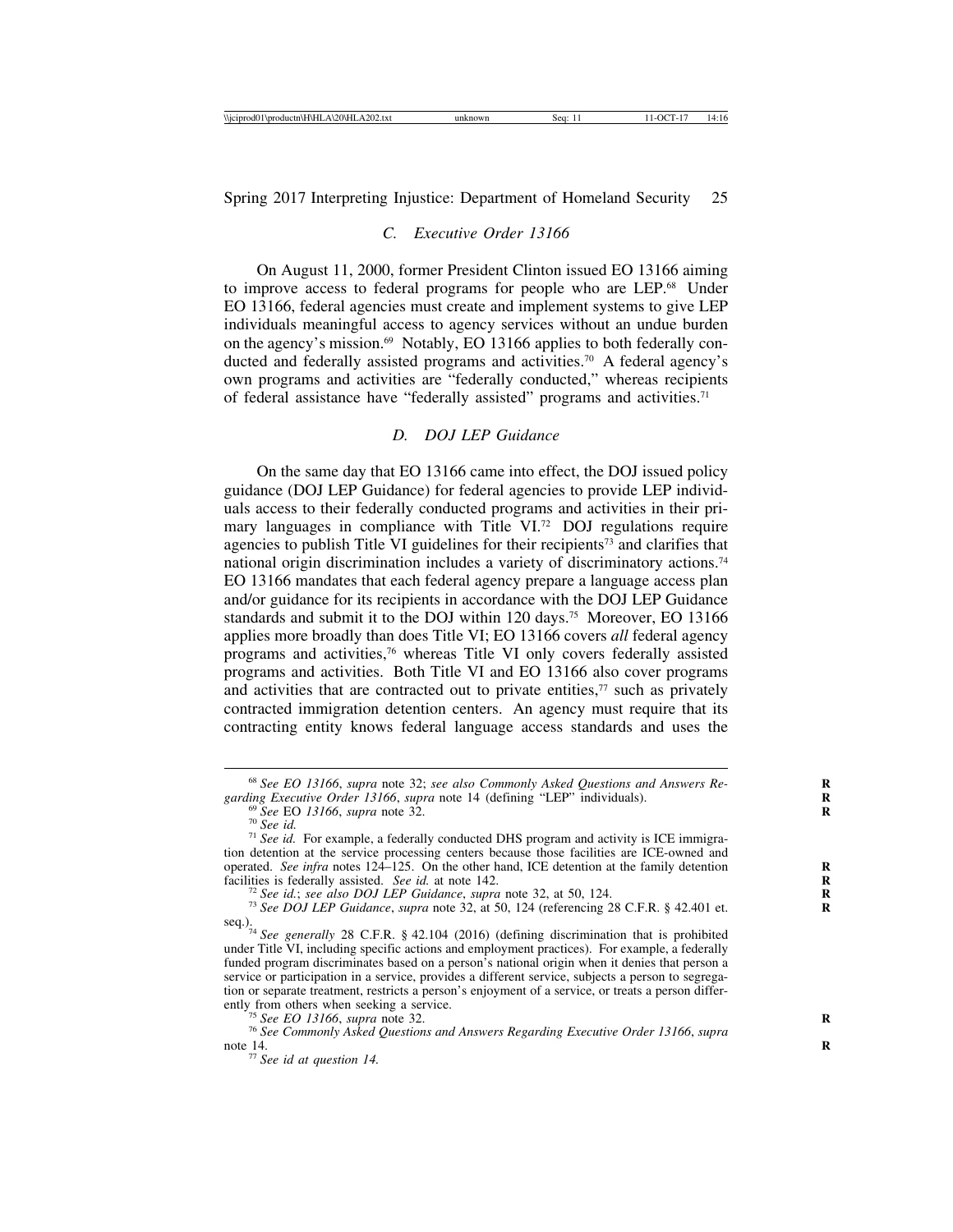agency's language access plan when conducting its activities and programs.78 Specifically, the agency must mandate the entity's compliance with its LEP policy in the contract.79 Therefore, when an agency contracts with a private entity, the agency is responsible for the private entity's compliance with federal LEP policy.80

#### 1. Four-Factor Test for Determining Meaningful LEP Access

The DOJ LEP Guidance establishes a four-factor balancing test to determine whether an agency has taken "reasonable steps" to provide LEP individuals with "meaningful access" to its programs and activities.<sup>81</sup> The test is designed for agencies and recipients to determine their obligations to provide LEP assistance under EO 13166 and Title VI, and the DOJ LEP Guidance explains how these entities must assess each factor.<sup>82</sup> The first factor analyzes the number or proportion of LEP individuals that access a particular program or activity.83 This factor essentially measures how many LEP individuals would be excluded from a program or activity if the agency or funding recipient did not take affirmative steps to remove language barriers.84 Agencies or funding recipients that frequently serve LEP individuals must take additional action to show their efforts are reasonable than those that serve LEP individuals infrequently.85

The second factor is the frequency with which LEP individuals contact the program.86 The more often LEP individuals contact a program or activity, the more responsibility the agency or funding recipient has to serve them.87

The third factor examines the nature of the program and its importance to LEP individuals.<sup>88</sup> Significantly, the DOJ LEP Guidance emphasizes that "[m]ore affirmative steps must be taken in programs where the denial or delay of access may have life or death implications than in programs that are not as crucial to one's day-to-day existence."89 Additionally, there is "strong

<sup>88</sup> *See id.* Barriers to language access in detention have lethal consequences. *See Fatal* 89 *See id.* **Barriers** to language access in detention have lethal consequences. *See Fatal Neglect: How ICE Ignores Deaths in Detention, supra note 1 (finding that ICE's failure to* 

<sup>&</sup>lt;sup>78</sup> *See id.*<br><sup>79</sup> *See id.*<br><sup>80</sup> *See id.* 81 *See DOJ LEP Guidance*, *supra* note 32, at 50, 124.<br><sup>82</sup> *See id.* at 50, 123. The DOJ LEP Guidance is self-enforcing and does not create a<br>mechanism for the DOJ to enforce

<sup>&</sup>lt;sup>83</sup> See id.<br><sup>84</sup> See id.<br><sup>85</sup> See id. For example, an agency's plan for encounters with LEP individuals "may be as simple as being prepared to use one of the commercially available language lines to obtain immediate interpreter services." *See id.* at 50, 125. *See e.g.* Social Security Administration, *Plan for Providing Access to Benefits and Services With Limited English Proficiency (LEP)*, *infra* note 189.<br><sup>86</sup> See *DOJ LEP Guidance*, *supra* note 32, at 50, 125.<br><sup>87</sup> *See id.* For instance, if "LEP individuals must access the recipient's program or activity

on a daily basis, e.g., as they must in attending elementary or secondary school, a recipient has greater duties than if such contact is unpredictable or infrequent." See id.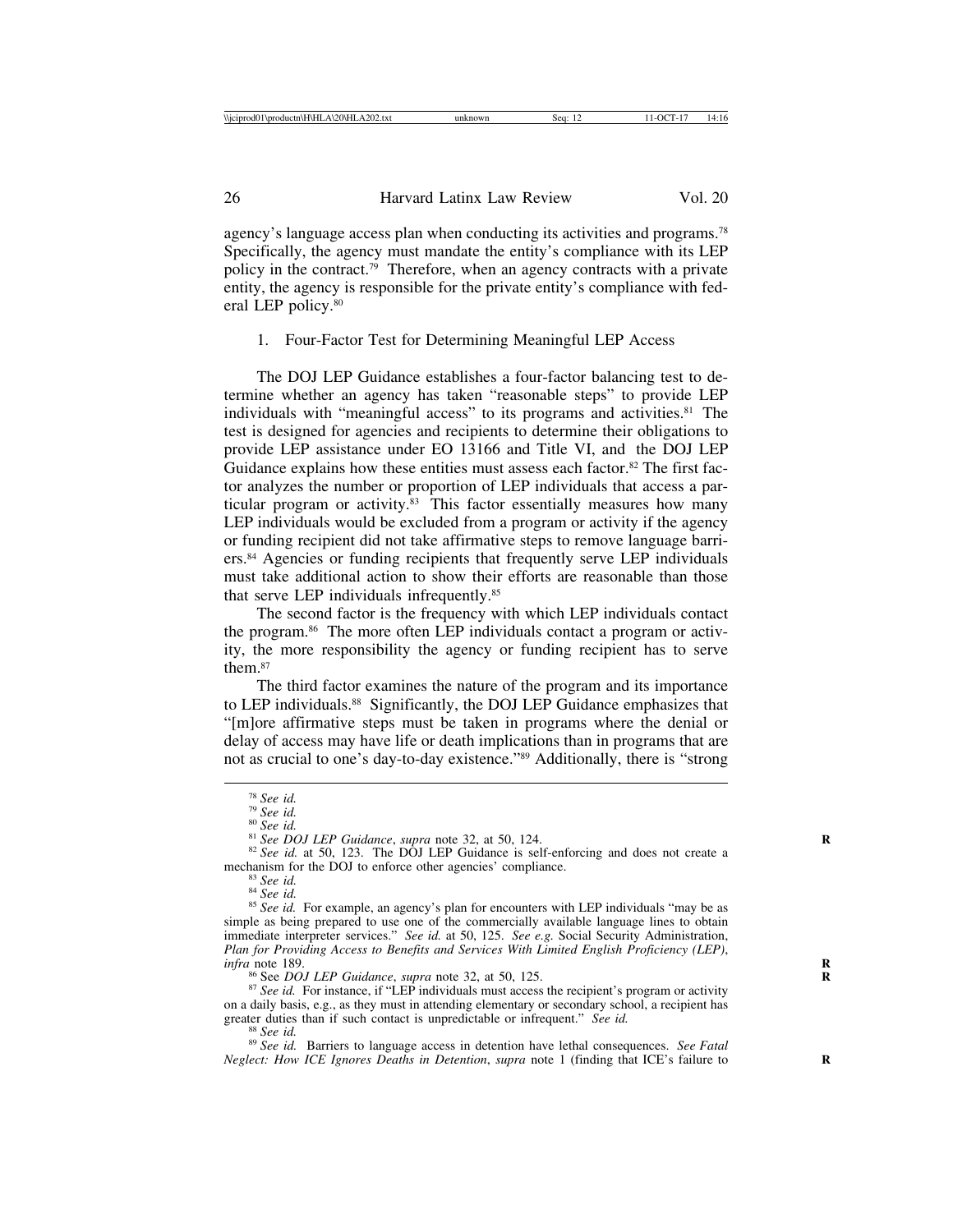evidence of the program's importance" when an agency or funding recipient makes its program "compulsory."90

The fourth and final factor examines the agency or funding recipient's available resources to devote to its programs and activities.<sup>91</sup> Larger entities generally have more resources, so they have a greater responsibility to provide meaningful access to LEP individuals who frequently contact them than do small entities that lack resources and have infrequent LEP contact.92 Furthermore, large entities that claim to have limited resources will need to provide substantial proof of those financial restrictions.93

2. The 2011 Attorney General Memorandum and DHS Recipient Guidance

Eleven years after EO 13166, some federal agencies were still noncompliant with the language access policy. On February 17, 2011, Attorney General Eric Holder issued a memorandum renewing the federal government's commitment to EO 13166 and directing all agencies to come into compliance.94 The memorandum reaffirmed EO 13166's mandate and found that "[d]espite the legal and public service obligations that compel federal agencies and recipients to ensure language access," there were "significant variations" in federal agencies' compliance with EO 13166.95 According to a 2010 Government Accountability Office (GAO) report, DHS was among only three executive-level agencies still noncompliant with EO 13166.<sup>96</sup>

Specifically, the memorandum requested that agencies commit to eight "action items," or specific steps, in order to fully comply with EO 13166.<sup>97</sup>

provide Mr. Gracida-Conte with an interpreter contributed to his death). At least 155 detainees died in ICE detention between 2003 and January 2016. *See List of Deaths in ICE Custody*, *supra* note 8. ICE finally released information regarding detainee deaths in 2010, after months **R** of Freedom of Information Act litigation. *See* Nina Bernstein, *Officials Hid Truth of Immigrant Deaths in Jail*, N.Y. TIMES (Jan. 9, 2010), http://www.nytimes.com/2010/01/10/us/10detain.html? $r=0$ , 2-3 (reporting that ICE records show that one detainee died after being left in isolation with head injuries for thirteen hours without medical treatment while ICE officials considered deporting him to Africa to avoid bad publicity).

<sup>&</sup>lt;sup>90</sup> See DÔJ LEP Guidance, supra note 32, at 50, 125.<br><sup>91</sup> See id.<br><sup>92</sup> See id.; see e.g. infra note 189 (describing the Social Security Administration and Department of Education's application of the four-factor test in

<sup>&</sup>lt;sup>93</sup> DOJ LEP Guidance, supra note 32, at 50, 125.<br><sup>94</sup> Memorandum from the Attorney General to Heads of Federal Agencies, General Counsels, and Civil Rights Heads, *Federal Government's Renewed Commitment to Language Access Obligations Under Executive Order 13166* (Feb., 17, 2011) [hereinafter *2011 Attorney General Memo*], https://www.lep.gov/13166/AG\_021711\_EO\_13166\_Memo\_to\_Agencies\_with\_Supplement.pdf, archived at https://perma.cc/2YEB-U5NN.

<sup>&</sup>lt;sup>95</sup> See id. at 1. See 2011 Attorney General Memo, supra note 94, at 2 (calling for *all* federal agencies to come into "full compliance"); *see also 2010 GAO Report*, *supra* note 37, at 7 (finding DHS noncompliant).

<sup>&</sup>lt;sup>96</sup> See 2010 GAO Report, *supra* note 37, at 7 (finding that DHS, the Department of Defense, and the Department of Agriculture were not yet compliant with EO 13166). This public recognition of agency inaction may have spurred DHS to finally issue its Language Access Plan a few a year later. See 2012 DHS Language Access Plan, infra note 96.

<sup>&</sup>lt;sup>97</sup> See 2011 Attorney General Memo, *supra* note 94, at 2–3.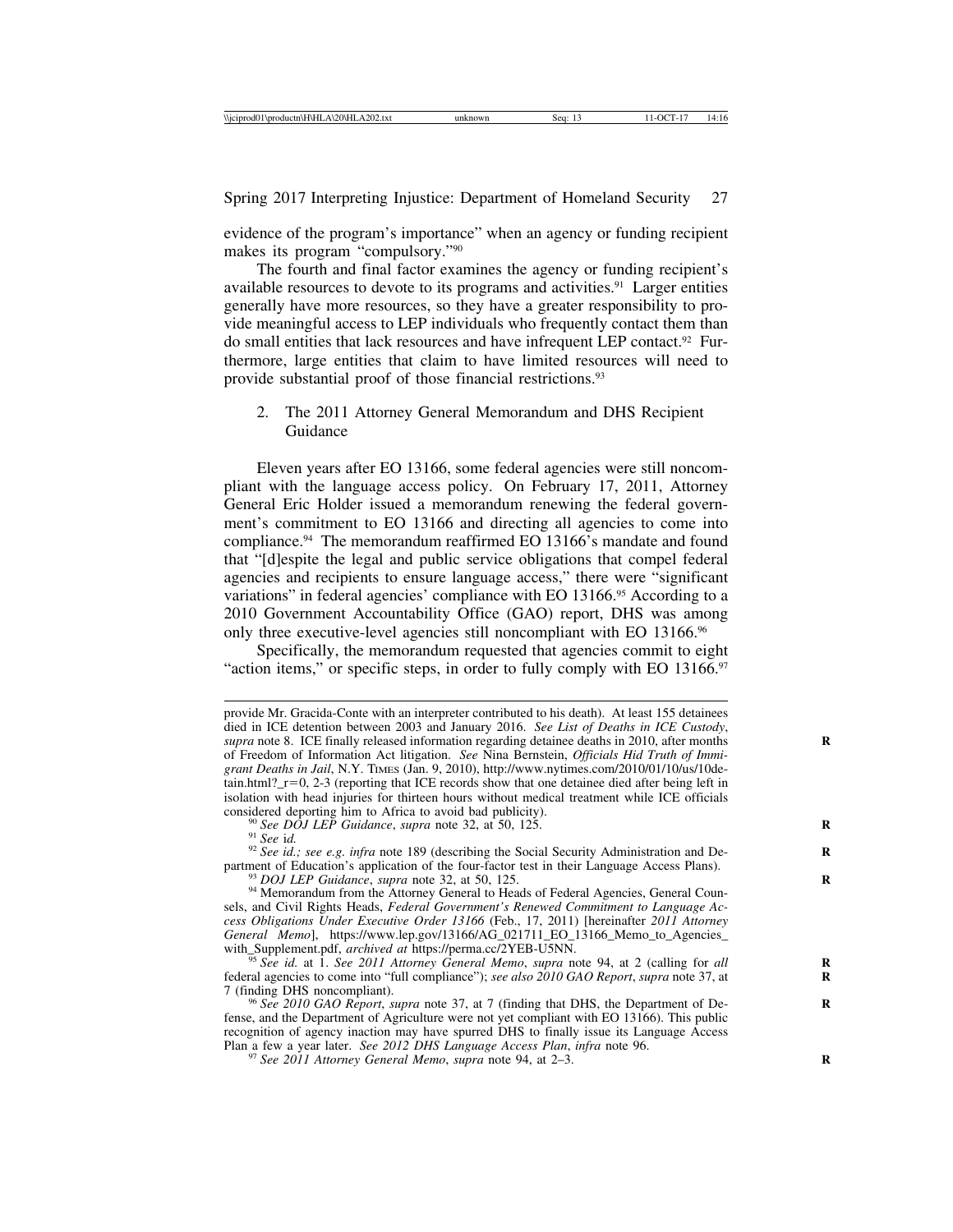To clarify the action items, the memorandum also provided a supplement with "specifics" to guide agencies in effectively complying with EO 13166.98 The action items directed all agencies to: (1) establish a Language Access Working Group;<sup>99</sup> (2) evaluate and/or update the agency's LEP needs by "conducting an inventory of languages most frequently encountered;" (3) submit updated LEP plans within six months of the memorandum and to establish a schedule of periodic review of agency LEP services and policies; (4) train agency staff to "competently identify LEP situations and take the necessary steps to provide meaningful access;"<sup>100</sup> (5) notify the public, including LEP communities, of agency LEP policies; $101$  (6) consider LEP needs when establishing agency hiring criteria;102 (7) collaborate with other agencies to share written translations and standardize federal terminology; and (8) for agencies providing federal assistance, issue recipient guidance within six months of the date of the memorandum.<sup>103</sup>

Nevertheless, it remains unclear whether there is any oversight mechanism for agency compliance with EO 13166 and if the DOJ is conducting periodic review. To evaluate compliance with the memorandum, the DOJ's Civil Rights Division originally planned to conduct a follow-up language access survey of federal agencies later in 2011.104 Instead, in May 2011 the DOJ issued a language access self-assessment to guide agencies in their efforts to comply with EO 13166 and the memorandum.<sup>105</sup> While the 2006 language access survey required agencies to submit their results to the DOJ,<sup>106</sup> the self-assessment did not; instead, it assisted agencies to make

<sup>98</sup> *See id.* at Supplement 1–3. <sup>99</sup> *See id.* at Supplement 1 (explaining that the Working Group would oversee the consistent implementation of the agency's language access plan by first identifying barriers to language access, and then creating resolutions with external stakeholders and internal agency

<sup>&</sup>lt;sup>100</sup> *See id.* at Supplement 2 (instructing agency staff to identify when an LEP person needs help, to ascertain their primary language, and to use a variety of methods to facilitate communication).

<sup>&</sup>lt;sup>101</sup> *See id.* (describing ways to publicize LEP policy "to achieve maximum and effective notification to LEP communities," such as on agency websites and through multimedia).

<sup>&</sup>lt;sup>102</sup> See id. (encouraging agencies to assess the benefits of hiring bilingual staff).<br><sup>103</sup> See id.<br><sup>104</sup> See 2011 Attorney General Memo, supra note 94, at 3 (planning a language access<br>survey similar to the 2006 survey)

<sup>105</sup> See U.S. DEP'T. OF JUSTICE, CIVIL RIGHTS DIV., LANGUAGE ACCESS ASSESSMENT AND PLANNING TOOL FOR FEDERALLY CONDUCTED AND FEDERALLY ASSISTED PROGRAMS 8-14 (May 2011), http://www.lep.gov/resources/2011\_Language\_Access\_Assessment\_and\_Plan ning\_Tool.pdf, *archived at* https://perma.cc/9ZSD-RR6Q [hereinafter *DOJ Language Access*

*Assessment*]. <sup>106</sup> *See* U.S. DEP'T. OF JUSTICE, CIVIL RIGHTS DIV., *Federal Language Access Survey*, http://www.lep.gov/resources/2008\_Conference\_Materials/FedLangAccessSurvey.pdf

*archived at* https://perma.cc/SAD7-BKTS (requesting that agencies submit responses to the survey by April, 2006); *see also* Federal Interagency Working Group on Limited English Proficiency, *2008 Federal Interagency Conference on Limited English Proficiency: Conference Agenda* 7 (Sept. 3, 2008), http://www.lep.gov/whats\_new/Agenda%20FINAL.pdf, *archived at* https://perma.cc/LYC9-DJ7S (finding that the 2006 language access "[s]urvey responses revealed dramatic variations across the federal government with respect to addressing the LEP needs of agency constituents").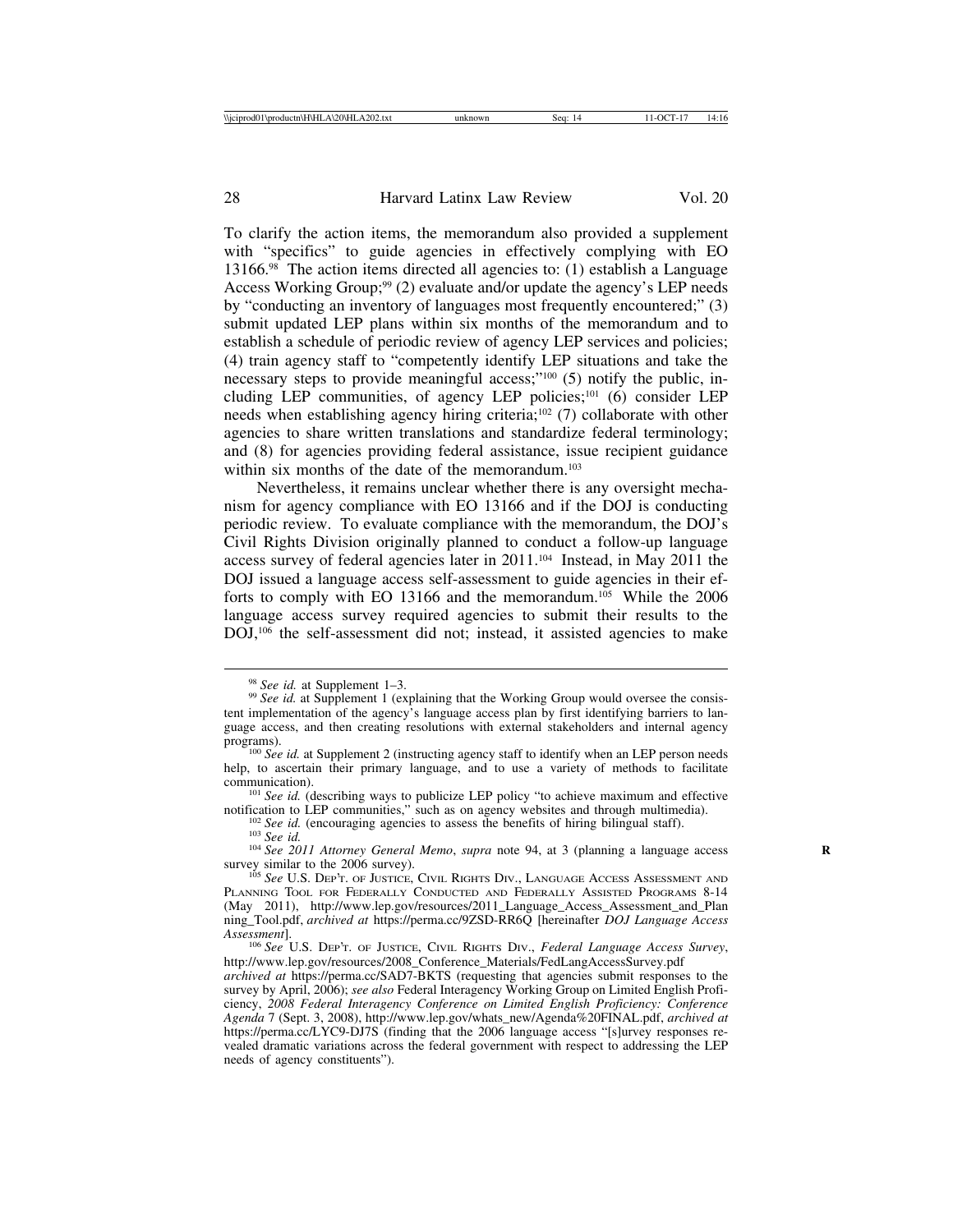their own LEP plan.107 While the 2006 survey results were used for initiating further DOJ oversight measures, such as the 2011 Attorney General memorandum,108 it does not appear that the DOJ is reviewing the information in the 2011 self-assessment.

Following the Attorney General's memorandum, DHS issued final policy guidance (DHS Recipient Guidance) in April 2011 for its financial assistance recipient agencies in compliance with EO 13166 and Title VI.109 The DHS Recipient Guidance does *not* cover ICE enforcement activities, immigration detention, or alternatives to immigration detention, however, because they are subject to the DHS language access plan,110 which was later released in February 2012.111 These two guidance documents are distinct: the DHS Recipient Guidance covers federally *assisted* activities, while the DHS LEP plan covers federally *conducted* activities.<sup>112</sup> When state and local jails are federally assisted to detain immigrants, those recipients must also determine whether DHS or DOJ is the primary source of federal assistance, and follow that agency's LEP guidance accordingly.113 The two agencies' guidance documents are similar, however, because the DHS Recipient Guidance incorporates the DOJ LEP and Recipient Guidance by reference.114 Essentially, the DHS Recipient Guidance governs ICE detention when DHS is the primary funding source, including private contractors, alternatives to detention programs, and state and local prisons or jails that detain immigrants.<sup>115</sup> Conversely, when DOJ is the primary funding source of a state or local prison, then the DOJ Recipient Guidance governs.<sup>116</sup>

<sup>&</sup>lt;sup>107</sup> See DOJ Language Access Assessment, supra note 105, at 3.<br><sup>108</sup> 2011 Attorney General Memo, supra note 94, at 3.<br><sup>109</sup> DHS Recipient Guidance, supra note 57.<br><sup>110</sup> See id. at 21, 756 (initially referring to the langu after *2012 DHS Language Access Plan*], http://www.dhs.gov/sites/default/files/publications/

<sup>&</sup>lt;sup>112</sup> See id. (covering DHS federally conducted programs and activities); see also DHS Recipient Guidance, supra note 57 (covering DHS federally assisted programs and activities).

<sup>&</sup>lt;sup>113</sup> See id.; see also DOJ Recipient Guidance, supra note 32, (extending the four-factor balancing test to federal financial assistance recipients).

<sup>&</sup>lt;sup>115</sup> See DHS Recipient Guidance, *supra* note 57, at 21, 756 (explaining that the Guidance does not apply to certain ICE immigration detention programs and activities that are federally conducted).

<sup>&</sup>lt;sup>116</sup> See id. (explaining that DOJ Guidance governs "where DOJ is the primary provider of Federal assistance to recipients"); *see, e.g.*, U.S. DEP'T. OF JUSTICE, CIVIL RIGHTS DIV., *UNITED STATES INVESTIGATION OF THE MARICOPA COUNTY SHERIFF'S OFFICE 19 (Dec. 15,* 2011) [hereinafter *DOJ Investigation of the Maricopa County Sheriff's Office*] http:// www.clearinghouse.net/chDocs/public/PN-AZ-0001-0004.pdf *archived at* https://perma.cc/ SU9B-ESTE (establishing that the DOJ funded the local sheriff's office in Maricopa County, Arizona and that it was subject to Title VI and the DOJ Recipient Guidance).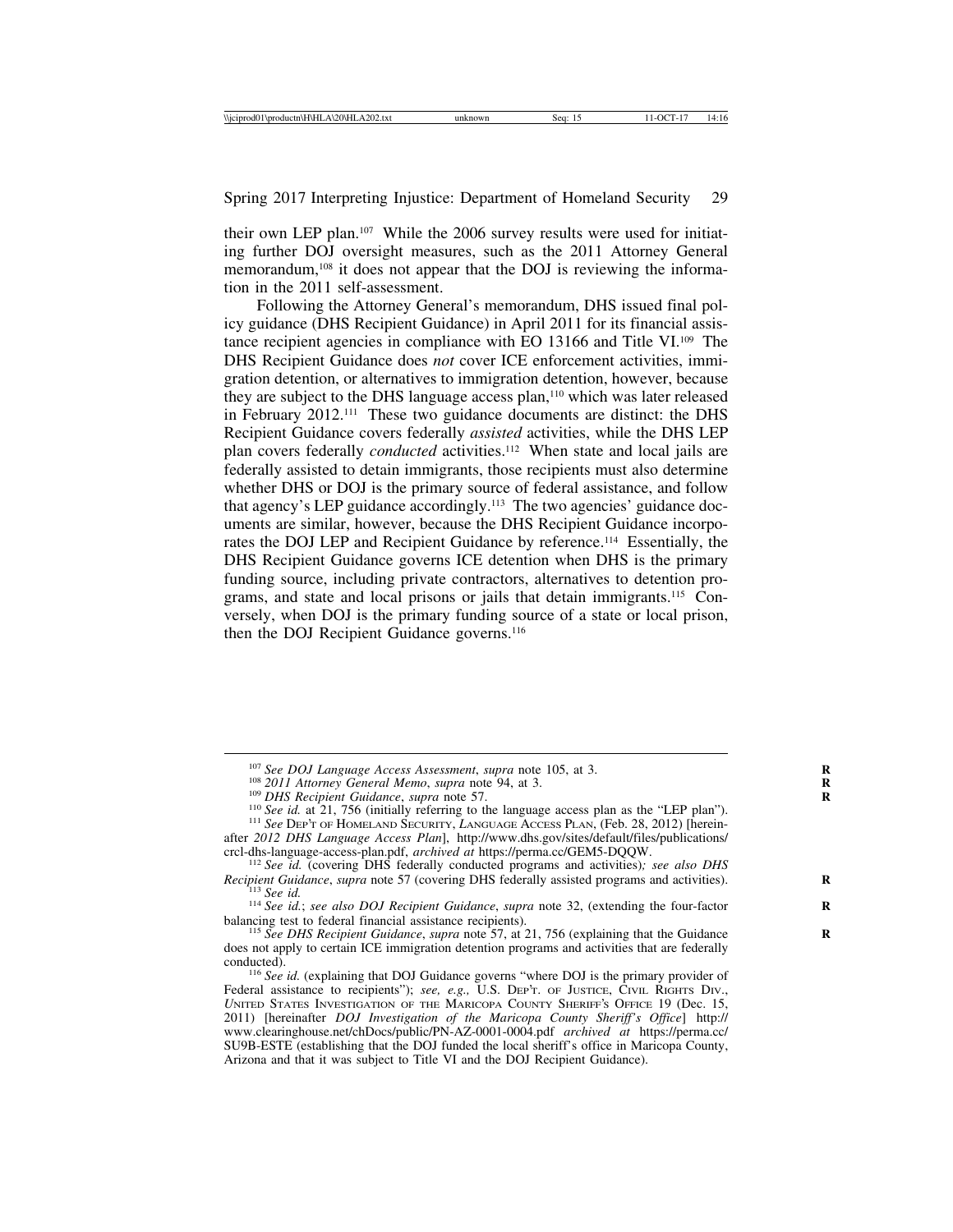#### 3. Immigration Detention

Immigration detention is a multibillion-dollar industry.<sup>117</sup> Between 2001 and 2013, the annual number of detained adult immigrants more than doubled from 204,459 to 440,557.118 Immigration detention expanded in recent years due to numerous factors such as changes in immigration law that criminalize more offenses and require mandatory detention for more individuals, privatization of immigration detention, and the congressional immigration bed quota which requires DHS to fill at least 34,000 detention beds daily.119

As of August 2013, ICE oversaw adult immigration detention at about 250 facilities in collaboration with private contractors or state and local governments.120 ICE cannot detain immigrant children, unless they are detained in family residential detention facilities with a parent.121 DHS delegates detention and removal management to ICE ERO.<sup>122</sup> While ICE operates a few of its own detention centers, private prison companies operate the majority of immigration detention facilities.123

ICE oversees various types of immigration detention facilities some of which receive funding from DHS and others that receive funding from the

<sup>120</sup> See U.S. GOV'T ACCOUNTABILITY OFFICE, GAO-15-153, IMMIGRATION DETENTION: ADDITIONAL ACTIONS NEEDED TO STRENGTHEN MANAGEMENT AND OVERSIGHT OF FACILITY COSTS AND STANDARDS 8 (2014) [hereinafter *2014 GAO Report on Immigration Detention*],

http://gao.gov/assets/670/666467.pdf *archived at* https://perma.cc/MLP5-MX74. <sup>121</sup> In 2008, Congress passed the William Wilberforce Trafficking Victims Protection Reauthorization Act (TVPRA), enhancing protections for unaccompanied "alien" children (UAC) by mandating that DHS transfer those children to the care and custody of the Health and Human Services' Office of Refugee Resettlement (ORR) within seventy-two hours so that children are detained in "the least restrictive setting." Pub. L. 110-457, 122 Stat. 5044, 5077–78; 8 U.S.C. § 1232(b)(3). Nevertheless, as of July 2015, the GAO found that DHS was still not uniformly transferring UACs to ORR custody within seventy-two hours. *See* U.S. GOV'T ACCOUNTABILITY OFFICE, GAO-15-521, UNACCOMPANIED ALIEN CHILDREN: ACTIONS NEEDED TO ENSURE CHILDREN RECEIVE REQUIRED CARE WHILE IN DHS CUSTODY "Highlights" (2015) (finding that the transfer process of UACs from DHS to HHS is inefficient and

recommending that DHS document its interagency process).<br><sup>122</sup> *See* Immigration and Customs Enforcement, Enforcement and Removal Operations,<br>https://www.ice.gov/ero *archived at* https://perma.cc/7393-3RBP (last visited F

<sup>123</sup> See American Immigration Council, *supra* note 117, at 18; *see also* Cody Mason, *Dollars and Detainees: The Growth of For-Profit Detention, THE SENTENCING PROJECT 10 (July* 2012), http://www.sentencingproject.org/wp-content/uploads/2016/01/Dollars-and-Detainees.pdf *archived at* https://perma.cc/RE47-E8T3 (finding that two private prison contractors operate almost half of ICE's private facilities: the Corrections Corporation of America (CCA) and the GEO Group).

<sup>&</sup>lt;sup>117</sup> Immigration detention currently costs U.S. taxpayers more than \$5 million each day. *See* American Immigration Council, *Giving the Facts a Fighting Chance: Addressing Common Questions on Immigration* 18 (Dec. 2015), https://www.americanimmigrationcouncil.org/research/addressing-common-questions-immigration *archived at* https://perma.cc/WGE5- USSF(providing statistics on immigration detention). <sup>118</sup> *See id.* <sup>119</sup> *See id.*; *see also* Consolidated Appropriations Act of 2014, Pub. L. No. 113-76, 128

Stat. 5, 251 (stating that DHS "shall maintain a level of not less than 34,000 detention beds through September 30, 2014"), https://www.congress.gov/113/plaws/publ76/PLAW-113publ76.pdf *archived at* https://perma.cc/4MWR-YDXY.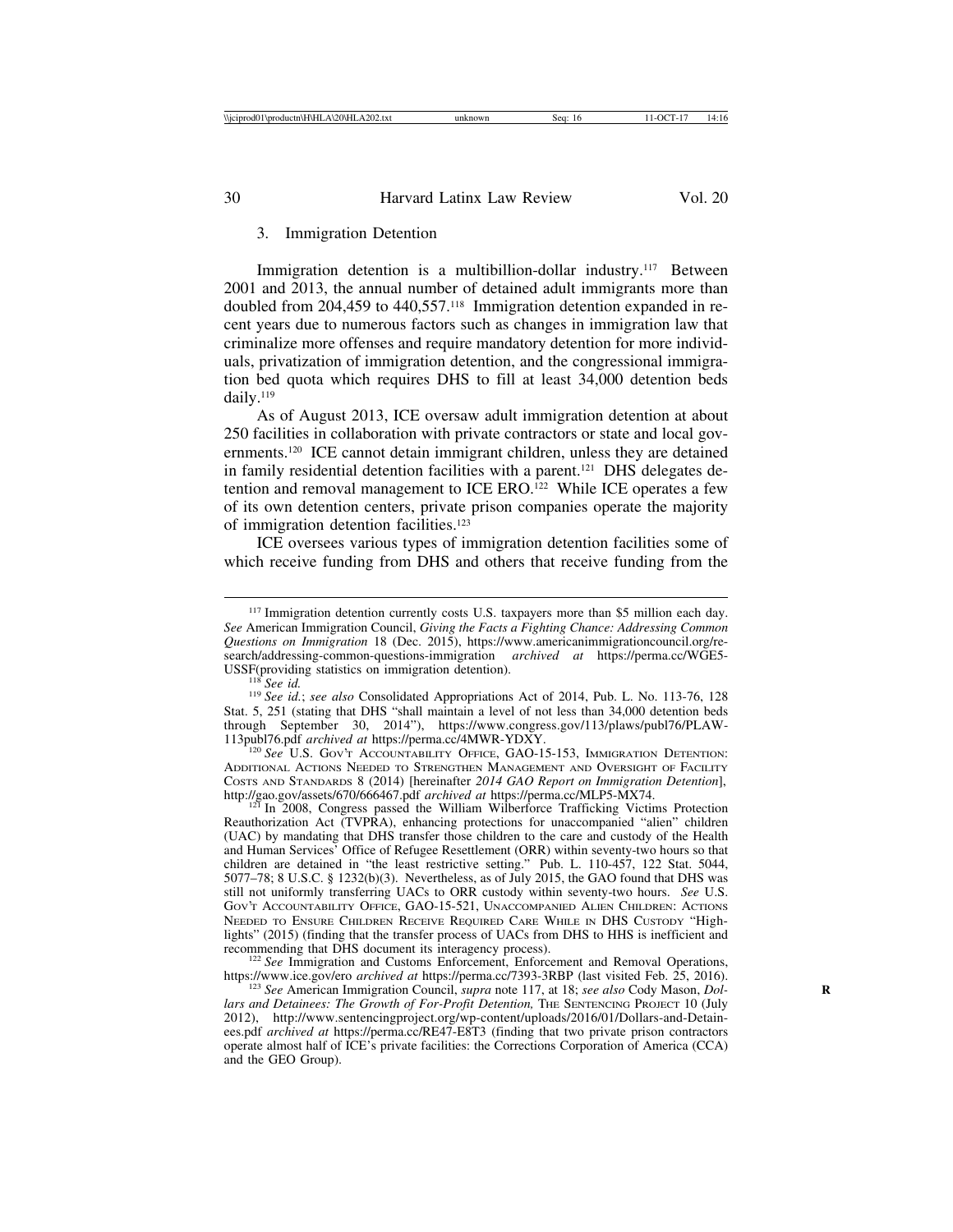DOJ.124 Facilities are either short-term (under seventy-two hours) or longterm, and include a variety of contract types: service processing centers, contract detention facilities, intergovernmental service agreements, family residential facilities, and U.S. Marshals Service intergovernmental agreements or contracts.125

The numerous types of immigration detention facilities require different applications of Title VI, EO 13166, and agency guidance documents in each context.126 EO 13166 covers both federally conducted and federally assisted programs and activities, including programs and activities that are contracted out to private entities.127 EO 13166 applies equally to both private entities and state or local governments.128 Therefore, two issues must be analyzed to determine which laws, regulations and guidance documents apply to each type of immigration detention facility: (1) whether the program or activity is federally *conducted* or federally *assisted*; and (2) if the program is federally *assisted*, which agency provides its primary funding. Whether the source of primary funding is DHS or DOJ dictates which agency's LEP guidance that recipient should follow.129 The agency is responsible for clarifying its LEP policy to each recipient regardless of how much funding they contribute to that recipient.<sup>130</sup>

The following table describes each type of ICE immigration facility or contract, as well as the agency funding source and corresponding language access requirements.

<sup>&</sup>lt;sup>124</sup> *See 2014 GAO Report on Immigration Detention, supra note 129, at 7–9 (describing* the types of ICE immigration detention centers, including the U.S. Marshals Service facilities which also receive DOJ funding).

<sup>&</sup>lt;sup>125</sup> *See id.* at 8, 9, Table 1; *see also Fatal Neglect: How ICE Ignores Deaths in Detention, supra* note 1, at 4 (explaining some of the different ICE contract types).

<sup>&</sup>lt;sup>126</sup> ICE does not maintain a complete public list of its detention facilities. *See* Mason, *Dollars and Detainees: The Growth of For-Profit Detention, supra note 123, at 8–9 (reporting* that "ICE never provided a complete and accurate list of facilities even after months of requesting information"). For example, while ICE's website states that it houses immigrant detainees in more than 250 facilities, that webpage links to a "Detention Facility Locator" map which only shows 80 detention facilities. *Compare* Immigration and Customs Enforcement, *Detention Management Factsheet* [hereinafter *ICE Detention Management Factsheet*] (Nov. 11, 2011) https://web.archive.org/web/20160323123547/https://www.ice.gov/factsheets/detention-management *archived at* https://perma.cc/NG9N-M6Z7, *with*, Immigration and Customs Enforcement, *Detention Facility Locator* [hereinafter *ICE Detention Facility Locator*] (last visited Feb. 25, 2016) https://www.ice.gov/detention-facilities *archived at* https://perma.cc/ S4UY-5YE2. Conversely, the DOJ website features a list of U.S. Marshals Service facilities as of 2011. *See* Dep't. of Justice, Office of the Federal Detention Trustee, *Location of Prisoners Held,* http://www.justice.gov/archive/ofdt/prisoner-location.htm *archived at* https:// perma.cc/MA9K-LTDF (last visited Feb. 25, 2016). Nevertheless, the list does not indicate whether the source of funding for the facilities is public or private. See id.

<sup>&</sup>lt;sup>127</sup> See Commonly Asked Questions and Answers Regarding Executive Order 13166, supra note 14.

<sup>&</sup>lt;sup>128</sup> *See id.* at question 14 (finding that "when a different entity conducts certain activities for the federal agency, then the Executive Order applies to the entity's activities").

<sup>&</sup>lt;sup>129</sup> See DHS Recipient Guidance, supra note 44.<br><sup>130</sup> See Commonly Asked Questions and Answers Regarding Executive Order 13166, *supra* note 14 (clarifying that the agency has the responsibility to "ensure that the entity knows" the general standards for LEP access and applies the agency's plan").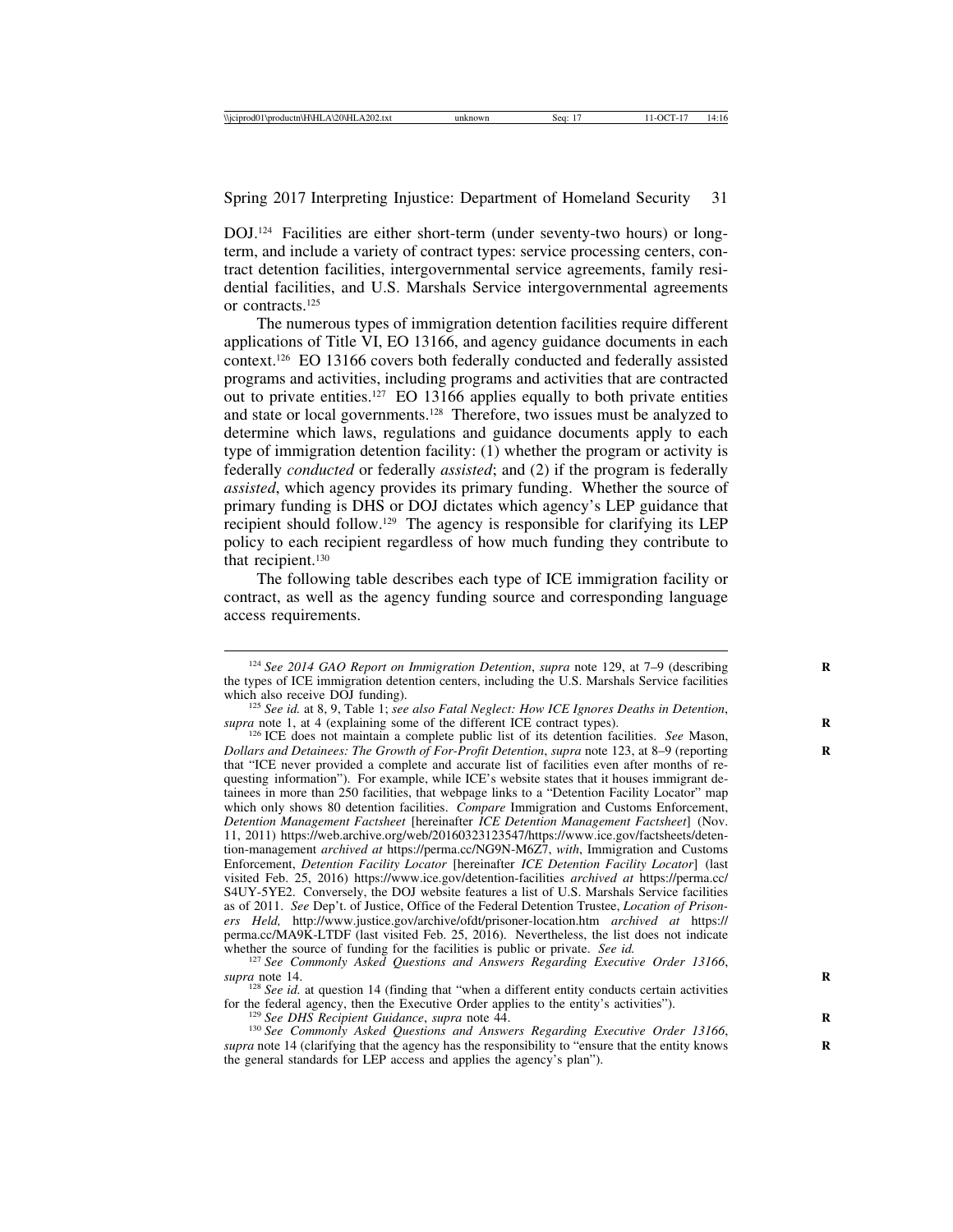| ICE Immigration Detention Facility/Contract Types, Funding and Language Access Requirements |                                                                                                                                                                                                                                                                                                                           |                                                                                                                                                                                                              |  |  |  |  |  |
|---------------------------------------------------------------------------------------------|---------------------------------------------------------------------------------------------------------------------------------------------------------------------------------------------------------------------------------------------------------------------------------------------------------------------------|--------------------------------------------------------------------------------------------------------------------------------------------------------------------------------------------------------------|--|--|--|--|--|
| Facility/Contract Type                                                                      | <b>Description</b>                                                                                                                                                                                                                                                                                                        | Funding and Language<br>Access                                                                                                                                                                               |  |  |  |  |  |
| Service Processing<br>Center (SPC)                                                          | ICE owns and operates SPCs which only house<br>noncitizen detainees. <sup>131</sup> As of August 2013, ICE<br>owned only six SPCs, comprising 11% of the total<br>detainee population. <sup>132</sup> ICE staffs the SPCs with<br>a combination of its own employees as well as<br>contract employees. <sup>133</sup>     | • Federally conducted<br>• DHS funding<br>$\cdot$ EO 13166 only<br>• DHS and ICE Language<br><b>Access Plans</b>                                                                                             |  |  |  |  |  |
| <b>Contract Detention</b><br>Facility (CDF)                                                 | Private entities own and operate CDFs under ICE<br>contract and only house noncitizen detainees. <sup>134</sup><br>In 2013, the seven CDFs represented about 18%<br>of the detainee population. <sup>135</sup>                                                                                                            | • Federally assisted<br>• DHS funding<br>• Title VI and EO 13166<br>• DHS and ICE Language<br>Access Plans                                                                                                   |  |  |  |  |  |
| Family Residential<br>Facility                                                              | Local government entities own and operate family<br>residential facilities which house noncitizen detain-<br>ees who are families with children. <sup>136</sup>                                                                                                                                                           | • Federally assisted<br>• DHS funding<br>• Title VI and EO 13166<br>• DHS and ICE Language<br><b>Access Plans</b>                                                                                            |  |  |  |  |  |
| Intergovernmental<br>Service Agreement<br>(IGSA)                                            | Facilities which are owned by either state or local<br>governments or private entities that are operated<br>under ICE contract agreements with those govern-<br>ment entities. <sup>137</sup> IGSAs are either "dedicated,"<br>which exclusively house ICE detainees, or<br>"nondedicated" which house ICE detainees with | Dedicated IGSAs<br>• Federally assisted<br>• DHS funding<br>• Title VI and EO 13166<br>• DHS and ICE Language<br><b>Access Plans</b>                                                                         |  |  |  |  |  |
|                                                                                             | their other prison population. $138$ In 2013, there<br>were only nine dedicated IGSAs, compared with<br>seventy-two nondedicated IGSAs. <sup>139</sup>                                                                                                                                                                    | Nondedicated IGSAs<br>• DHS and DOJ funding<br>• Title VI and EO<br>13166<br>• DHS and ICE Language<br>Access Plans or DOJ<br>Language Access Plan                                                           |  |  |  |  |  |
| <b>U.S. Marshals Service</b><br>(USMS)                                                      | ICE contracts with the DOJ USMS to house<br>immigrant detainees either together or separately<br>from the federal prison population at those facili-<br>ties. $140$                                                                                                                                                       | • Federally conducted<br>(DOJ) or assisted<br>(DHS)<br>• DHS and DOJ funding<br>• Title VI (assisted only)<br>$\cdot$ EO 13166<br>• DHS and ICE Lan-<br>guage Access Plans or<br>DOJ Language Access<br>Plan |  |  |  |  |  |

ICE oversees the federally conducted DHS programs and activities at the service processing centers (SPCs), contract detention facilities (CDFs), and privately operated IGSAs and USMS facilities. Since ICE owns the SPCs, and directly manages and operates them, those detention programs and activities are federally conducted and thus subject to EO 13166. While ICE does not own the CDFs, they are operated under ICE contract. While it

<sup>131</sup> 2014 GAO REPORT ON IMMIGRATION DETENTION, *supra* note 129, at 8, 9, tbl.1.<br><sup>132</sup> Id.<br><sup>133</sup> Id.<br><sup>135</sup> Id.<br><sup>136</sup> Id.<br><sup>136</sup> Id.<br><sup>136</sup> Id.<br><sup>136</sup> Id.<br><sup>136</sup> Id.

- 
- 
- 
- 
- 
- 
- 
-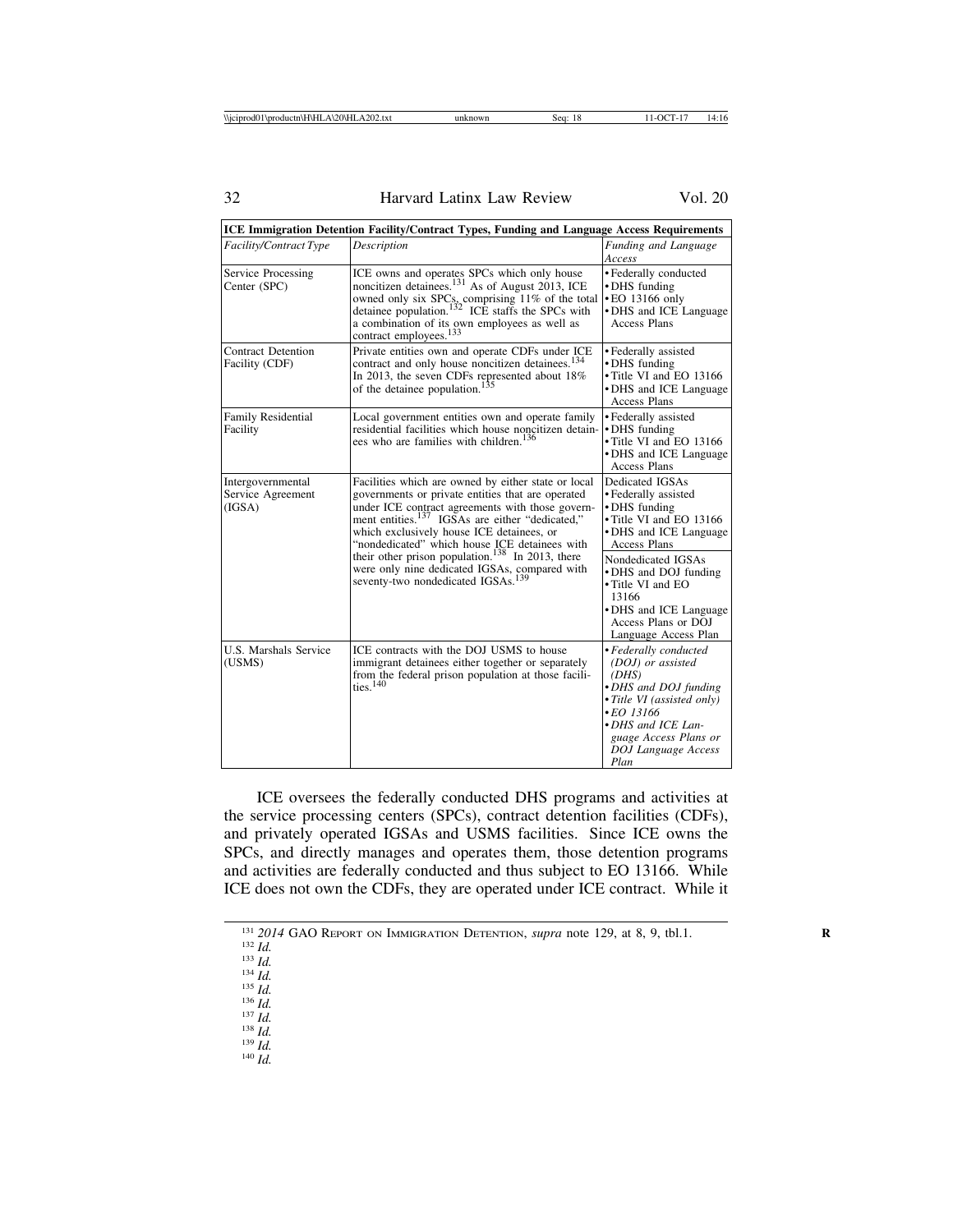remains unclear without analyzing each individual contract, it appears that the programs and activities at CDFs are federally assisted, and thus subject to Title VI in addition to EO 13166.<sup>141</sup> Likewise, privately operated IGSA and USMS facilities that are operated and managed under ICE contract may also be federally assisted. Thus, at the very least, EO 13166, and the DHS and ICE Language Access Plans govern these programs and activities. If these facilities are in fact federally assisted, they are also subject to Title VI.

Conversely, ICE oversees the federally assisted programs and activities at the family residential facilities, as well as select IGSAs and USMS facilities because state or local governments own, operate, and/or manage them. Therefore, this raises the second issue of whether DHS or DOJ provides the detention center with its primary source of funding.142

Similarly, DOJ primarily funds some correctional facilities that house immigrant detainees alongside the prison population. Within those facilities, DHS sometimes provides funding and ICE oversees the federally assisted programs and activities that involve immigrant detainees. These facilities are either state or local correctional centers or USMS facilities. It is unclear which of these facilities the DOJ provides primary funding. Of the \$8.8 billion that the DOJ requested for prisons and detention funding for FY 2016, \$1.5 billion was for Federal Prisoner Detention (FPD).143 Nonetheless, any facility receiving primary DOJ funding is subject to EO 13166, the DOJ Recipient Guidance, the DOJ Language Access Plan, and Title IV.144

www.justice.gov/sites/default/files/jmd/pages/attachments/2015/01/30/4.\_pris-<br>ons\_and\_detention\_fact\_sheet.pdf, archived at https://perma.cc/ZC9E-X8FQ.

<sup>144</sup> For example, in a December 2011 investigation and subsequent lawsuit, the DOJ alleged that its federal funding recipient, Maricopa County Sheriff's Office, was conducting widespread discrimination against Latino LEP detainees based on their national origin in violation of Title VI and the DOJ Recipient Guidance. *See* DOJ INVESTIGATION OF THE MARICOPA COUNTY SHERIFF'S OFF., *supra* note 116, at 19 (finding that despite having agreed to comply **R** with Title VI and the DOJ Recipient Guidance when receiving federal funding, Maricopa County Sheriff's Office knowingly denies LEP inmates language access. The investigation found that "LEP inmates, who are overwhelmingly Latino, do not receive the same services and benefits as non-LEP inmates, are pressured to sign important immigration-related documents without language assistance, and are singled out for punishments, such as being subjected to lockdowns and disciplinary segregation for failing to understand English commands."); *see also United States v. Maricopa Cty., Ariz*., 915 F. Supp. 2d 1073, 1081 (D. Ariz. 2012) (holding that the DOJ stated a claim for national origin discrimination against the LEP population under both Supreme Court precedent and Title VI regulations).

<sup>&</sup>lt;sup>141</sup> See generally DEP'T OF JUSTICE, TITLE VI LEGAL MANUAL, *supra* note 55 at Part VI(B), Direct Contract Relationship (explaining how to determine whether a private entity is a recipient of federal assistance depends on whether "the entity has voluntarily entered into a relationship with the Federal government akin to a contract and receives Federal assistance under a condition or assurance of compliance with Title VI").

 $142$  For example, even though the Karnes County Residential Center is owned by the local government of Karnes County, Texas, it is managed and operated by ICE under an IGSA with the USMS by a private prison contractor, the GEO Group, Inc. *See* GEO Group, Inc., *Locations: Karnes Country Residential Center*, http://www.geogroup.com/FacilityDetail/FacilityID/ 57 (last visited Feb. 5, 2017); *see also* IMM. AND CUSTOMS ENFORCEMENT, *Detention Facilities: Karnes County Correctional Center*, https://www.ice.gov/detention-facility/karnescounty-correctional-center (last visited Feb. 5, 2017). Thus, it appears that the programs and activities at the Karnes facility are federally assisted by DHS. <sup>143</sup> DEP'T OF JUSTICE, FY 2016 BUDGET REQUEST- PRISONS AND DETENTION*,* http://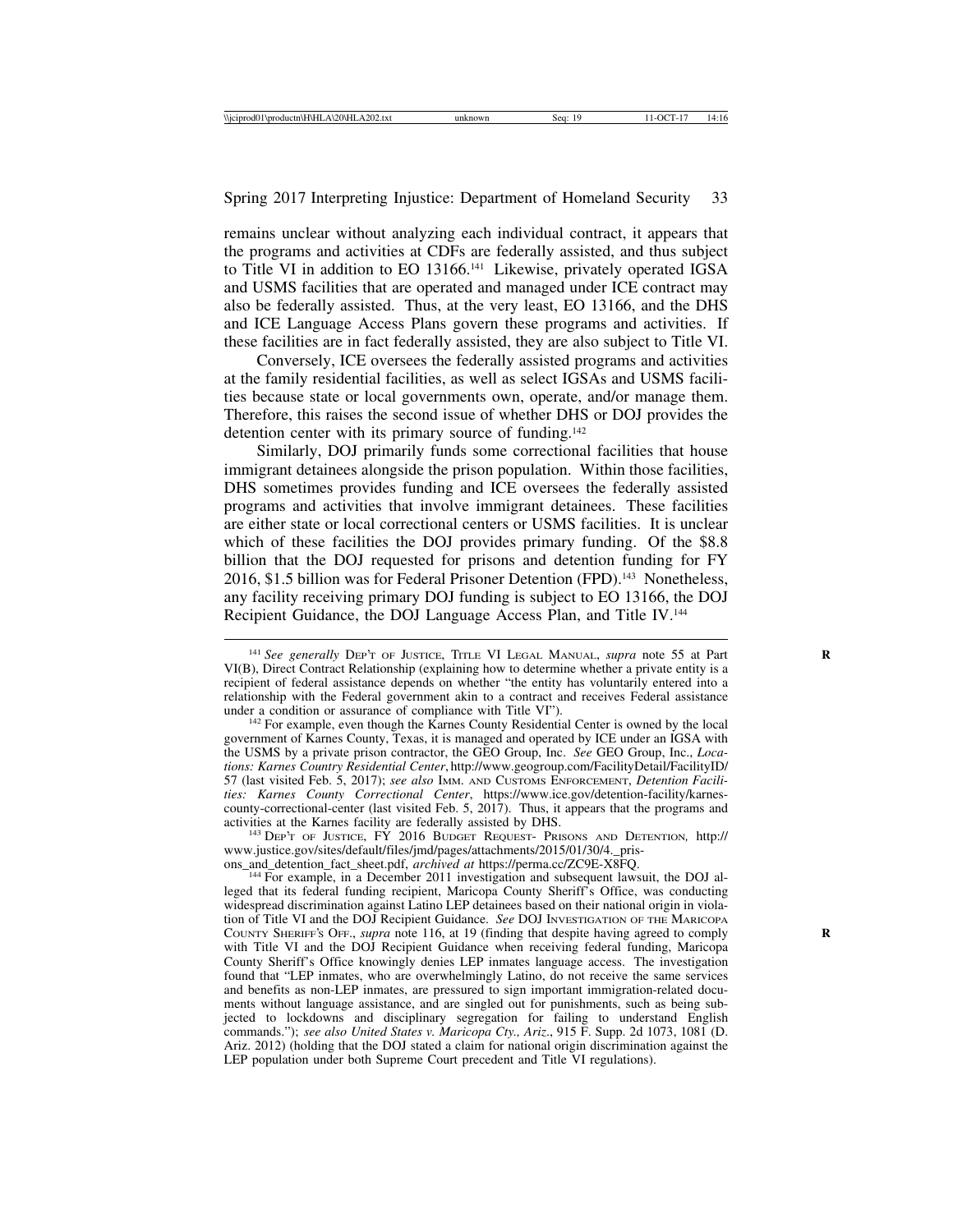#### III. DHS AND ICE'S FAILURE TO COMPLY WITH EO 13166

Neither DHS nor ICE has taken reasonable steps to ensure meaningful access to its programs and activities for LEP individuals, and therefore, are still noncompliant with EO 13166. Crucially, LEP detainees in ICE custody do not have meaningful access to essential programs such as medical services, the law library, and communications with deportation officers in their primary languages. The result is unequal treatment of LEP detainees across ICE detention centers in violation of EO 13166 and Title VI's prohibition on national origin discrimination. A variety of structural barriers within ICE contribute to these violations; a widespread lack of transparency, uniform standards and procedures between detention facilities, and accountability further prevent LEP detainees from meaningful access to the agency's programs.

## *A. DHS Has Not Taken Reasonable Steps to Ensure Meaningful Access to its Programs and Activities for LEP Individuals*

DHS failed to comply with the most basic initial requirements of the Executive Order for almost ten years.145 As of December 1, 2009, DHS had still not completed its language access plan in accordance with the LEP Guidance.146 When DHS ultimately issued its final policy guidance to recipients in 2011, it still did not include its LEP plan which would cover its own federally conducted programs and activities.147 The DHS Office of Civil Rights and Civil Liberties (CRCL) was assigned to oversee the implementation of the DHS LEP Plan, which is now known as the Language Access

<sup>&</sup>lt;sup>145</sup> 2010 GAO REPORT, *supra* note 37, at 7, 11. It is unclear why DHS delayed in complying with EO 13166 for so long. EO 13166 is an unfunded mandate that could burden agency compliance. Since DHS has vast resources, however, it would need to show substantial evidence that it cannot comply with EO 13166, as the fourth factor of the DOJ test requires. *See* DOJ LEP GUIDANCE, *supra* note 32, at 50, 125 (finding that "claims of limited resources from **R** large entities will need to be well-substantiated"). The DHS budget has swelled from \$37.7 billion for FY 2003 to \$64.9 billion for FY 2016. *Compare* PRESIDENT GEORGE W. BUSH, SECURING THE HOMELAND, STRENGTHENING THE NATION, FY 2003 BUDGET, 8 http:// www.scoem.org/library/homeland\_security\_book.pdf, *archived at* https://perma.cc/2NXZ-XPKQ, *with* DEP'T OF HOMELAND SEC., BUDGET-IN-BRIEF FY 2016 https://www.dhs.gov/sites/ default/files/publications/FY\_2016\_DHS\_Budget\_in\_Brief.pdf, *archived* at https://perma.cc/ 69XC-GCEL [hereinafter DHS BUDGET-IN-BRIEF FY 2016]. While the DHS budget allocates \$3.3 billion for detention and removal, it does not indicate specific amounts for all its programs and services. DHS BUDGET-IN-BRIEF FY 2016 at 9. It does not allocate any funding to language services. *Id.* In stark contrast, another executive-level agency, the Department of Health and Human Services (HHS), issued its recipient guidance in compliance with EO 13166 on August 30, 2000 only 19 days after EO 13166 was signed into effect. *See* U.S. DEP'T OF HEALTH AND HUM. SERV., TITLE VI OF THE C.R. ACT OF 1964; POL'Y GUIDANCE ON THE PROHIBITION AGAINST NAT'L ORIGIN DISCRIMINATION AS IT AFFECTS P ERSONS WITH LIMITED ENGLISH PROFICIENCY, 65 Fed. Reg. 52762-01 (Aug. 30, 2000). <sup>146</sup> *See* 2010 GAO REPORT, *supra* note 37, at 7. **<sup>R</sup>** <sup>147</sup> DHS RECIPIENT GUIDANCE, *supra* note 44.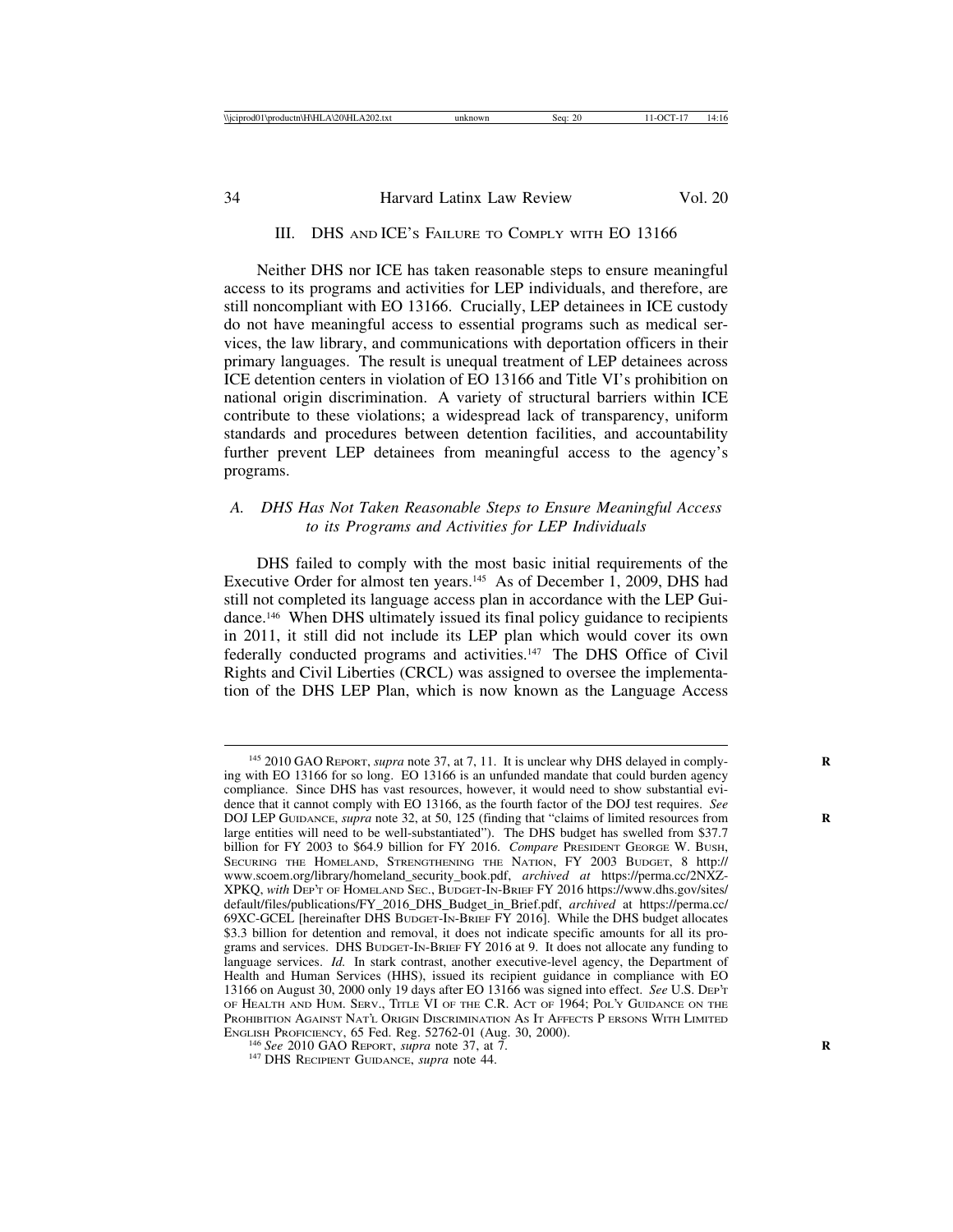Plan.148 Nevertheless, DHS failed to publish its Language Access Plan in accordance with the DOJ LEP Guidance under the EO 13166's mandate until February 28, 2012,<sup>149</sup> well after the Attorney General issued his 2011 Memorandum ordering all federal agencies to comply with LEP.150

1. Neither the DHS 2011 Language Access Plan Nor the CRCL 2014 Draft Language Access Plan Meets DHS Obligations Under EO 13166

Despite clear guidance on how to comply with EO 13166,<sup>151</sup> neither DHS nor CRCL meet those Title VI obligations in their respective language access plans. This section analyzes how the two languages access plans are noncompliant with EO 13166.

When DHS finally issued its Language Access Plan in February 2012, it only generally applied the four-factor analysis and did not uniformly address the Attorney General's action items.152 For example, DHS complied with the Attorney General's first action item<sup>153</sup> by planning to establish a Language Access Working Group.154 Conversely, DHS did not follow the Attorney General's second action item of "conducting an inventory of languages most frequently encountered"155 because DHS conceded that *most* of its component agencies were still not collecting data on the languages spoken by the LEP individuals that used its programs and activities.156 Tracking language data is essentially part of the first factor of the four-factor analysis; it is necessary to determine the number and proportion of LEP individuals

Plan).<br><sup>149</sup> 2012 DHS LANGUAGE ACCESS PLAN, *supra* note 111.<br><sup>150</sup> *See* 2011 ATT'Y GEN. MEMO, *supra* note 94, at Supplement 1 (ordering agencies to issue LEP plans within six months of the February 2011 memo).

<sup>&</sup>lt;sup>148</sup> *See* 2010 GAO REPORT, *supra* note 37, at 7 (describing the upcoming plans); *see generally* 2012 DHS LANGUAGE ACCESS PLAN, *supra* note 111 (creating the initial DHS Language **R** Access Plan); *see also* DEP'T OF HOMELAND SEC., OFF. FOR C.R. AND C.L., DRAFT LANGUAGE ACCESS PLAN (Sept. 3, 2014), https://www.dhs.gov/sites/default/files/publications/draft-crcllep-plan\_0.pdf, *archived at* https://perma.cc/Y8US-YKAA. [hereinafter 2014 DHS CRCL DRAFT LANGUAGE ACCESS PLAN] (outlining the most current DHS Draft Language Access

<sup>&</sup>lt;sup>151</sup> Taken together, three guidance documents clarify the minimum requirements for DHS to follow when drafting their language access plan: (1) the 2000 DOJ LEP Guidance articulates a four-factor test to determine whether an agency has taken reasonable steps to provide meaningful language access to LEP individuals. *See* DOJ LEP GUIDANCE, *supra* note 32, at **R** 50, 124 (creating the four-factor balancing test); (2) the 2011 DHS Recipient Guidance adopted the DOJ's four-factor test. DHS RECIPIENT GUIDANCE, *supra* note 57; (3) the 2011 Attorney General Memo instituted eight "action items" for agencies to complete in creating their language access plans and complying with EO 13166. *See* Part II(B)(2) (listing and

<sup>&</sup>lt;sup>152</sup> 2012 DHS LANGUAGE ACCESS PLAN, *supra* note 111.<br><sup>153</sup> *See* 2011 ATT'Y GEN. MEMO, *supra* note 94, at 2 (instructing agencies to "Establish a Language Access Working Group that reflects your agency's organizational structure and is responsible for implementing the federally conducted and federally assisted provisions of the

<sup>&</sup>lt;sup>154</sup> 2012 DHS LANGUAGE ACCESS PLAN, *supra* note 111, at 6.<br><sup>155</sup> See 2011 ATT'Y GEN. MEMO, *supra* note 94, at 2 (describing action item 2).<br><sup>156</sup> 2012 DHS LANGUAGE ACCESS PLAN, *supra* note 111, at 7.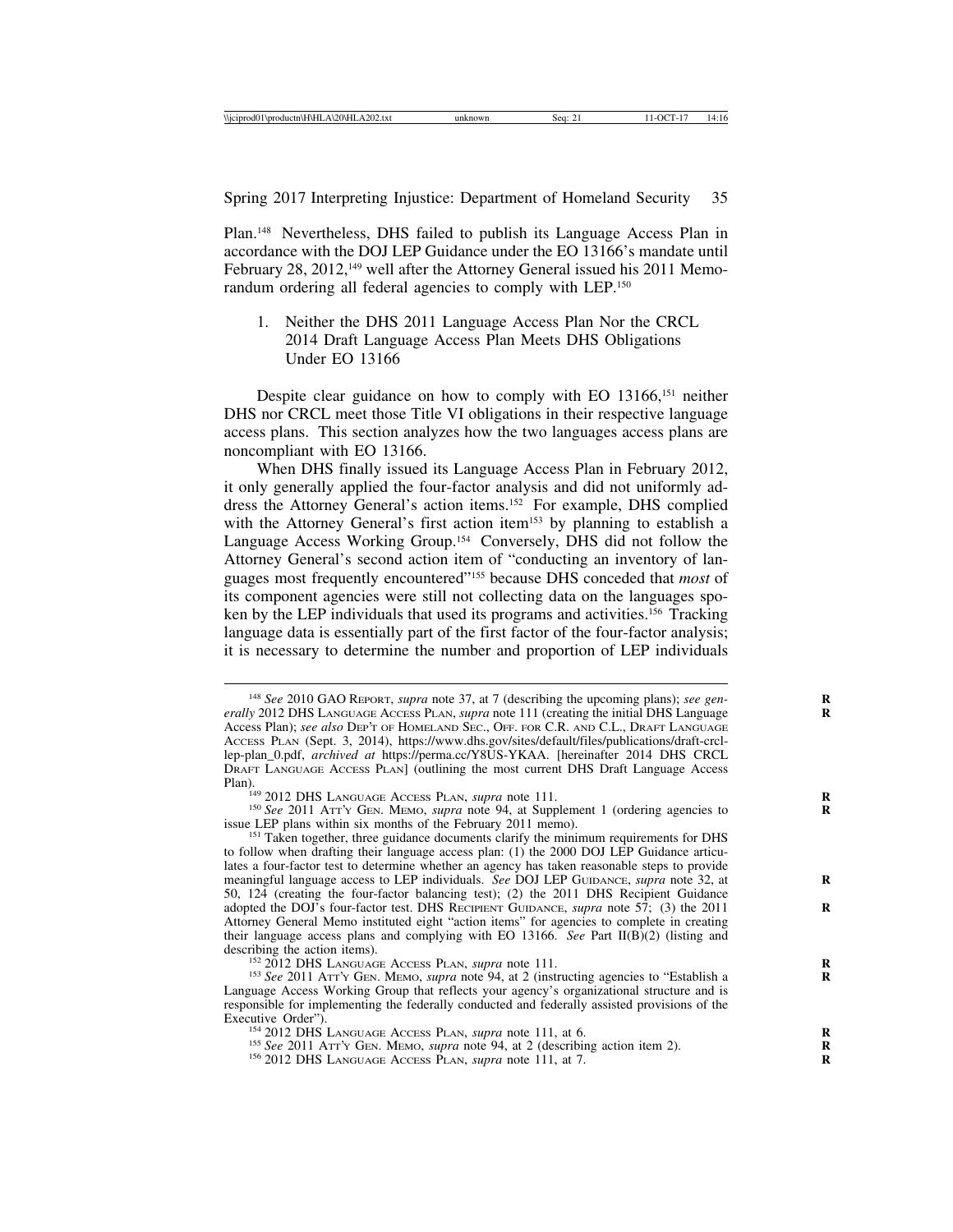contacting a program and to identify which languages those individuals speak. Thus, DHS must first track language data to determine how it will then provide "meaningful access" to LEP individuals.

Additionally, the DHS Language Access Plan gives its component agencies instructions that contradict the Attorney General's Memorandum.157 Instead of instructing its component agencies to address the Attorney General's eight action items, the DHS Language Access Plan directs component agencies to include a minimum of *fourteen* elements in their own language access plans.158 For example, DHS does not specifically require component agencies to inventory the languages most frequently spoken as the Attorney General's second action item requires.<sup>159</sup> Thus, the DHS Language Access Plan creates confusion over whether its component agencies must address the Attorney General's requirements and DHS's requirements, or only DHS's requirements.

DHS's Language Access Plan does not sufficiently address the fact that ICE ERO is among the component agencies not yet uniformly tracking language data of LEP immigrant detainees.160 According to the DHS Language Access Plan, ICE expressed its commitment to increase access to its programs to LEP individuals.161 To track language data in ICE detention, ERO planned to "implemen[t] . . . procedures for documenting the languages spoken by ICE detainees to help ensure effective communication;" "encourag[e] detention facilities to note each detainee's language in his or her detention folder;" and make changes to the book-in process and database to identify and record LEP detainee language data.162 While these are crucial goals, it is alarming that these fundamental measures had not yet been implemented twelve years after EO 13166k. If ICE is not even tracking the language data of its LEP detainees, it has not yet taken reasonable steps to provide meaningful access to LEP detainees under EO 13166 or the DOJ LEP Guidance.

Similarly, the 2014 DHS Office of Civil Rights and Civil Liberties (CRCL) Draft Language Access Plan presents vague guidance that barely addresses the four-factor test and does not mention the Attorney General Memo's action items at all.<sup>163</sup> CRCL does not indicate whether DHS has conducted inventory of the most frequently encountered languages by component agencies.164 Instead, the CRCL Draft Plan generally states that it will "identify effective methods for collecting and tracking the languages of callers to the CRCL telephone line and other interactions with LEP persons to

<sup>&</sup>lt;sup>157</sup> *Compare* 2011 ATT'Y GEN. MEMO, *supra* note 94, at 2–3, *with* 2012 DHS LANGUAGE ACCESS PLAN, *supra* note 111, at 4–5.

<sup>&</sup>lt;sup>158</sup> 2012 DHS LANGUAGE ACCESS PLAN, *supra* note 111, at 4–5.<br><sup>159</sup> Compare 2012 DHS LANGUAGE ACCESS PLAN, *supra* note 111, at 4–5, *with* 2011<br>ATT'Y GEN. MEMO, *supra* note 94, at 2 (describing action item 2).

<sup>&</sup>lt;sup>160</sup> 2012 DHS LANGUAGE ACCESS PLAN, *supra* note 111, at app. at 15–16.<br><sup>161</sup> *Id.* at app. at 14.<br><sup>162</sup> *Id.* at app. at 15–16.<br><sup>163</sup> 2014 DHS CRCL DRAFT LANGUAGE ACCESS PLAN, *supra* note 148.<br><sup>164</sup> *Id.* at 12.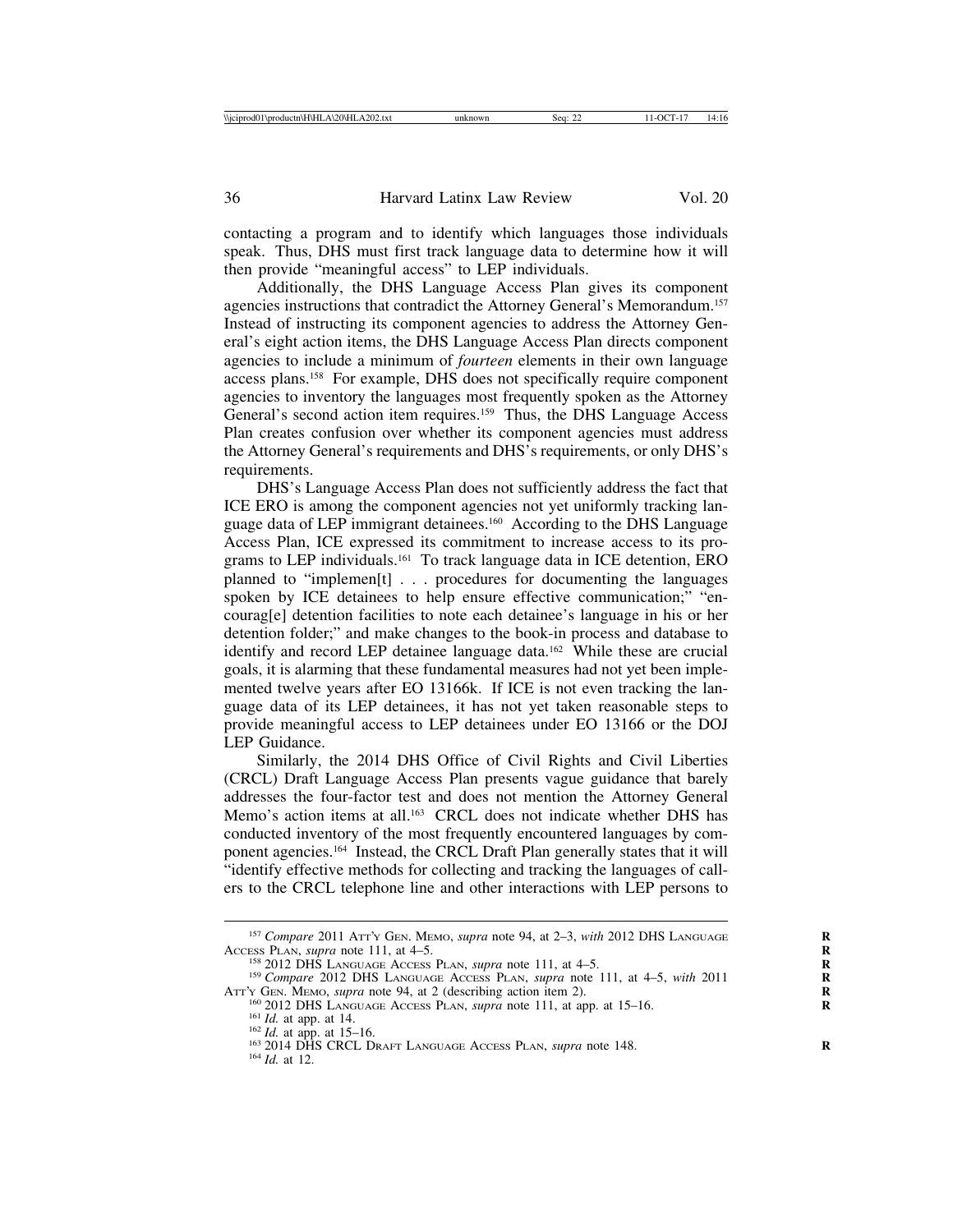assist CRCL in future language services."165 Even though the CRCL Draft Plan adopts the DOJ's definition of meaningful access,166 that goal cannot be achieved without first tracking language data. Without this crucial data, it is impossible for CRCL to determine how many LEP individuals are excluded from DHS programs and activities and which ones actually have meaningful access.

The CRCL Draft Plan does not provide practically *any* guidance for DHS component agencies, including ICE, to follow to ensure meaningful access. The CRCL Draft Plan mentions "detention" twice.167 For example, the CRCL Draft Plan only vaguely states that it will "collaborate with ICE on translating the ICE Detainee Handbook . . . into additional languages,"168 yet, it does not specify whether those languages will be the languages most frequently spoken by LEP detainee population. The CRCL Draft Plan also generally mentions that it will "[p]rovide training, technical assistance, and resources for personnel in the immigration enforcement and detention contexts."169 Thus, the CRCL Draft Plan is ineffective guidance for DHS component agencies and will not ensure uniformly meaningful access to LEP detainees.

In conclusion, DHS has not taken reasonable steps to ensure meaningful access for LEP detainees. Neither the 2012 DHS Language Access Plan nor the 2014 CRCL Draft Language Access Plan adequately incorporate the DOJ four-factor analysis or the Attorney General's Memorandum.170 Neither Language Access Plan requires ICE to conduct an inventory of the languages spoken by LEP detainees,<sup>171</sup> thereby disregarding the first factor of the DOJ four-factor test and the Attorney General's second action item altogether.172 By ignoring these fundamental frameworks, DHS and CRCL are perpetuating ICE's lack of transparency and uniformity in language access in immigration detention facilities across the United States. Structurally, CRCL does not have the power to prosecute other DHS component agencies.173 Therefore, neither DHS nor CRCL require ICE to comply with Title

<sup>&</sup>lt;sup>165</sup> *Id.* <sup>166</sup> *See id.* at 3 (defining "meaningful access" as "[l]anguage assistance that results in accurate, timely, and effective communication is available at no cost to the LEP individual. For LEP individuals, meaningful access denotes access that is not significantly restricted, delayed or inferior as compared to programs or activities provided to English proficient

<sup>&</sup>lt;sup>167</sup> *Id.* at 11, 12.<br><sup>168</sup> *Id.* at 11.<br><sup>169</sup> *Id.* 170 *Compare* 2012 DHS LANGUAGE ACCESS PLAN, *supra* note 111, at 7, *and* 2014 DHS CRCL DRAFT LANGUAGE ACCESS PLAN, *supra* note 152, *with* DOJ LEP GUIDANCE, *supra* note

<sup>&</sup>lt;sup>171</sup> *Id. Pand* 2011 LEP GUIDANCE, *supra* note 32, at 50, 124 (indicating that the first factor is **R** 172 *See* DOJ LEP GUIDANCE, *supra* note 32, at 50, 124 (indicating that the first factor is analyzing the number or proportion of LEP individuals that contact the agency); *see also* 2011 ATTORNEY GENERAL MEMO, *supra* note 94, at 2 (instructing agencies to conduct an inventory **R** of languages most frequently spoken by LEP individuals in "action item" 2). <sup>173</sup> Schlanger, *supra* note 110, at 98.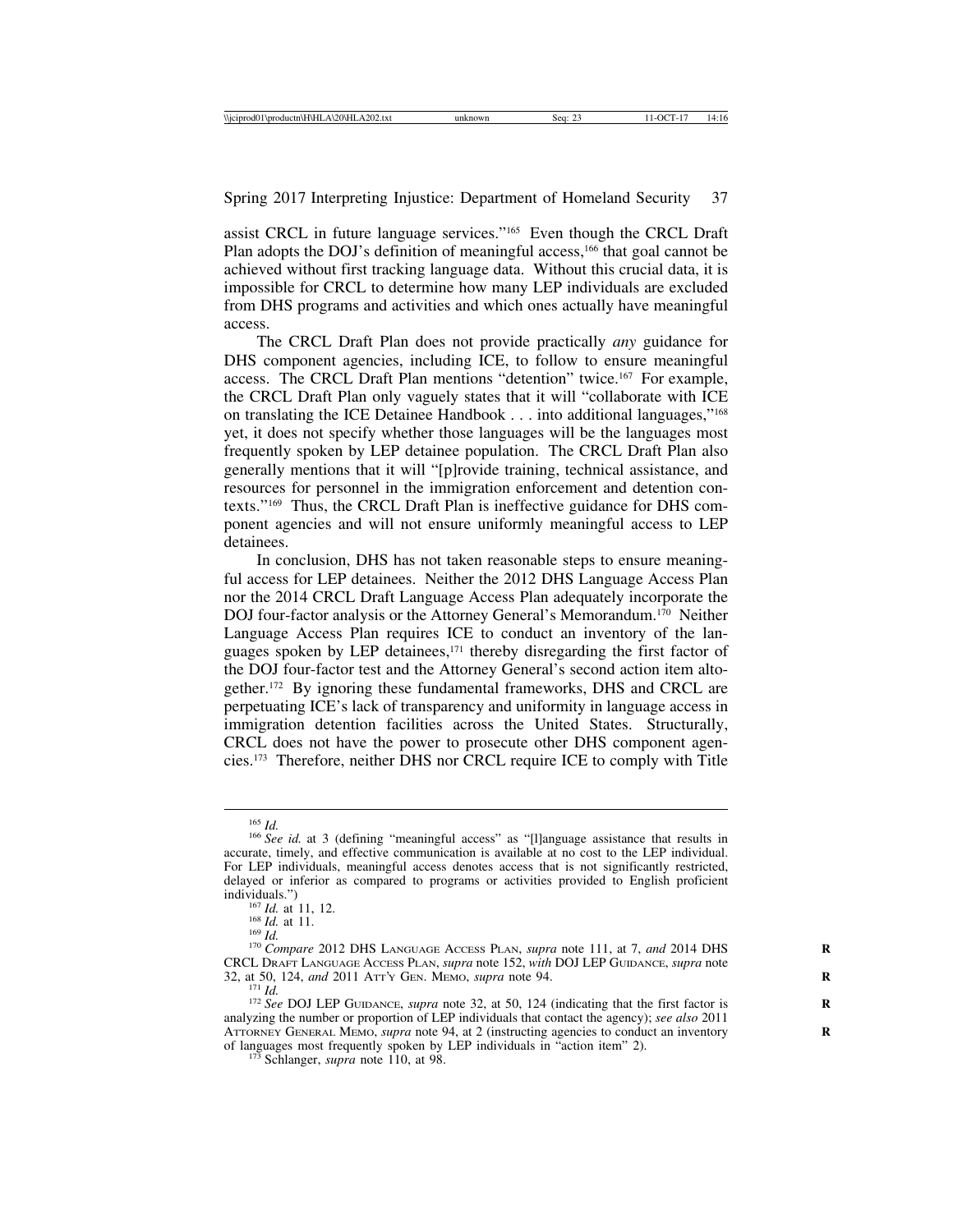VI and EO 13166's prohibition on national origin discrimination against LEP detainees.

# *B. ICE's 2015 Language Access Plan Does Not Ensure Meaningful Access for LEP Immigrant Detainees*

When ICE finally issued its Language Access Plan<sup>174</sup> in June 2015, it failed to sufficiently address many essential requirements of federal LEP Policy, including the DOJ's four-factor balancing test, the Attorney General's action items, and DHS's minimum elements for component agency language access plans.175 The ICE Language Access Plan (Plan) states that ICE's policy is providing meaningful access to its programs and activities to LEP individuals which "includes providing timely and effective communication to . . . LEP individuals in ICE custody."176 Additionally, the Plan applies to a variety of ICE functions such as when "ICE employees and contractors interact with members of the public, persons involved in law enforcement exchanges, persons detained in ICE custody, and persons subject to reporting requirements with ICE (e.g., orders of recognizance, orders of supervision)."<sup>177</sup> Nevertheless, the ICE Plan does not indicate that it has taken reasonable steps to ensure meaningful access, and instead lists a fragmented strategy that will not likely create uniform language access for LEP individuals in their communications with ICE.

First, the ICE Plan incorporates the DOJ's definition of "meaningful access,"178 but it does not even mention the four-factor balancing test. It is unclear what language data, if any, ICE relied upon to write its Plan. Again, the first factor of the balancing test is assessing the number or proportion of LEP individuals who contact a program to determine language needs and the agency's responsibility to provide access.<sup>179</sup> Without tracking language data, ICE cannot determine how many detainees are LEP or which languages are most widely spoken in detention.

Second, the ICE Plan does not comply with the Attorney General's action items.180 The ICE Plan does not address the Attorney General's require-

<sup>174</sup> U.S. DEP'T OF HOMELAND SECURITY, *Language Access Plan* 3 (June 14, 2015) [hereinafter *DHS Language Access Plan*], https://www.ice.gov/sites/default/files/documents/Docu-

<sup>&</sup>lt;sup>175</sup> Compare id., with DOJ LEP Guidance, *supra* note 32, at 50, 124, *and*, 2011 Attorney *General Memo*, *supra* note 94, at 2–3, *and*, *2012 DHS Language Access Plan*, *supra* note 111, **R** at 4–5.<br>  $^{176}$  DHS Language Access Plan, supra note 174, at 3.

<sup>&</sup>lt;sup>177</sup> *Id.* <sup>178</sup> *See id.* at 5 (defining meaningful access as "language assistance that results in accurate, timely, and effective communication and that is available at no cost to the LEP person. For LEP persons, meaningful access denotes access that is not significantly restricted, delayed, or inferior as compared to program or activity access that provided to English proficient per-

sons"); *DOJ LEP* Guidance, *supra* note 32, at 50, 124.<br><sup>179</sup> *See DOJ LEP Guidance*, *supra* note 32, at 50, 124 (indicating that the first factor is analyzing the number or proportion of LEP individuals that contact the

<sup>&</sup>lt;sup>180</sup> Compare DHS Language Access Plan, supra note 174, with, 2011 Attorney General *Memo*, *supra* note 94. **R**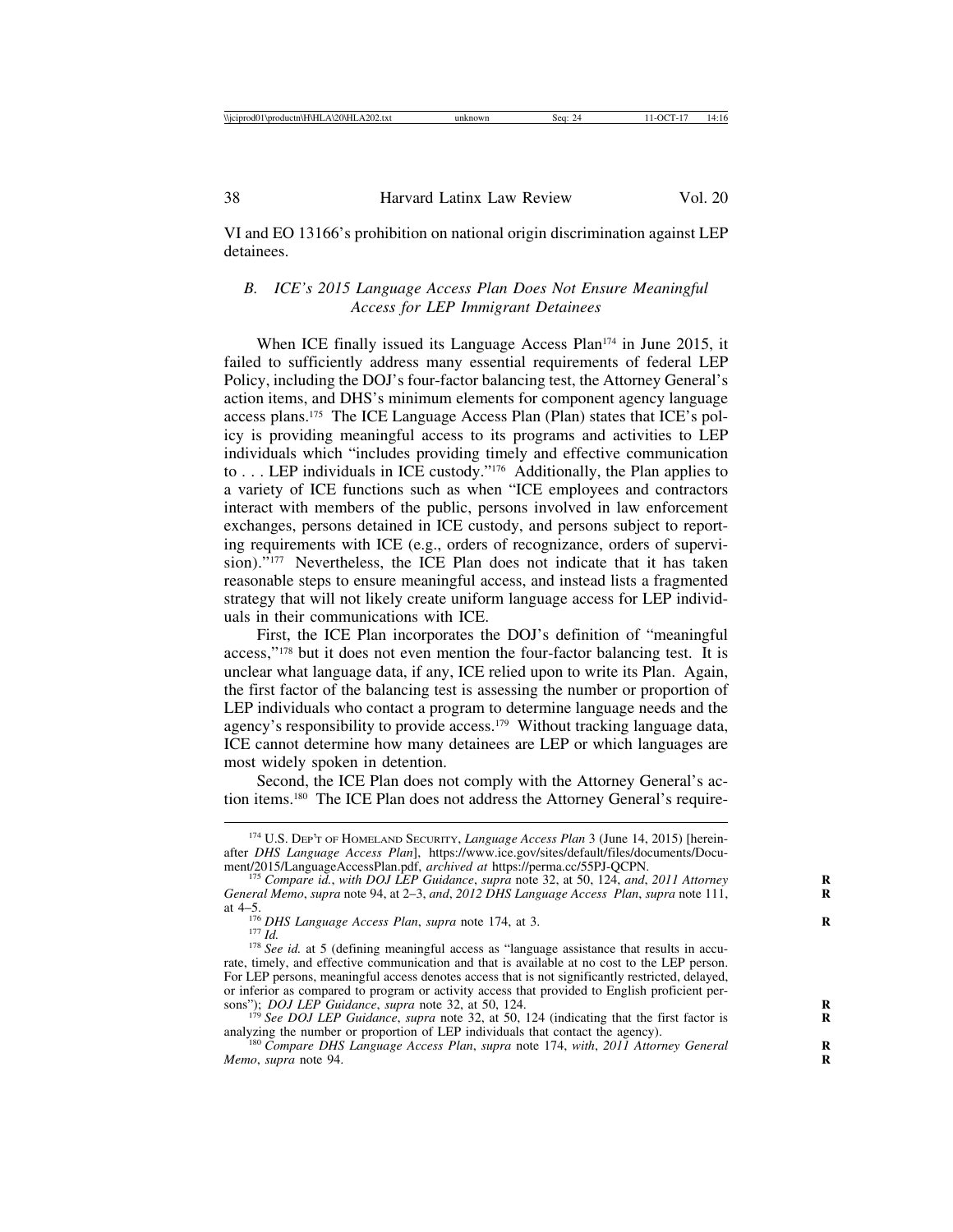ment to conduct an inventory of most frequently spoken languages, just like the DHS Plan ignored this requirement.<sup>181</sup> For example, the ICE Plan instructs ICE staff to "make reasonable efforts" to identify LEP individuals<sup>182</sup> but does not *require* staff to track language data from every LEP encounter.183 Instead, the ICE Plan states that ERO is only tracking data of language services *provided* through its USCIS Language Services Section (LSS) interpretation contract.184 ICE is only partially tracking language data; it tracks language services actually provided, but does not comprehensively inventory the languages most frequently spoken by the detainee population as the DOJ LEP Guidance and Attorney General Memorandum require in this context.

Third, the ICE Plan does not even comply with DHS's fourteen "minimum" required elements for component agency language access plans.<sup>185</sup> For example, the fifth element of the DHS Plan requires component agencies to establish "procedures or protocols" for staff to recognize if an LEP individual needs assistance, identify his language, access language services, and *record* the contact.<sup>186</sup> As stated above, ICE does not require its staff to track the primary language of each detainee, even though it concedes it has the capability to do so.187 Additionally, the seventh element of the DHS Plan explicitly requires component agencies to track data by "outlin[ing] steps for implementing and maintaining a mechanism for collection and management of data relating to non-English needs, especially through existing databases or tracking systems."188 ICE has merely identified that it has the capability to track language data in its existing databases but has not proactively required its staff to do so. This ambiguity likely will lead to a lack of uniformity and accountability in data tracking and provision of LEP services across the 250 facilities that ICE oversees.

Thus, ICE has not demonstrated that it has taken reasonable steps to provide meaningful access to LEP detainees and has not shown that it is in compliance with EO 13166.

<sup>&</sup>lt;sup>181</sup> *Compare 2012 DHS Language Access Plan, supra note 111, at 7, with DHS Language Access Plan, supra note 174, at 3.* 

<sup>&</sup>lt;sup>182</sup> *See DHS Language Access Plan, supra* note 174, at 9 (describing how ICE staff should assess an LEP individual's primary language).

<sup>&</sup>lt;sup>183</sup> See id. at 10–11 (stating that "[a] detainee's primary language is able to be captured" in the ICE database, and that medical personnel have the "capability to track interpretation services provided to LEP individuals").

<sup>&</sup>lt;sup>184</sup> Id. at 11.<br><sup>185</sup> *See 2012 DHS Language Access Plan, supra* note 111, at 4–5. While the *2012 DHS Language Access Plan* is in tension with the 2011 Attorney General Memo, it is remarkable that ICE does not at least follow its own agency's language access requirements.

<sup>&</sup>lt;sup>186</sup> See id. at 5 (describing the fifth minimum requirement "Language Access Procedures/ Protocols") <sup>187</sup> *Id.* app. at 3, 11. <sup>188</sup> *Id.* at 5.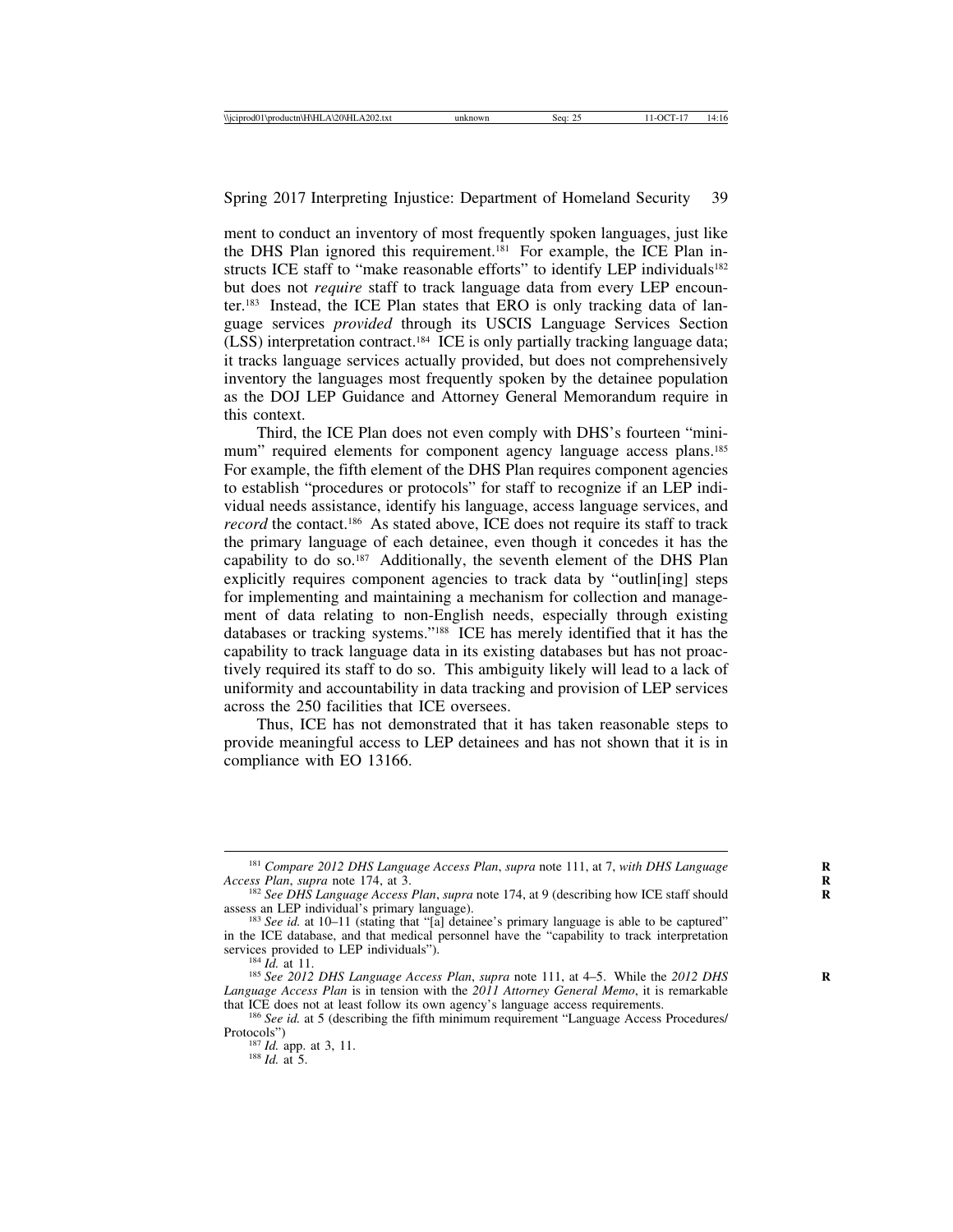#### 1. Applying the Four-Factor Analysis to ICE

Other agencies clearly apply the DOJ four-factor analysis as a foundation for their language access plans.<sup>189</sup> The following application of the fourfactor analysis weighs heavily in favor of ICE providing free interpretation for any communication with detention center staff and translation of vital documents for *all* LEP detainees, at the very least in the languages most frequently spoken by the detained population. Furthermore, the outcome is consistent with ICE's policy that "meaningful access" is "language assistance that results in accurate, timely, and effective communication and that is available *at no cost* to the LEP person . . . [and] access that is not significantly restricted, delayed, or inferior" to access provided to English speakers.190

#### *a. Factor 1. Number or Proportion of LEP Individuals*

The first factor assesses the number or proportion of LEP individuals that contact a program or activity.<sup>191</sup> The greater the number of LEP individuals to contact a program, the more affirmative steps an agency must take for its efforts to be classified as "reasonable."192 Agencies must prepare a plan for encounters with LEP individuals, which "may be as simple" as being ready to use a commercial telephonic language service provider for interpretation.193 Here, ICE ERO works exclusively with the foreign-born population.194 ICE planned to detain more than the current 34,000 immigrants on a daily basis in FY 2016,<sup>195</sup> thereby requiring thousands of LEP individuals to use its programs and activities every day. Thus, based on the sheer number or large proportion of LEP individuals in detention, ICE should at least be prepared to allow those individuals to use a telephonic

<sup>189</sup> *See* SOCIAL SECURITY ADMINISTRATION, *Plan for Providing Access to Benefits and Services With Limited English Proficiency (LEP)*, Section 3, (updated Aug. 2011) [hereinafter *SSA Language Access Plan*], https://www.ssa.gov/multilanguage/LEPPlan2.htm#&a0=2, *archived at* https://perma.cc/A7S2-DPF6 (calculating the top five language preferences other than English for all services, assessing the overall volume of LEP contact with programs, stating the importance and nature of programs, and detailing resources available for interpretation and translation as well as the expenditures on language access); *see also* U.S. DEP'T OF EDUCATION, *Policy Directive to Ensure Meaningful Access to Federally Conducted Programs and Activities for Individuals with Limited English Proficiency* 2, 13 (Sept. 24, 2012), http:// www2.ed.gov/policy/gen/leg/foia/acsocroco1102.pdf (needs perma link) (describing the fourfactor analysis and its importance for the development of language access plans across the agency).<br><sup>190</sup> DHS Language Access Plan, supra note 174, at 5.<br><sup>191</sup> DOJ LEP Guidance, supra note 32, at 50, 124.<br><sup>193</sup> Id. at 50, 125.<br><sup>193</sup> Id. at 50, 125.<br><sup>194</sup> See ICE (does it need to be defined as "ICE" in footnote

note 115 (describing the mission of ERO as "identifies and apprehends removable *aliens*, detains these individuals when necessary and removes illegal *aliens* from the United States") (emphasis added); *see also* 8 U.S.C.A § 1101(a)(3) (West 2015) (defining "alien" as "any

<sup>&</sup>lt;sup>195</sup> DHS Budget-In-Brief FY 2016, *supra* note 145, at 5.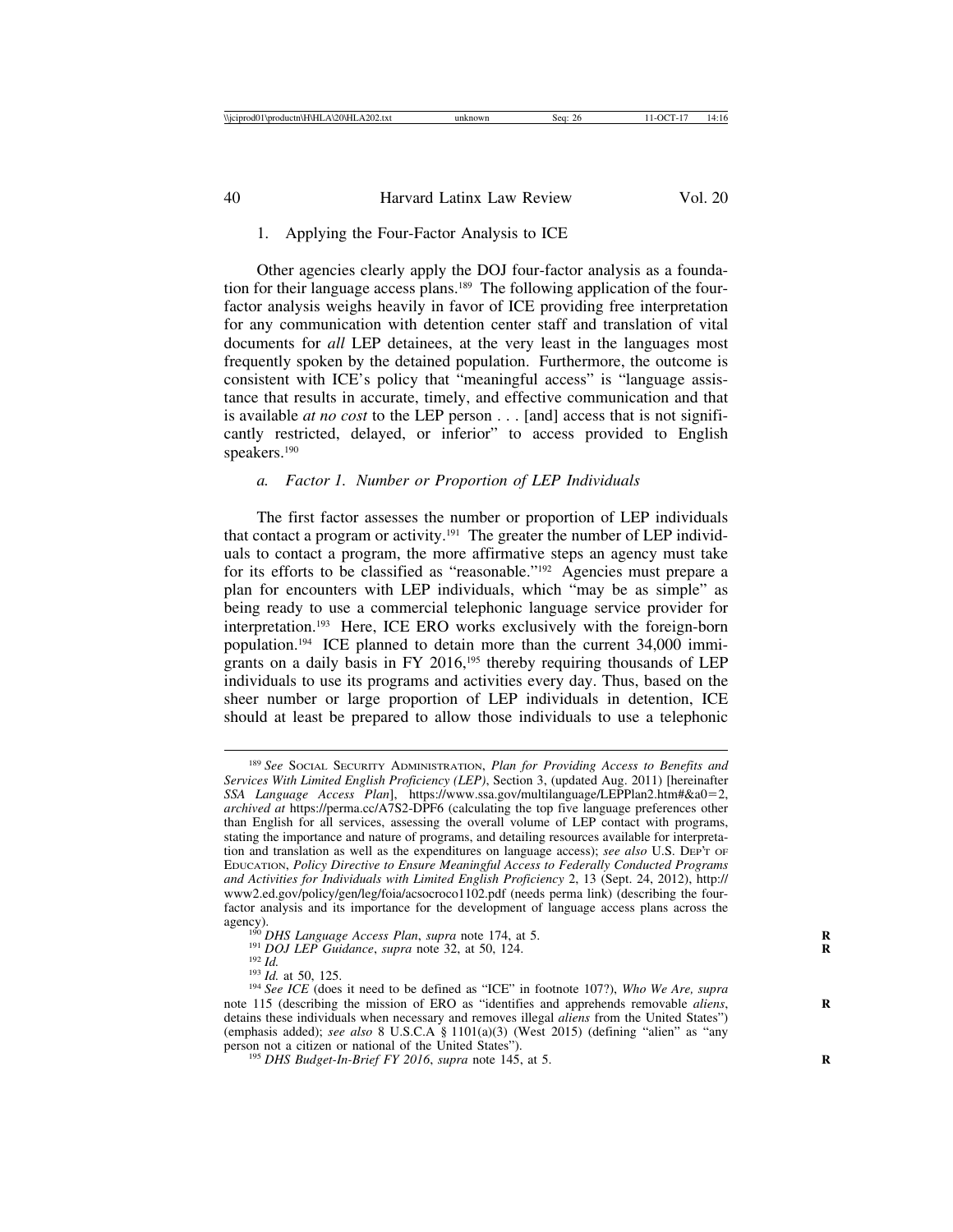interpretation service (such as Language Line) to speak with an interpreter, and to access vital documents as the DOJ LEP Guidance suggests. Another solution would be hiring more bilingual staff.

# *b. Factor 2. Frequency of Contact with Program*

The second factor measures the frequency with which LEP individuals must contact the program.196 When "LEP individuals must access the recipient's program or activity on a daily basis . . . a recipient has greater duties than if such contact is unpredictable or infrequent."197 LEP individuals in ICE immigration detention are required to use ICE's programs and activities on a daily basis, 24 hours a day, 7 days a week until they are released from detention or deported. Since LEP individuals must *constantly* use ICE's programs and activities while they are detained, ICE has a great responsibility to provide LEP detainees with meaningful access under this factor.

# *c. Factor 3. Nature and Importance of the Program*

The third factor examines the nature and importance of the program to LEP individuals.<sup>198</sup> Notably, the DOJ LEP Guidance emphasizes that agencies must proactively take steps to provide access, "where the denial or delay of access may have life or death implications than in programs that are not as crucial to one's day-to-day existence."199 Additionally, a "compulsory" program is "strong evidence of the program's importance."200 Here, ICE's general detention program is "compulsory" because immigrants are arrested and placed in detention, and do not voluntarily choose to be detained. Furthermore, meaningful access to some of ICE's programs and activities, such as medical services, the law library, legal representatives, and communications with deportation officers "may have life or death implications" for LEP individuals.201 For example, if an LEP individual is unable to express her fear of returning to her country of origin to her deportation officer, she may be deported and killed.202

<sup>196</sup> *DOJ LEP Guidance, supra* note 32, at 50, 125.<br><sup>197</sup> *Id.*<br><sup>198</sup> *Id.*<br><sup>199</sup> *Id.*<br><sup>200</sup> *Id.*<br><sup>200</sup> *Id.*<br><sup>201</sup> At least 155 detainees have died in ICE custody since 2003. *See List of Deaths in ICE Custody*, *supra* note 8.8. Additionally, the Supreme Court has long recognized the high stakes **R** of deportation. *See Fong Haw Tan v. Phelan*, 333 U.S. 6, 10 (1948) (finding that "deportation is a drastic measure and at times the equivalent of banishment of exile"); *see also Padilla v. Kentucky*, 559 U.S. 356, 388 (2010) (recognizing the severity of deportation and extending a criminal defendant's Sixth Amendment right to effective counsel to include advice on possible

<sup>202</sup> See Sibylla Brodzinsky & Ed Pilkington, *US Government Deporting Central American Migrants to Their Deaths*, THE GUARDIAN (Oct. 12, 2014), http://www.theguardian.com/usnews/2015/oct/12/obama-immigration-deportations-central-america, *archived at* https:// perma.cc/22Z3-LHXE (finding that as many as 83 Central Americans were killed after being deported since 2014).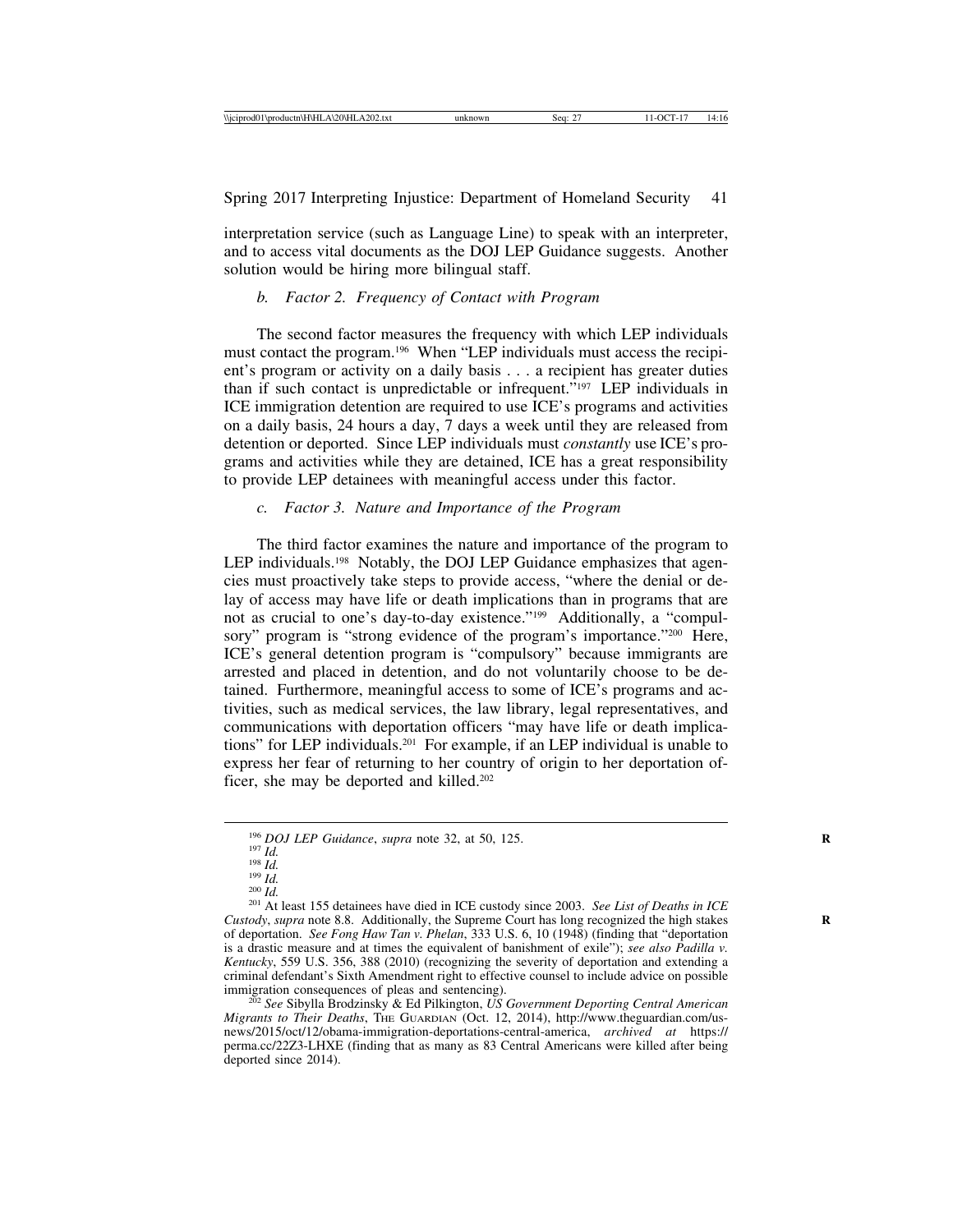# *d. Factor 4. Available Resources*

The fourth factor analyzes the agency's existing available resources to devote to its programs and activities.203 Larger entities with more resources that frequently contact LEP individuals have a greater responsibility to provide meaningful access to LEP individuals than do small entities with infrequent LEP contact.<sup>204</sup> The total FY 2016 budget for DHS is approximately  $$64.9$  billion.<sup>205</sup> ICE will receive about 10% of that budget,<sup>206</sup> or roughly \$6.3 billion.207 More than half of ICE's budget, or "\$3.3 billion [will be used] to provide safe, secure, and humane detention and removal of removable individuals who are held in Government custody . . . . "<sup>208</sup> Significantly, the DHS budget does not allocate *any* funding directly to providing interpretation or translation, and thus, funding from those services presumably must come from the \$3.3 billion ICE detention budget. ICE plans to spend \$123.54 per day on each detained adult,<sup>209</sup> multiplied by at least 34,000 detainees is roughly \$4.2 million per day. Hence, ICE likely has the resources available to provide interpretation and translation services to give all LEP individuals meaningful access to programs and activities during their time in detention.

## 2. ICE's Failure to Track Language Data is Noncompliance with EO 13166

ICE has failed to engage in the threshold analysis of the nature and scope of its obligations in detention: identifying the primary languages spoken by LEP detainees.<sup>210</sup> For example, the "Detainee Handbook" illustrates this problem. ICE theoretically provides the Detainee Handbook to all detainees during the initial intake process.211 The Detainee Handbook is available in English and Spanish.212 It has also been translated into Chinese, Portuguese, French, Arabic, and Vietnamese, but is only available to LEP detainees upon request.213 It is unclear, however, whether these five additional languages represent the most widely spoken languages in the LEP detainee population. Without available data on the most frequently spoken languages by LEP detainees, ICE's removal statistics should create a rough estimate.

<sup>&</sup>lt;sup>203</sup> *DOJ LEP Guidance, supra* note 32, at 50, 125.<br><sup>204</sup> *Id.*<br><sup>206</sup> *DHS Budget-In-Brief FY 2016, supra* note 145, at 9.<br><sup>207</sup> *Id.* at 54.<br><sup>207</sup> *Id.* at 54.<br><sup>207</sup> *Id.* at 54.<br><sup>208</sup> *Id.* at 54.<br><sup>208</sup> *Id.* at 54.<br><sup>2</sup> note 111, at 4–5; *DOJ LEP Guidance*, *supra* note 32, at 50, 124 (the first factor of the DOJ test is to determine the number or proportion of LEP individuals).

<sup>&</sup>lt;sup>211</sup> *DHS Language Access Plan, supra* note 174, at 6. <sup>212</sup> *Id. RIA Id.* 213 *Id.* 213 *Id.* 213 *Id.* 213 *Id.* 213 *Id.* 213 *Id.* 213 *Z* 21*2 Id.* 213 *Z* 21*2 Id.* 213 *Z* 21*2 Z* 21*2 Z* 21*2 Z* 21*2*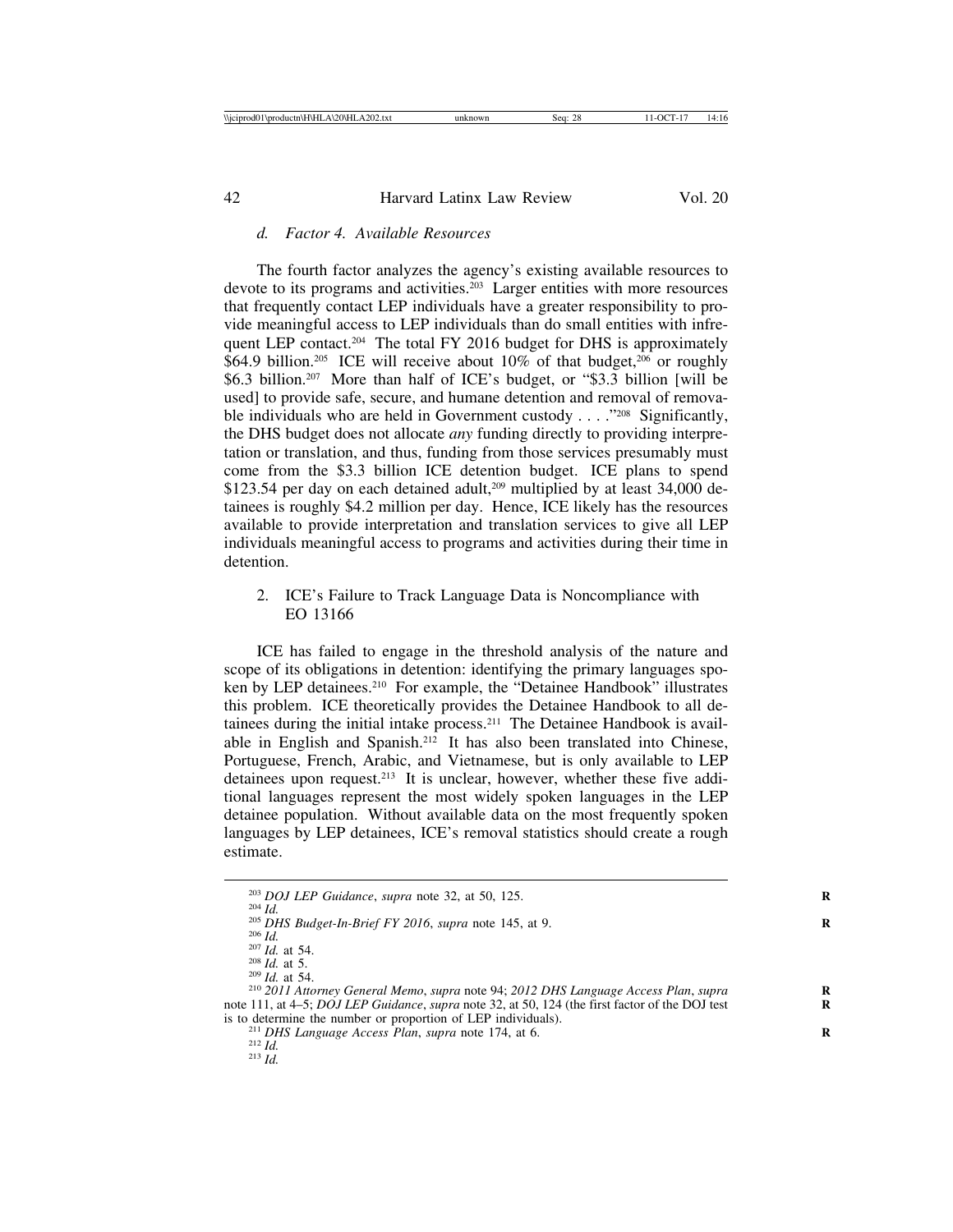ICE removal statistics are categorized by country of citizenship,214 so it is likely that the top countries of removal correspond with the primary languages spoken by LEP detainees. According to the FY 2014 ICE removal statistics, there were 315,943 removals of foreign nationals.<sup>215</sup> Vietnamese, one of the five additional languages in which the Detainee Handbook is printed, clearly does *not* comprise one of the top languages of immigrant detainees: in 2014 there were only 48 ICE removals to Vietnam,<sup>216</sup> representing only 0.015% of total removed individuals. In 2015, ICE removed only 32 individuals to Vietnam.217

Conversely, indigenous languages from Central America or Mexico comprise some of the top languages currently spoken in immigration detention.218 The top five countries of citizenship for the 315,943 removals in 2014 were: Mexico (176,968 or 56%), Guatemala (54,423 or 17%), Honduras (40,695 or 12.88%), El Salvador (27,180 or 8.6%), and the Dominican Republic (2,130 or 0.67%).219 Similarly, the FY 2015 ICE removal statistics reveal the same top five countries of citizenship for the 235,413 total removals.220 Even though Spanish is the predominant language spoken in these five countries, a large portion of the population in Mexico and Guatemala speak indigenous languages.<sup>221</sup> According to a 2015 study of indigenouslanguage speakers in the immigration system, "DHS has named Kanjobal, Quiche, Kachiquel, and Mam as Mayan Languages, but omitted 25 other Mayan languages spoken in Mexico, Belize, Guatemala, Honduras, and El Salvador; excluding the second largest Mayan language, Q'eqchi, and the third, Yucatec Maya."222 While at least 94% of immigrants in ICE detention are Mexican or Central American, indigenous languages are extremely underrepresented, with only 7% of all languages spoken by this group even appearing on the "I Speak" card which is designed to assist detention staff in identifying an LEP individual's language.<sup>223</sup>

<sup>218</sup> *See* Gentry, *supra* note 6, at 46 (estimating that "between 18,819 and 22,858" Guate-malan indigenous language speakers were deported in FY 2014).

<sup>219</sup> FY 2014 ICE ERO Report, supra note 214, at app. A at 12–17.<br><sup>220</sup> The top countries of removal were Mexico (146,132 or 62%), Guatemala (33,249 or 14%), El Salvador (21,920 or 9.3%), Honduras (20,309 or 8.6%), and the Dominican Republic (1,946 or 0.82%). FY 2015 ICE ERO Report, supra note 217.

<sup>214</sup> *See* U.S. DEP'T OF HOMELAND SEC., ICE ENFORCEMENT AND REMOVAL OPERATIONS REPORT, FISCAL YEAR 2014 app. A at 12–17 [hereinafter *FY 2014 ICE ERO Report*], https:// www.ice.gov/doclib/about/offices/ero/pdf/2014-ice-immigration-removals.pdf, *archived at*

<sup>&</sup>lt;sup>215</sup>*Id.* at 1, 17.<br><sup>216</sup>*Id.* at 13.<br><sup>217</sup> *See* U.S. Dep't of Homeland Sec., ICE ENFORCEMENT AND REMOVAL OPERATIONS REPORT, FISCAL YEAR 2015 13, 17 [hereinafter *FY 2015 ICE ERO Report*], https:// www.ice.gov/sites/default/files/documents/Report/2015/fy2015removalStats.pdf, *archived at*

<sup>&</sup>lt;sup>221</sup> Gentry, *supra* note 6, at 12, 13, 46.<br><sup>222</sup> Id. at 13.<br><sup>223</sup> Id.; *see also* U.S. Dep't of HOMELAND SEC., I SPEAK . . . LANGUAGE IDENTIFICATION GUIDE, http://www.dhs.gov/xlibrary/assets/crcl/crcl-i-speak-booklet.pdf, *archived at* https:// perma.cc/7CX2-MMCU (stating that "this guide assists literate individuals who are not proficient in English to identify a preferred language.")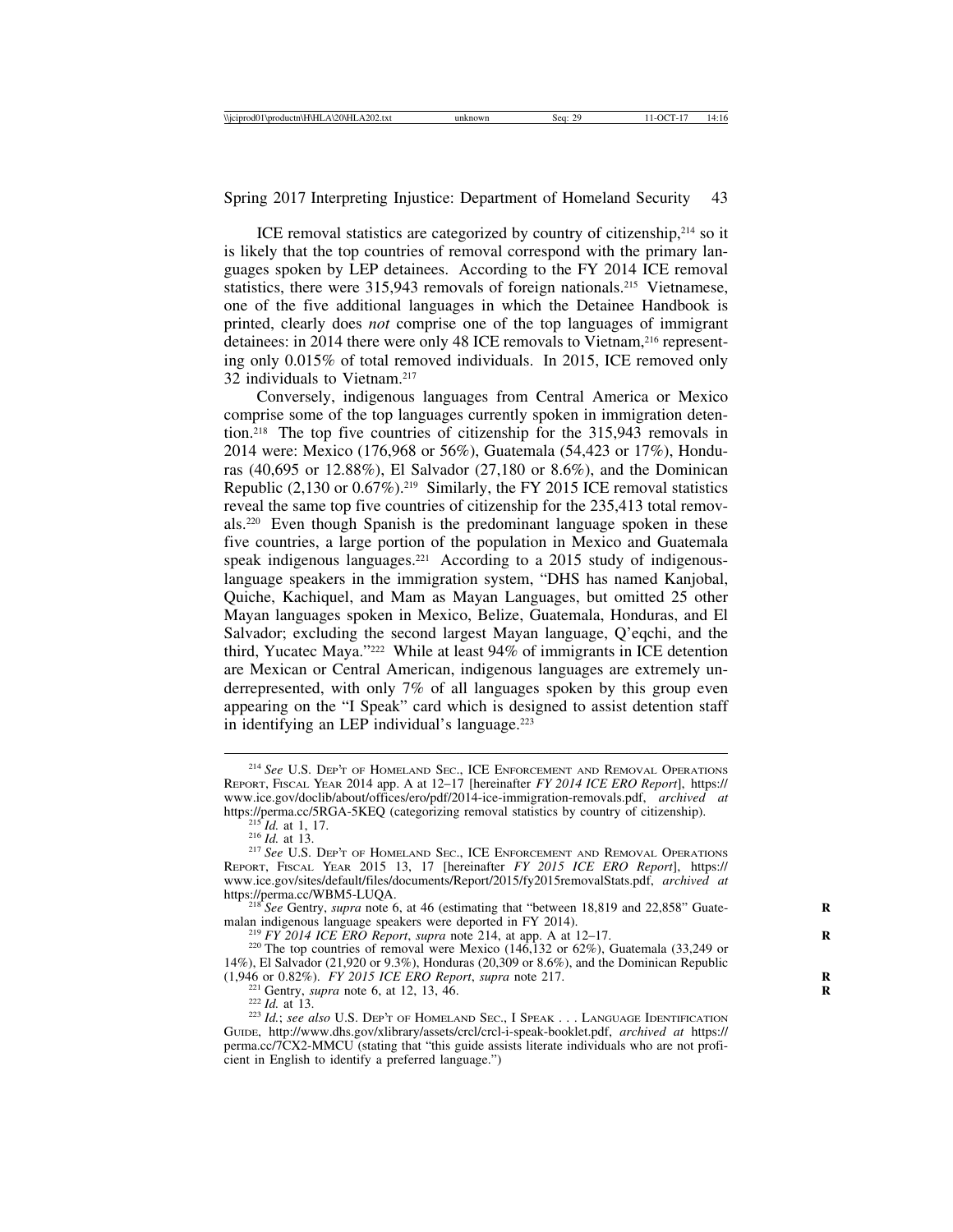Similarly, the ICE Language Access Plan concedes that as of March 2015, LEP detainees at family residential facilities spoke numerous indigenous languages.224 The ICE Plan does not clarify, however, which of these languages were spoken in other detention centers which comprise the vast majority of detention facilities.225 Instead, the ICE Plan vaguely states that "[e]fforts are currently underway to improve the language services provided in ICE residential facilities including identifying vendors through ICE's existing Language Services Blanket Purchase Agreement that can provide interpretation services to indigenous speakers." These efforts are important, but they will be insufficient unless ICE first tracks basic indigenous language data across all its detention centers.

Regarding other essential ICE programs and activities, such as medical services and accessing legal information, it does not appear that ICE has surveyed LEP language needs or requires interpretation or translation when LEP detainees try to use those services. The ICE Plan states that language services are available to medical staff  $24/7$ ,<sup>226</sup> however; the ICE Plan does not indicate whether medical services staff are trained and *required* to use language line during their interactions with LEP individuals.<sup> $227$ </sup> Additionally, LEP detainees merely have access to the law library rules and procedures in Spanish,<sup>228</sup> but the ICE Plan does not mention whether any legal materials are translated into Spanish or other languages. If not, LEP detainees do not have meaningful access to legal materials at ICE facilities.

Therefore, ICE has failed to take reasonable steps to ensure that LEP detainees have meaningful access to its programs and services. ICE has only superficially complied with federal LEP policy. It has not effectively applied the four-factor analysis, followed the DOJ LEP Guidance, the Attorney General Memorandum, or the requirements of the DHS Language Access Plans. By not even tracking the primary languages of its detainees, ICE has inexcusably neglected and effectively silenced the LEP immigration population for more than fifteen years. This is clear national origin discrimination in violation of Title VI. It is time that DHS and ICE reform their LEP policies to finally come into compliance with EO 13166 and to give LEP detainees meaningful access to their programs and activities.

<sup>&</sup>lt;sup>224</sup> See DHS Language Access Plan, *supra* note 174, at 10 (finding that "[a]s of March 2015, the following Mayan dialects are represented within the ICE family residential facilities:<br>Quiche (K'iche), Mam, Achi, Ixil, Awakatek, Jakaltek (Popti), and Qanjobal (K'anjob'al)").

<sup>&</sup>lt;sup>225</sup> *See id.* at 6 (stating that "ICE Health Service Corps (IHSC) will continue to use its own separate language services contract, which is available 24/7 for use by healthcare staff.")

<sup>&</sup>lt;sup>227</sup> Id.; see also Death Investigation for Pablo Gracida-Conte, supra note 4, at 121 (documenting how ICE Health Service Corps medical staff's failure to use an interpreter for four months contributed to Mr. Gracida-Conte's death).

<sup>&</sup>lt;sup>228</sup> See DHS Language Access Plan, *supra* note 174, at 6.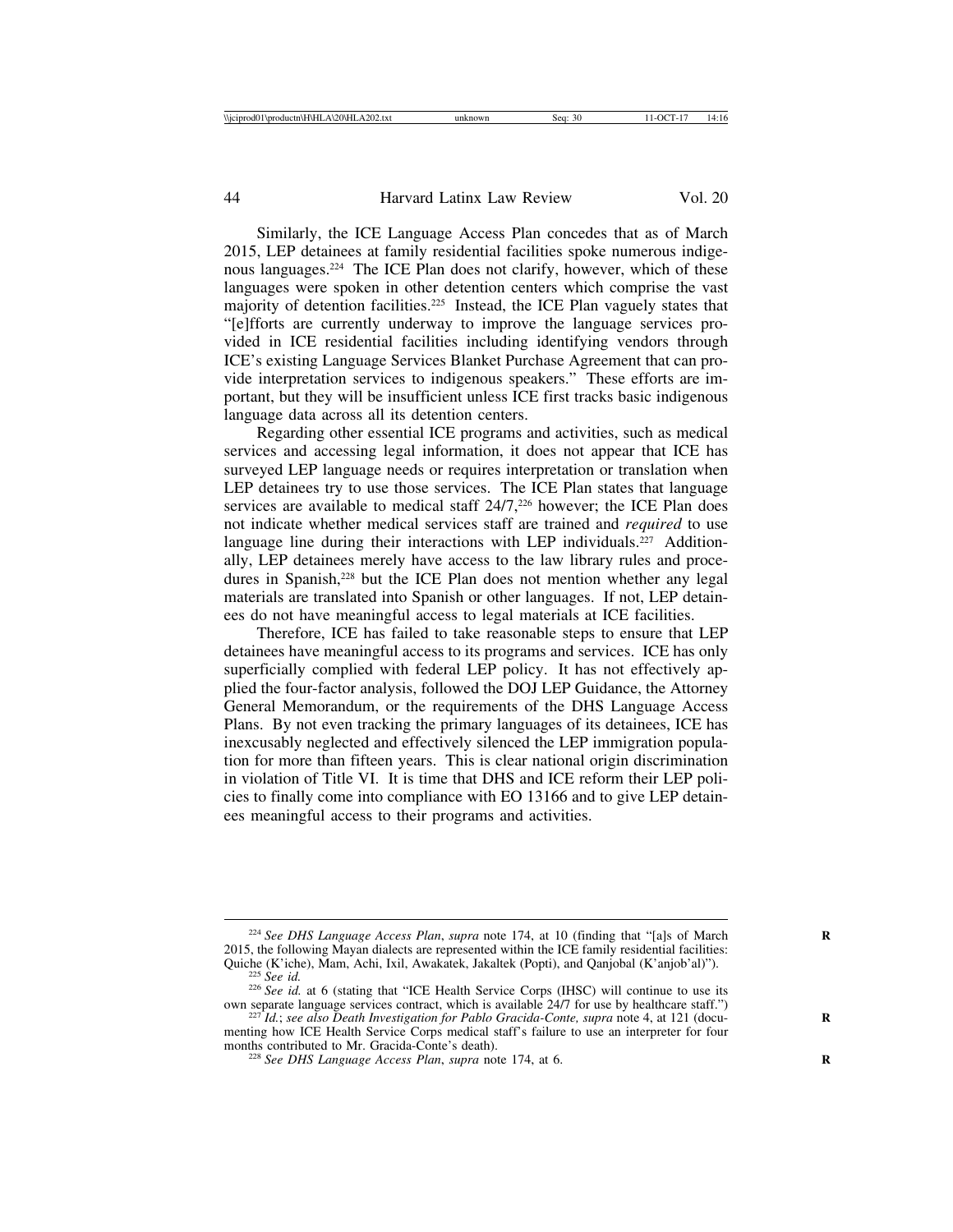# IV. RECOMMENDATIONS FOR REFORM

DHS and ICE must make immediate reforms to prohibit further national origin discrimination against LEP detainees in violation of Title VI and EO 13166. Most of the following recommendations could be instituted quickly, at minimal cost.

# *A. DHS/ICE Should Maintain a Complete Public List of All Its Detention Centers*

First, DHS and ICE should keep a comprehensive, updated, public list of all detention facilities in the United States. Without a comprehensive public list of all ICE detention facilities, this fundamental lack of transparency will continue to obscure the analysis of language access in immigration detention and to compound EO 13166's primary goal of ensuring meaningful access to programs and activities for LEP individuals. It is essential to know where LEP immigrants are detained and what type of contract applies to that facility.229 Otherwise, enforcing DHS and ICE accountability for EO 13166 compliance will be nearly impossible.

DHS and ICE should simply publish the complete list of facilities that they presumably already have within their agencies. Currently, the "Detention Facility Locator" on ICE's website publicly lists the locations of eighty detention facilities, along with addresses and contact information.230 In contradiction, ICE's website indicates that immigrants are detained in more than 250 facilities nationwide.231 Thus, ICE should update the Detention Facility Locator to include *all* its facilities. ICE likely already has a list of all of its contracted private and public detention facilities. For example, ICE clearly already tracks biographical and location data of its detainees, as evidenced by the "Online Detainee Locator System," a tool on ICE's website that the public can use to search for an adult ICE detainee who is currently detained or who has been released from custody within the last sixty days.232 The Online Detainee Locator System provides clear evidence that ICE tracks data about its detainees including their location, biographic information, and A-number. Therefore, updating the Detention Facility Locator on ICE's website to include all its detention facilities should not be time-consuming or costly.

 $229$  The list should also clarify whether DHS or DOJ is the primary funding source so that federal recipients can better understand which LEP Guidance to follow.

<sup>&</sup>lt;sup>230</sup> ICE Detention Facility Locator, supra note 126.<br><sup>231</sup> ICE Detention Management Factsheet, supra note 126.<br><sup>232</sup> See Immigration and Customs Enforcement, Online Detainee Locator System, https:// locator.ice.gov/odls/homePage.do, *archived at* https://perma.cc/7Q4P-P86S (last visited Feb. 12, 2017) (facilitating public searches for a detainee based on biographic information, including name, country of origin, and date of birth, or by the detainee's nine-digit "A-number" and country of origin.)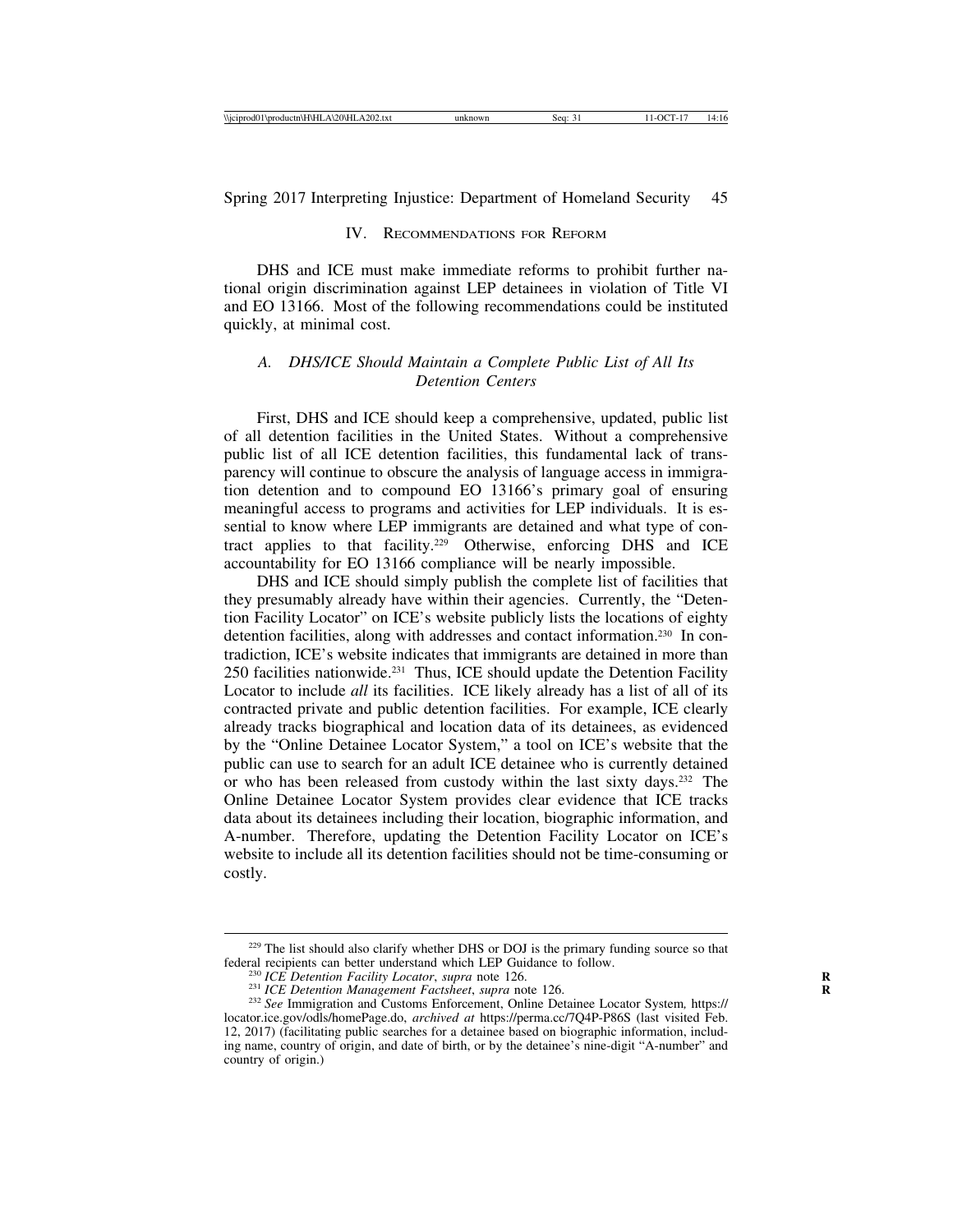## *B. ICE Should Track, Monitor and Evaluate Language Data of All Detainees*

DHS should require that ICE and its other component agencies track language data for all detainees that access their programs and activities to ensure compliance with EO 13166. ICE concedes in its own Language Access Plan that its databases are capable of tracking language data,233 so ICE should create a standard procedure for tracking, monitoring, and evaluating language data of its detainees. By effectively identifying and tracking the language data of all detainees, ICE would be able to better assess the first two factors of the DOJ four-factor analysis: the number of detainees that speak each language and the frequency with which they use ICE's programs and activities. In this way, ICE can finally assess which languages are most frequently spoken by LEP detainees and, thus, choose its language service providers accordingly.

To begin efficiently tracking language data, ICE must first establish a system of identifying what language LEP detainees speak during the initial intake process. ICE's current policy is to use the "I Speak" booklets<sup>234</sup> or posters so that literate LEP detainees can point to their language. While the "I Speak" booklets and posters list more than seventy languages, they do not list all of the primary languages of LEP detainees, including all commonly spoken indigenous Central American and Mexican languages.<sup>235</sup> ICE should update the "I Speak" booklets and posters accordingly. Moreover, to aid in language identification the "I Speak" booklet could also have an index by country of origin, which would aid both LEP detainees and ICE staff in more easily identifying a primary language. For example, the Guatemala entry on the index would list the languages spoken in that country: including Spanish and the indigenous languages. Otherwise, the LEP detainee must know how to read or how to identify their language in English to express it to ICE staff. Also, ICE must use telephonic interpreters to aid in the language identification process for illiterate LEP detainees who may not be able to identify their language on the "I Speak" booklet or poster.

Next, ICE should *require* staff to record language data in its current database. Since ICE acknowledges that language data can be captured by its current databases,<sup>236</sup> primary language data must be incorporated into ICE's initial intake process of all detainees. This would streamline data and would reveal the proportion of LEP and English-proficient detainees.

Once ICE uniformly identifies and tracks language data, that information can be used for a variety of purposes. First, ICE will know the proportion of LEP detainees and their primary languages. This information alone can benefit ICE in its contract negotiations with telephonic language service

<sup>&</sup>lt;sup>233</sup> See DHS Language Access Plan, supra note 174, at 9–11.<br><sup>234</sup> I Speak . . . Language Identification Guide, *supra* note 223.<br><sup>235</sup> Gentry, *supra* note 218, at 12, 13, 46.<br><sup>236</sup> See DHS Language Access Plan, *supra*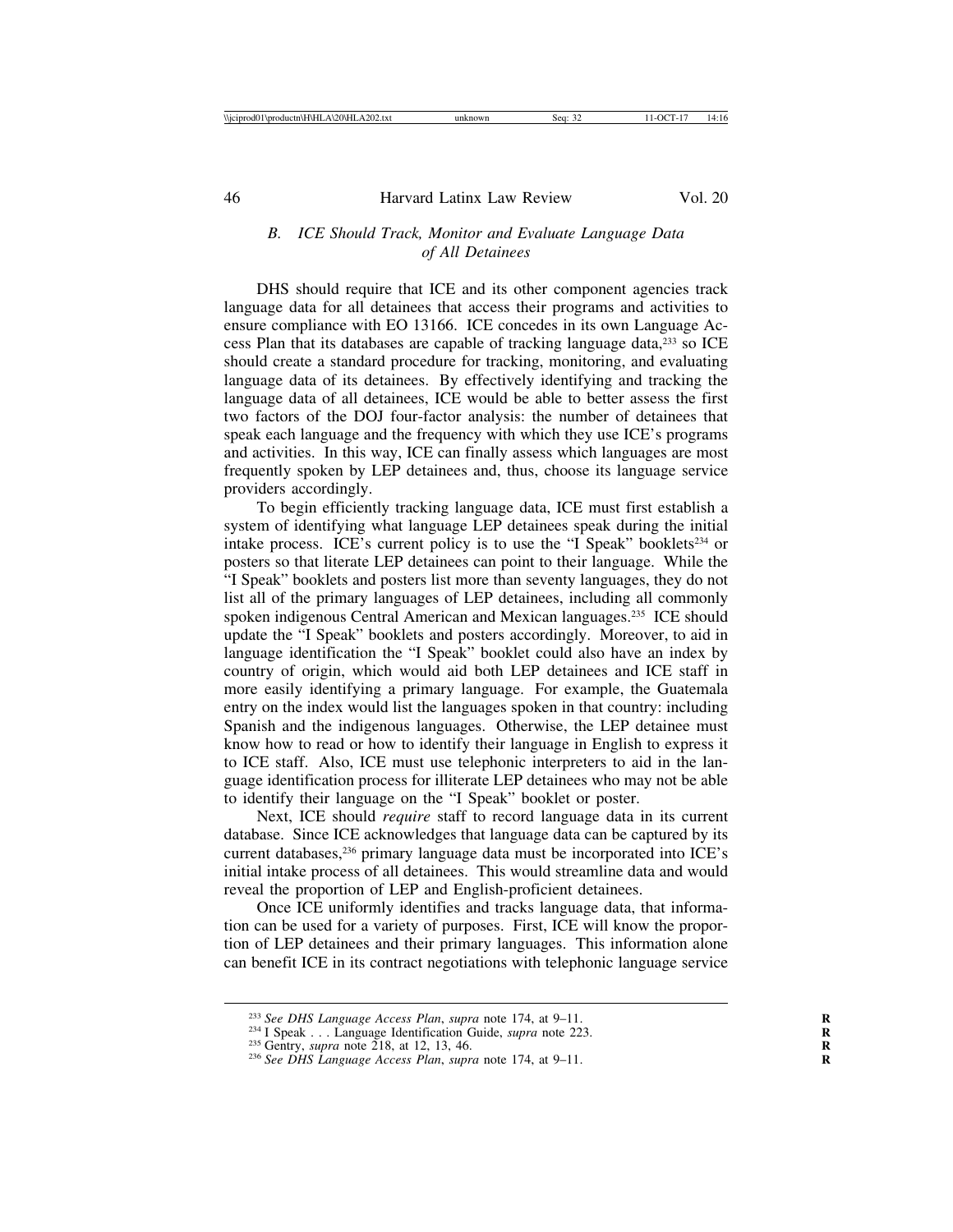providers and translation agencies.<sup>237</sup> For example, if one of the primary languages spoken in detention is Mam, a Guatemalan indigenous language, then ICE can set professional standards and seek better rates with interpretation and translation providers that offer services in Mam. This in turn will benefit Mam-speaking detainees, such as Elana.

Additionally, medical services in detention would likely be more efficient if personnel knew the primary language of any detainee that sought health care. Medical services would be more effective if LEP detainees' primary language was recorded in their file. For example, medical personnel could proactively request a telephonic interpreter to assist during a medical check-up or that consent forms are already translated before a patient arrives for an appointment. This would likely cut down on the number of appointments that LEP detainees request with medical personnel, creating more efficient medical services for all detainees.

Furthermore, ICE could improve LEP detainees' access to legal information such as the Detainee Handbook, the law library, immigration forms, and legal service providers by translating those documents into the primary languages spoken in detention. These materials would only need to be translated *once* at ICE headquarters and then it could be efficiently uploaded to the agency website for all detention facilities to access.

Finally, ICE should periodically monitor language needs at its facilities and maintain an updated list of "primary languages." ICE could run a monthly or annual database report on primary languages spoken by LEP detainees and adjust interpretation and translation services accordingly. For example, if ICE finds that Arabic is in demand in their facilities, they could request additional interpreters from their language services provider. Thus, ICE could effectively ensure more meaningful access to its programs and activities for LEP detainees by tracking, monitoring, and evaluating language data.

# *C. DHS and ICE Should Revise Their Language Access Plans*

DHS and ICE's current Language Access Plans do not ensure that the agencies will take reasonable steps to provide meaningful access to its programs and activities for LEP detainees. The plans superficially address the issues without creating uniform systems for agency and contract staff to implement LEP policy in practice. Therefore, the agencies should revise the plans so that staff can use them as practical tools.

DHS and ICE should improve their Language Access Plans using the Social Security Administration's (SSA's) Language Access Plan as a model. The SSA Language Access Plan is succinct, clear, and provides valuable

<sup>&</sup>lt;sup>237</sup> See id. at 6 (listing some of ICE's language service providers: Homeland Security Investigations (HSI) manages ICE's worldwide language services, the USCIS Language Services Section provides language services, and the IHSC uses a separate language services contract.)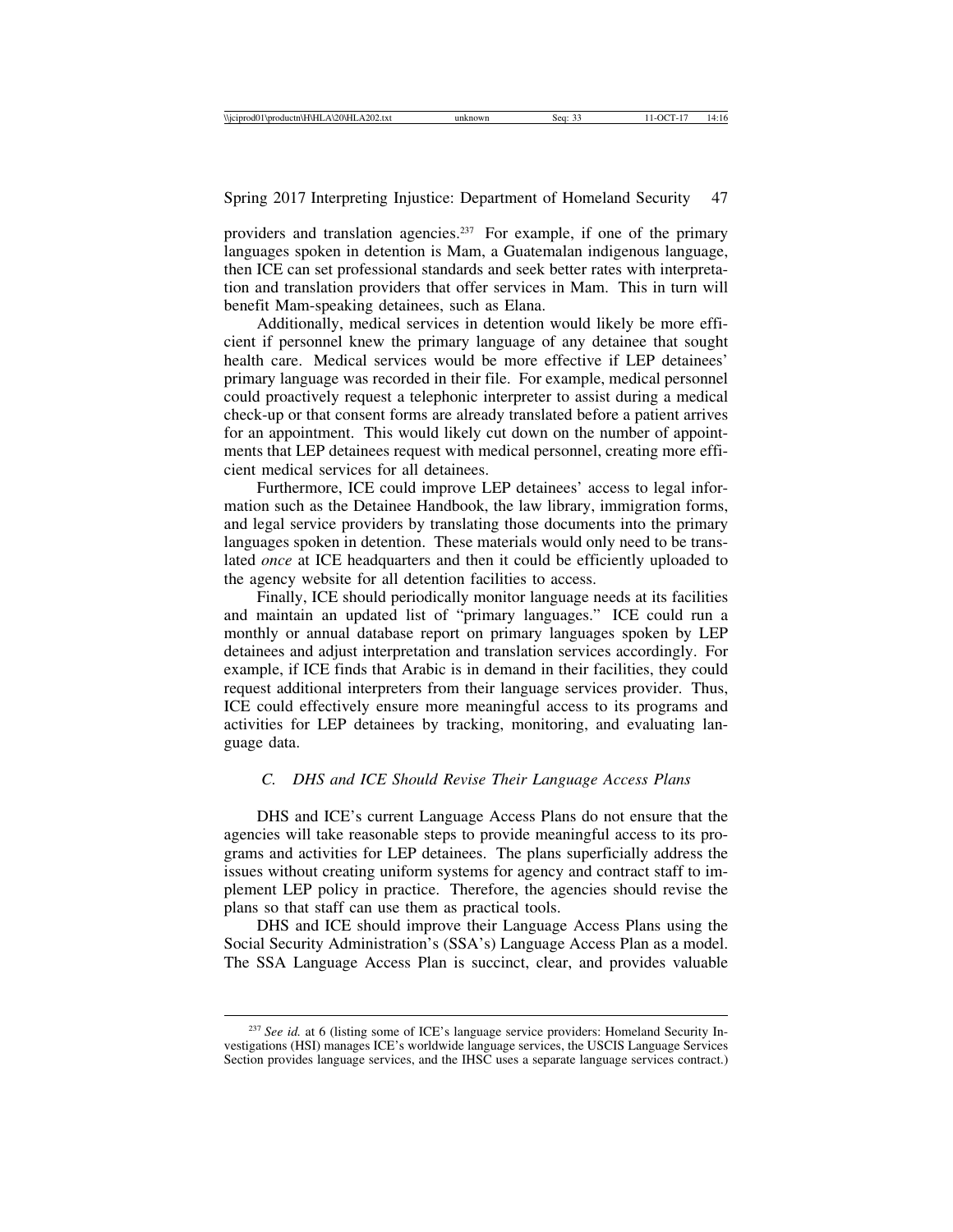agency statistics on LEP data.238 The SSA Language Access Plan effectively articulates the DOJ four-factor analysis. The plan provides data to show the overall volume of LEP individuals accessing its programs and activities,<sup>239</sup> and a determination of preferred languages.<sup>240</sup> For FY 2010, the SSA estimated that about 2.9 million claimants were LEP.<sup>241</sup> Then, the plan describes the importance of its programs to the people who contact them, including LEP individuals.242 Lastly, the plan addresses the resources that it has available by adding statistics for the cost of interpretation and translation for LEP individuals. To implement cost-effective LEP solutions, the SSA first prioritizes hiring bilingual staff.243 When bilingual staff cannot assist an LEP individual, the SSA uses third-party interpreters.<sup>244</sup> In FY 2010, the SSA spent about \$7.29 million on interpretation and translation, including \$3.39 million on live interpretation and translation services and \$3.9 million on telephonic interpretation services.245 If the total amount spent on SSA interpretation and translation services for FY 2010 were divided by the 2.9 million estimated LEP claimants accessing SSA programs and services for that year, it roughly equals \$2.51 per communication.

Under the DOJ four-factor analysis, the SSA has determined that all LEP individuals are entitled to free interpretation services in all of SSA's programs and activities.246 DHS and ICE should afford its LEP detainees the same meaningful access to its programs and activities.

## *D. Pursuant to the DOJ Four-Factor Analysis, ICE Should Provide Free Interpretation and Translation Services to All LEP Detainees*

The DOJ's four-factor analysis weighs heavily in favor of ICE providing free interpretation and translation services to all its LEP detainees, much like the SSA provides those services to its LEP claimants. ICE should revise its Language Access Plan and policies so that LEP individuals can also have meaningful access to programs and activities while in detention.

Briefly applying the four-factor analysis demonstrates that ICE should provide these services to all LEP detainees. First, there are at least 34,000

<sup>238</sup> *See SSA Language Access Plan*, *supra* note 189, at Section 3 (calculating the top five **R** language preferences other than English for all services, assessing the overall volume of LEP contact with programs, stating the importance and nature of programs, and detailing resources available for interpretation and translation as well as agency expenditures on language access).

<sup>&</sup>lt;sup>239</sup> *See id.* at Section 3, Factor 1 (calculating that in FY 2010 about 4.1 percent of more than 71 million claimants preferred interviews in a language other than English).

<sup>&</sup>lt;sup>240</sup> *See id.* at Section 3, Factor 1, Table 1 and 2 (documenting the top five preferred languages of LEP speakers by type of service sought).

<sup>&</sup>lt;sup>241</sup> *Id.* at Section 3, Factor 1.<br><sup>242</sup> *See id.* at Section 3, Factor 3 (describing the "critical role" SSA plays in providing essential services to LEP individuals who are SSI eligible).

<sup>&</sup>lt;sup>243</sup> *See id.* at Section 3, Factor 4 (identifying "9,482 bilingual and multilingual employees, representing 138 different languages and dialects").

<sup>&</sup>lt;sup>244</sup> *Id.* <sup>245</sup> *Id.*; *see id.* at Section 3, Factor 4, Table 4 (calculating SSA expenditures for translations and interpretation services between FY 2007 and FY 2010).

<sup>&</sup>lt;sup>246</sup> See id. at Section 2 (D), *Qualified Interpretation Services*.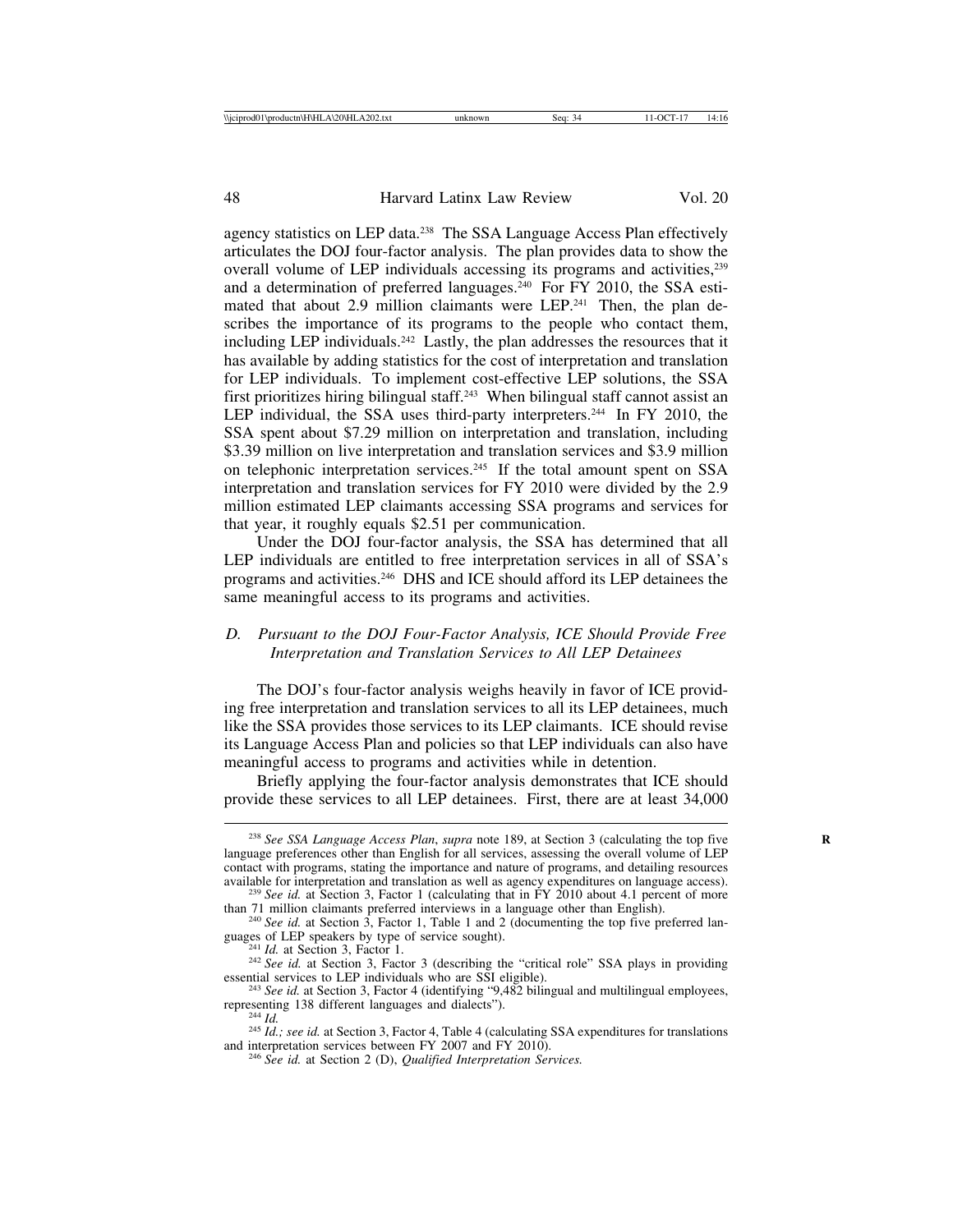immigrants detained each day in the United States pursuant to the congressional bed mandate.<sup>247</sup> Even without ICE language data to rely on, the removal statistics suggest that the majority of detainees are LEP. So there is a high number and proportion of LEP detainees using ICE's programs and services. Second, those LEP detainees are in constant contact with ICE's programs and activities. Third, many of the programs and activities that the LEP detainees access in ICE detention are compulsory, are crucial, and may have life or death consequences.<sup>248</sup> Fourth, ICE has adequate resources<sup>249</sup> available to provide interpretation and translation services to its LEP detainees. Considering its \$3.3 billion FY 2016 budget, ICE should be able to allocate a similar level of interpretation and translation services to the LEP detainee population as does the SSA to its claimants. If not, ICE must provide "well-substantiated evidence" that it cannot afford to provide language access.250

# *E. Oversight Is Necessary to Enforce EO 13166 and Title VI*

A primary problem with EO 13166 is that it lacks an enforcement mechanism. Without a private right of action for EO 13166 violations,<sup>251</sup> and without regular oversight, agencies like ICE have little incentive to comply with federal LEP policy. Thus, the DOJ should implement measures to hold agencies accountable to Title VI and EO 13166 by establishing annual compliance surveys and requiring inspectors to document LEP access violations.252 Without greater oversight, DHS and ICE will likely only superficially follow federal LEP policy.

First, the DOJ should implement a periodic Language Access survey to measure agency compliance with EO 13166. The survey could easily be modeled after the Attorney General's Memo or the self-assessment tool that the DOJ issued in 2011. To encourage compliance, the DOJ should impose fines or sanctions on agencies that are noncompliant. Based on the history of inconsistent agency compliance with EO 13166, this type of language access survey could promote greater language access across federal agencies.

Additionally, ICE should *require* evaluations of language access compliance when inspecting its facilities and institute consequences when facili-

<sup>&</sup>lt;sup>247</sup> See Consolidated Appropriations Act of 2014, *supra* note 119.<br><sup>248</sup> See Fatal Neglect: How ICE Ignores Deaths in Detention, *supra* note 11.<br><sup>249</sup> See DHS Budget-in-Brief FY 2016, *supra* notes 205–209.<br><sup>250</sup> See DO DOJ test which requires large entities to prove that they cannot financially provide language

access). <sup>251</sup> *See Alexander v. Sandoval*, 532 U.S. 275, 293 (2001) (holding that no private right of action exists to enforce agency "disparate-impact" regulations under Title VI).

<sup>&</sup>lt;sup>252</sup> See generally U.S. Dep't of Justice, *DOJ Agreements and Resolutions*, FEDERAL COOR-DINATION AND COMPLIANCE SECTION (detailing DOJ investigations, lawsuits, and memorandums of understanding against state and local recipients of their own federal assistance for Title VI violations), http://www.justice.gov/crt/doj-agreements-and-resolutions, *archived at* https://perma.cc/3DT5-PTAK (last visited Feb. 12, 2017).